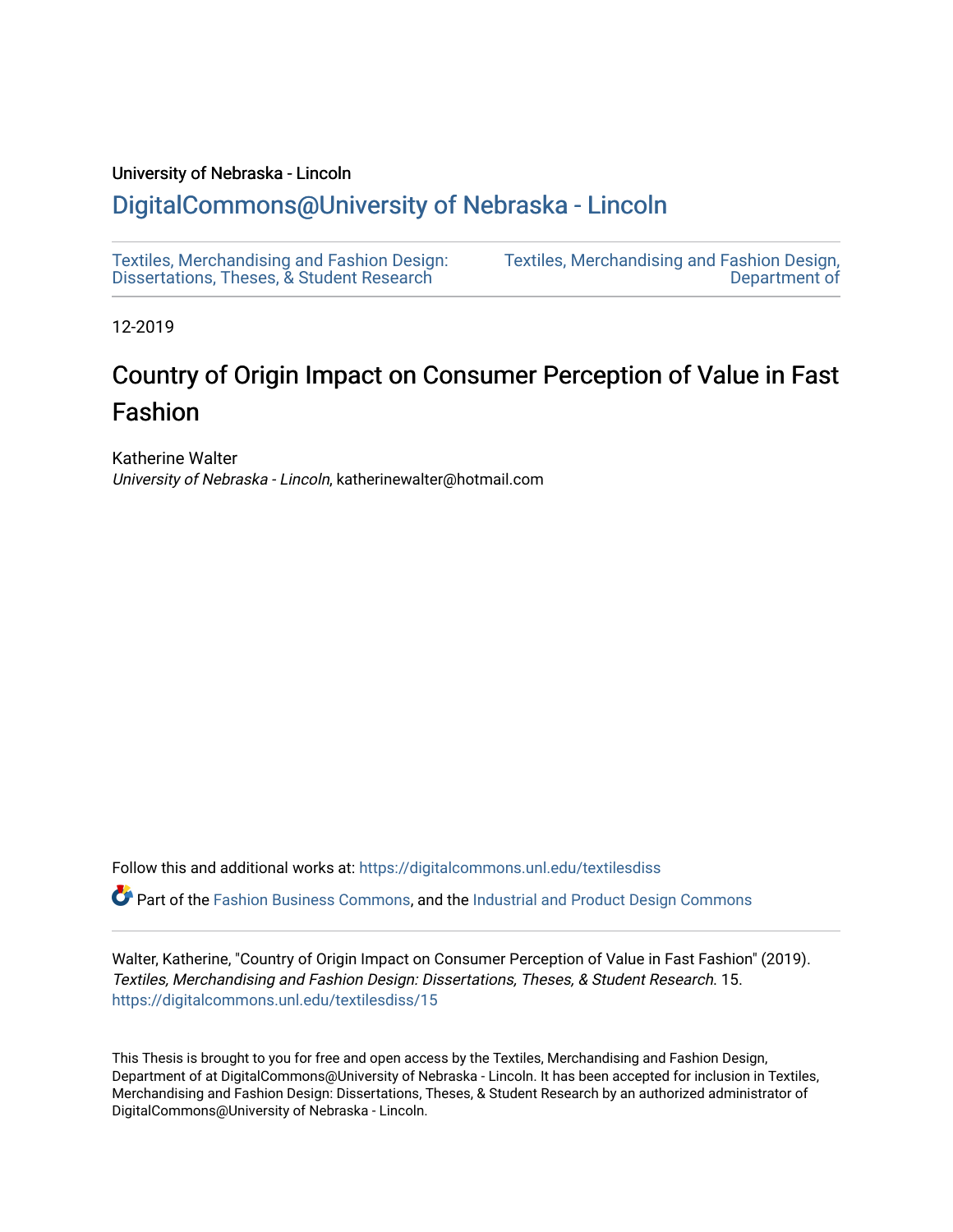## COUNTRY OF ORIGIN IMPACT ON CONSUMER

## PERCEPTION OF VALUE IN FAST FASHION

by

Katherine Walter

## A THESIS

Presented to the Faculty of

The Graduate College at the University of Nebraska

In Partial Fulfillment of Requirements

For the Degree of Master of Science

Major: Textiles, Merchandising and Fashion Design

Under the Supervision of Professor Jennifer Jorgensen

Lincoln, Nebraska

December, 2019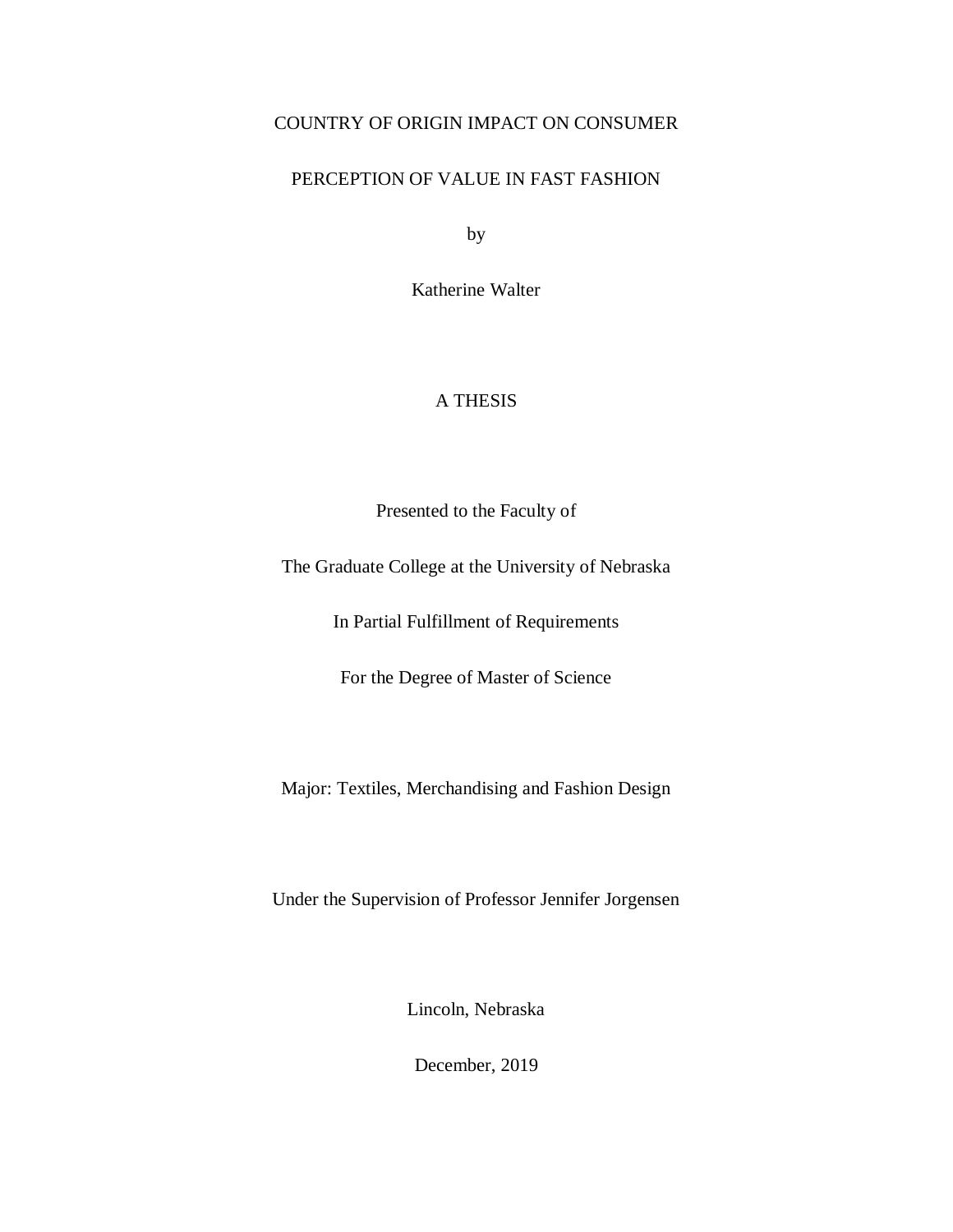# COUNTRY OF ORIGIN IMPACT ON CONSUMER PERCEPTION OF VALUE IN FAST FASHION

Katherine Elizabeth Walter, M.S.

University of Nebraska, 2019

## Advisor: Jennifer Jorgensen

With fast fashion growing rapidly, insight onto consumers perception of the value for the country of origin in this sector of the retail industry is a topic that needs to be delved into deeper. While there are studies over the impact of country of origin and fast fashion separately, the correlation between these two dimensions has yet to be reviewed. The purpose of this study is to identify consumers perception of the overall value of fast fashion merchandise based on country of origin. Through a questionnaire, participants were asked open and closed-ended questions about specific factors of value based on country of origin in apparel products. These factors included perceived innovativeness, willingness to buy, perceived price, country familiarity, and quality. Through Amazon Mechanical Turk, participants were recruited to take this virtual survey. Because of the popularity of fast fashion with Millennials and their growing purchasing power, the outcomes of this study are tailored to this generation. The implications of this study can be used throughout the retail and fashion industries. When decisions of outsourcing or insourcing products are being made, understanding how the country of origin impacts their perception of value will provide critical information companies and brands in all retail sectors can use.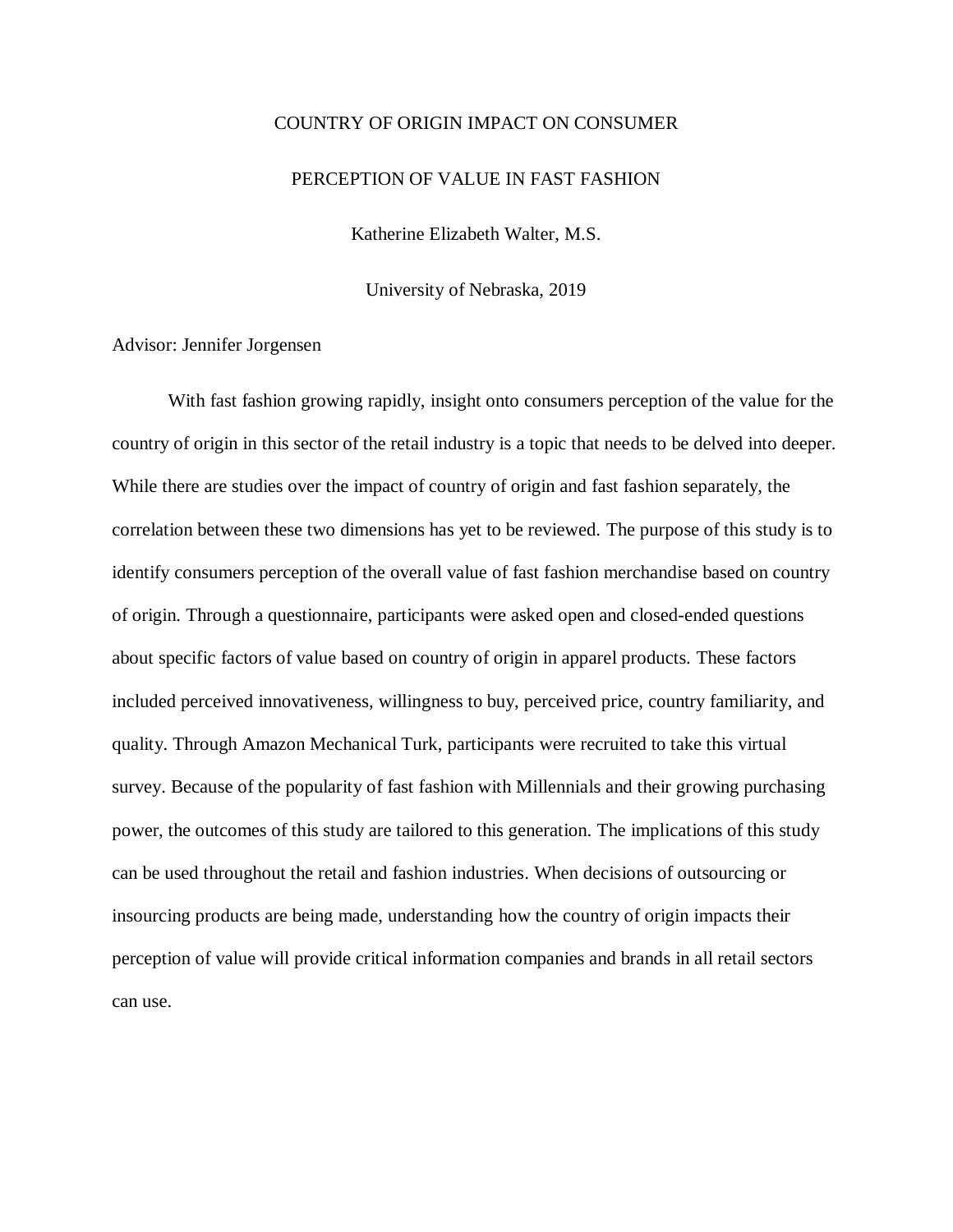## **TABLE OF CONTENTS**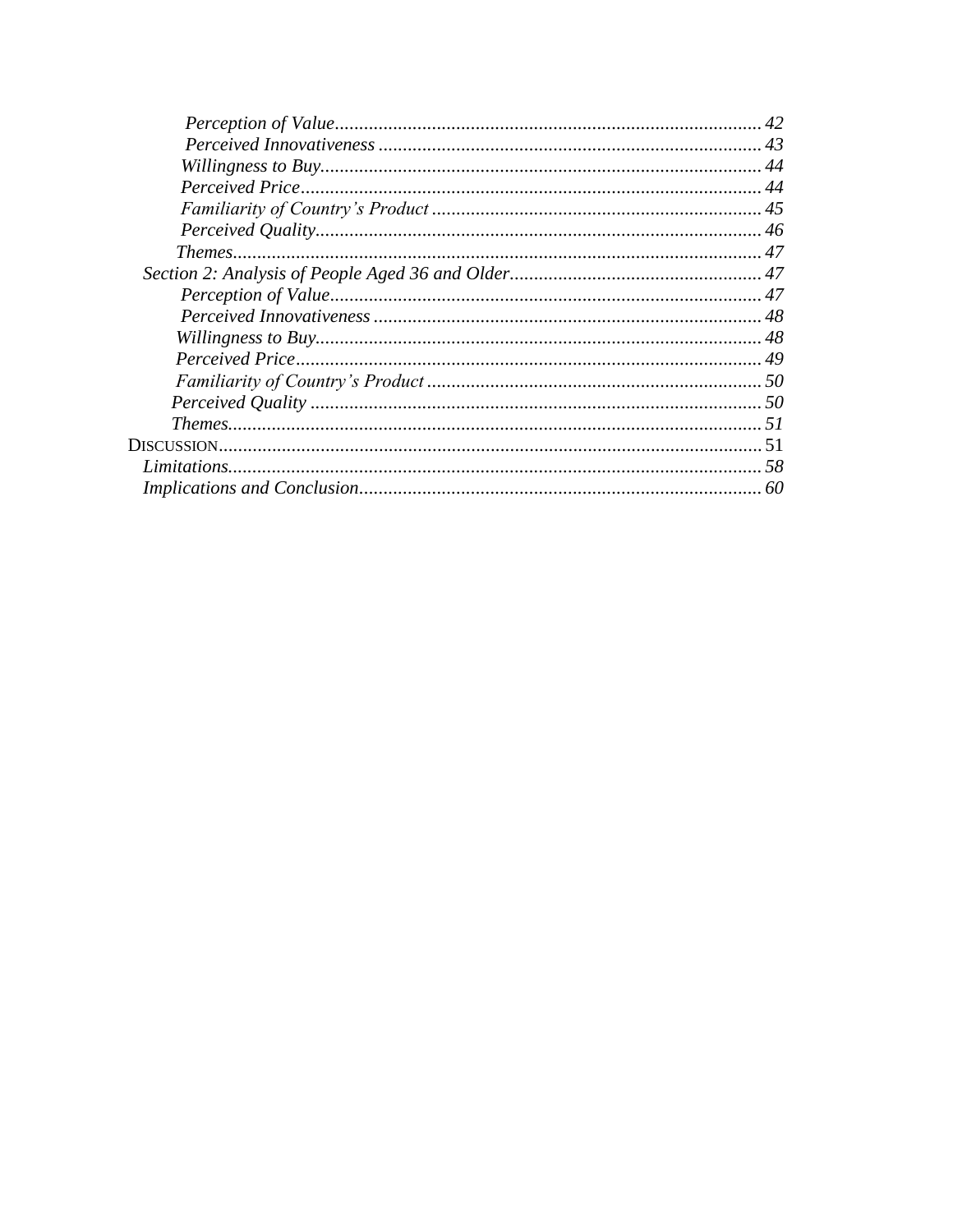## **TABLE OF FIGURES**

| TABLE 4.2. PARTICIPANTS 36 & OLDER PERCEIVED PRICE OF SHIRT UNDER DIFFERENT COO |
|---------------------------------------------------------------------------------|
|                                                                                 |
|                                                                                 |
|                                                                                 |
|                                                                                 |
|                                                                                 |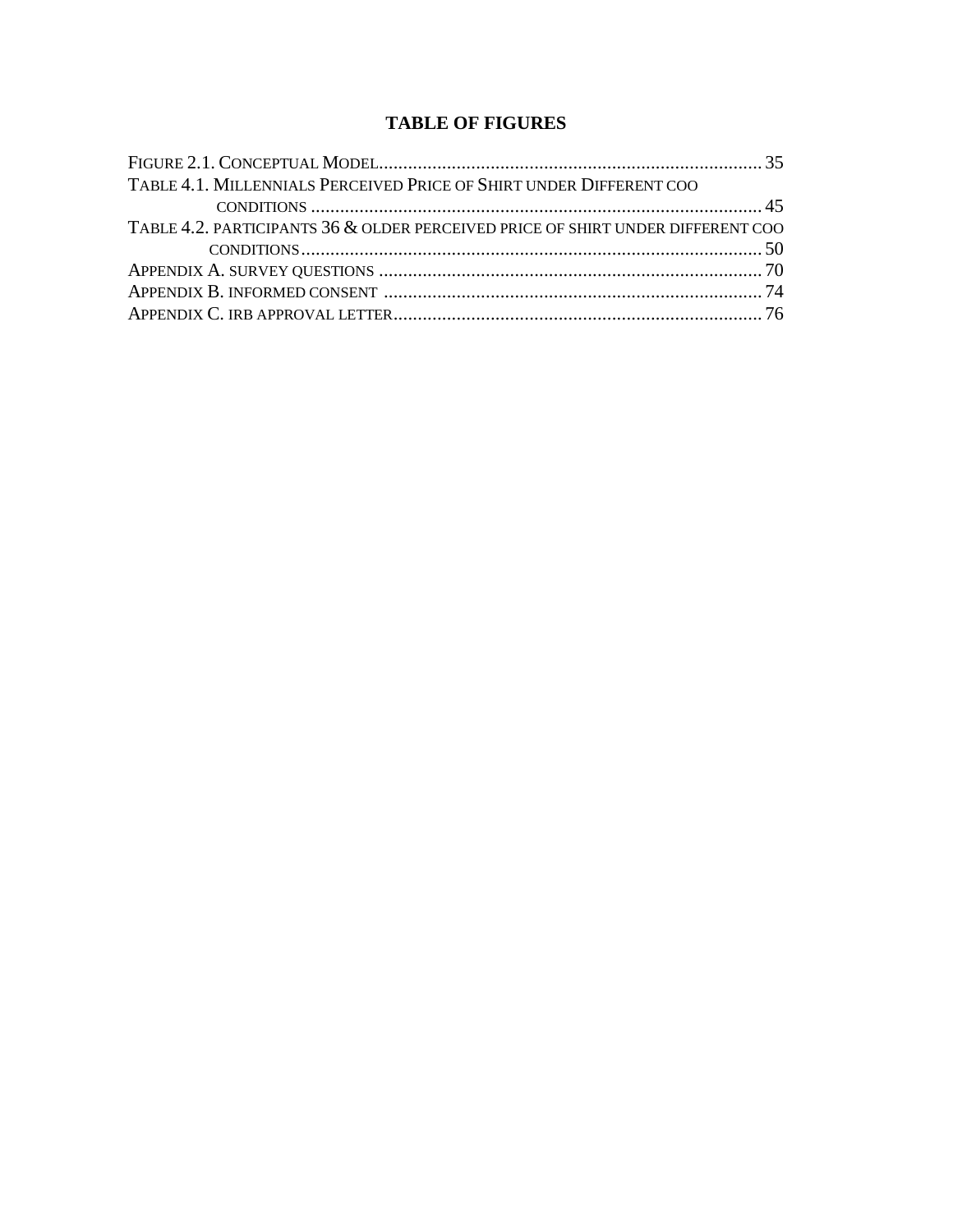#### **CHAPTER 1: INTRODUCTION**

Fast fashion is a growing revolution in the fashion industry, continuing to impact consumers and employees in the retail and fashion industry alike. Unlike contributing to fashion's two major seasons, fast fashion retailers provide new merchandise to consumers weekly. Companies such as Zara, H&M, and Forever 21 are leaders in the fast fashion industry, continuing to offer thousands of products to consumers through online and brick and mortar stores (Loeb, 2015).

For fast fashion retailers, offering thousands of products at low prices with quick turnaround times provides major benefits. For companies such as Zara, replenishment and markdowns are no longer as big of a task. With bringing in the new product, companies now can focus on offering new merchandise to consumers, which takes place of having to restock older merchandise that has sold out (Loeb, 2015). Consumers also reap the benefits of lower prices and new merchandise to choose from at a rapid pace.

These growths of fast fashion in the United States and Europe have impacted the global industry. After working with China, many fast fashion retailers have shifted to lower-cost manufacturing centers in countries such as Vietnam and Bangladesh (Bédat, 2015). These centers offer lower end machinery to produce the product and do not have the correct trained leadership to demand higher wages. In return, companies such as H&M and Forever 21 are able to create low priced, high quantity merchandise for consumers rapidly (Fast Fashion, 2016). In contrast, Zara has been able to keep manufacturing in the UK and USA. Although they have to pay more in cost, they are able to avoid longer wait times between the design and distribution in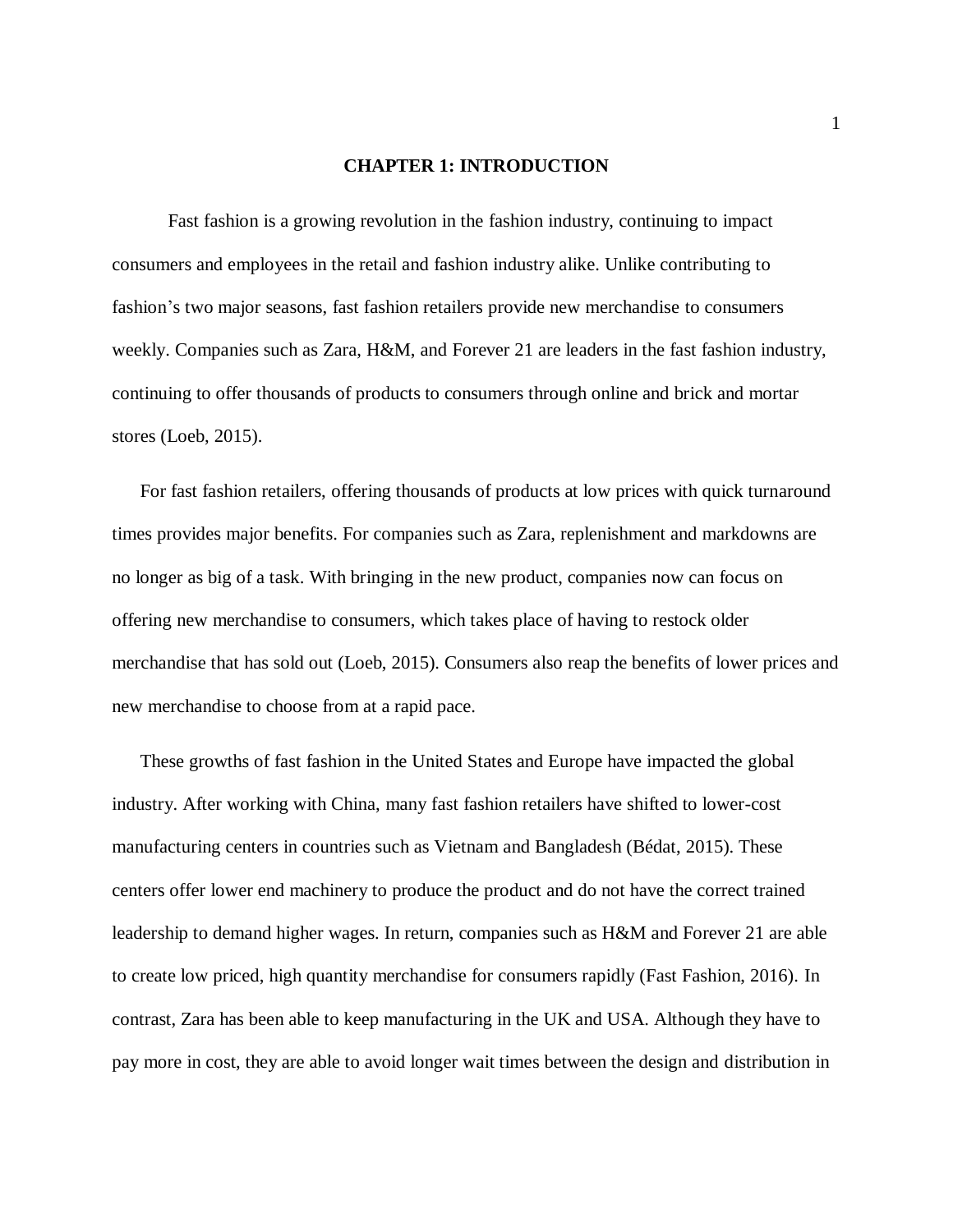stores due to shipping and working with individuals further from their headquarters (Cachon & Swinney, 2011).

**Fast fashion history.** Beginning in the 1980s, the quick response needed to meet consumer demand developed in the US. Fast fashion started in the late 1990s and early 2000s and has since become a widespread division of the retail industry [\(Fast](http://www.thefashionlaw.com/learn/fast-fashions-green-initiatives-dont-believe-the-hype) Fashion, 2016). Fast fashion has been a key component in the rise of consumer intake of clothing, as well as moving domestic production to cheaper overseas options. Typical fast fashion apparel items are known for not being of "lifetime" quality, but are on trend and are more affordable for the average consumer [\(Fast](http://www.thefashionlaw.com/learn/fast-fashions-green-initiatives-dont-believe-the-hype) Fashion, 2016).

Some elements to consider when determining if a product is "fast fashion" are price, manufacturing timeline, availability, trend-based and disposability [\(Fast](http://www.thefashionlaw.com/learn/fast-fashions-green-initiatives-dont-believe-the-hype) Fashion, 2016). Fast fashion companies are to have the best prices and be able to compete with each other in certain aspects. For instance, Zara, H&M and Forever 21 sell their denim pants starting from \$12.90 all the way to \$69. While Forever 21 has the lowest retailed price jeans, it is also notable that the \$69 pair of denim at Zara can be seen as a good deal in comparison to many other competitors [\(Fast](http://www.thefashionlaw.com/learn/fast-fashions-green-initiatives-dont-believe-the-hype) Fashion, 2016).

Manufacturing and availability are key components of what makes a company a fast fashion retailer. Like stated before, the typical designer or fashion company will have two fashion seasons they are involved in. Fast fashion can manufacture and distribute products as fast as two weeks, many having new garments and accessories in their stores every four to six weeks. This rapid speed is what gives the name "fast fashion" to these retailers. The rapid delivery speeds give these companies a cutting edge over the competition, as some are not able to provide to their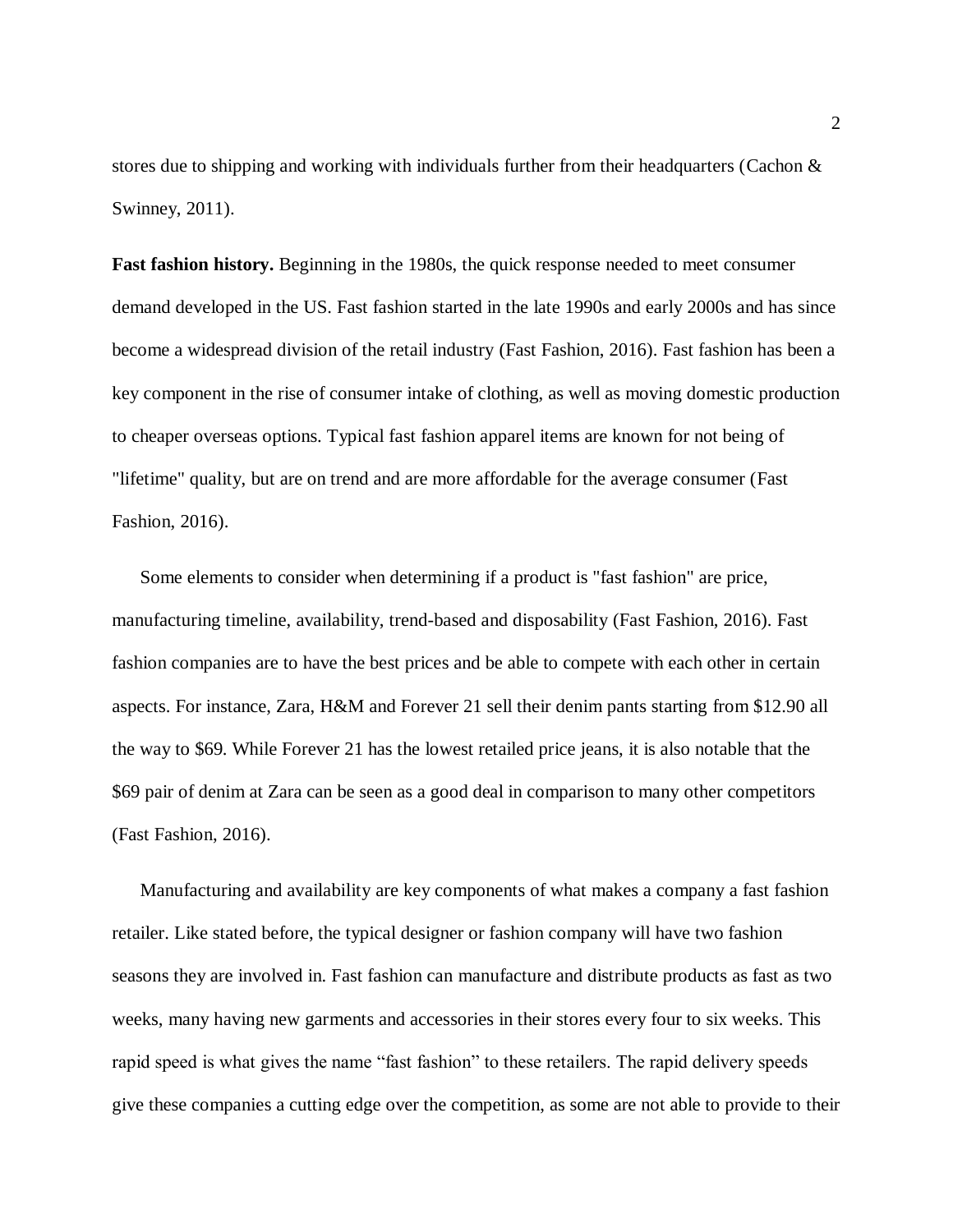consumers as often [\(Fast](http://www.thefashionlaw.com/learn/fast-fashions-green-initiatives-dont-believe-the-hype) Fashion, 2016). Being trend-based, fast fashion retailers have products that are most on trend at the moment, as many designs are being derived from the latest runway shows. Online fast fashion retailers, such as Fashion Nova, have been known to have knockoff products available for pre-order or join waitlists to known when the garment will be ready to buy within 24 hours of socialites or celebrities wearing the product. This method of copying high-end produced goods poses threats to the industry, as many times the high-end or original garments that are being copied have not been available to consumers before fast fashion retailers have the item available [\(Fast](http://www.thefashionlaw.com/learn/fast-fashions-green-initiatives-dont-believe-the-hype) Fashion, 2016).

Because of how quickly products are available and how quickly trends fade, fast fashion retailers know that their merchandise must be disposable. While many people may have "basic" products such as a plain pair of denim, black pants, or t-shirts, fashion products will come and go with the trends and retailers need to stay on top of these consumer preferences. Consumers who partake in fast fashion trends are known for wearing the item once or twice before being ready to move on to the next trend [\(Fast](http://www.thefashionlaw.com/learn/fast-fashions-green-initiatives-dont-believe-the-hype) Fashion, 2016).

**Global effect***.* Among many developing countries, India, Cambodia, Vietnam, Indonesia, and Turkey are popular countries for manufacturing factories [\(Fast](http://www.thefashionlaw.com/learn/fast-fashions-green-initiatives-dont-believe-the-hype) Fashion, 2016). Although labor is cheap in these areas, the impact on its workers and communities is widely known. In 2013, the Rana Plaza factory in Bangladesh that housed workers for fast fashion retailer Primark collapsed, killing over 1,100 people. This devastating situation led to retailers and the Bangladesh government to promise reforms in order to better the conditions that workers face each day (Burke, 2015). Retailers set up two consortia themselves, including the *Accord on Fire and*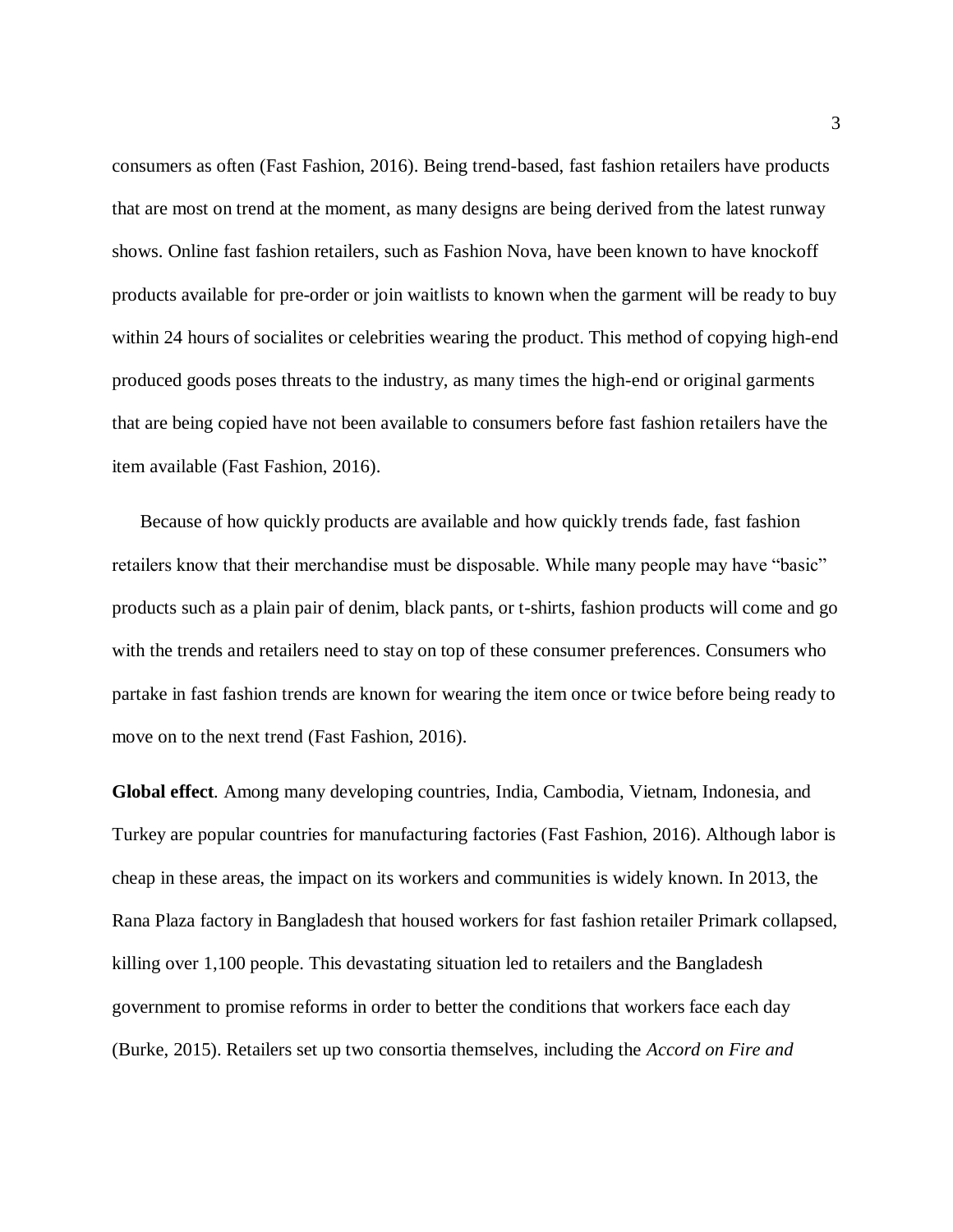*Building Safety* and the *Alliance for Bangladesh Worker Safety*. These were to help guide inspections of factories and help local employers fund structural improvements (Burke, 2015).

With some promises and changes made, Bangladesh's government aimed to help increase the number of unions. Although this initiative was put in place, workers who formed unions are being treated wrongfully, as some are faced with abuse threats, intimidation, dismissal, and sometimes physical assault by managers or hired thugs (Burke, 2015). Through interviewing more than 160 garment workers in surrounding areas or in Dhaka who supply for companies based in the US, UK, and Australia, complaints of physical assault, verbal abuse, forced overtime, unsanitary conditions, denial of paid maternity leave, and failure to pay wages on time or in full were heard (Burke, 2015).

Hasan Ashraf, a Bangladeshi anthropologist, conducted six months of fieldwork at a Dhaka factory and was able to discuss the findings of everyday health risks the workers were exposed to. In the factories, workers inhaled dust and smoke due to lack of ventilation. Factories were often noisy, with exposure to lights, electric wires, and chemical adhesives (Neve  $\&$ Prentice, 2017). Many workers were forced to choose between making a living or caring for themselves, in which many would choose to work, leaving them with eyestrain, musculoskeletal pain and stress. Similar to Bangladesh factories, reports on Cambodia factories also include workers fainting, in part, caused by exhaustion, overheating, and malnutrition (Neve & Prentice, 2017).

Dr. Rebecca Prentice, Senior Lecturer in Anthropology at the University of Sussex, conducted research to determine what factory workers were experiencing daily. The Delhi capital region reported 10 to 12-hour work days for 67% of workers, 39% experiencing strained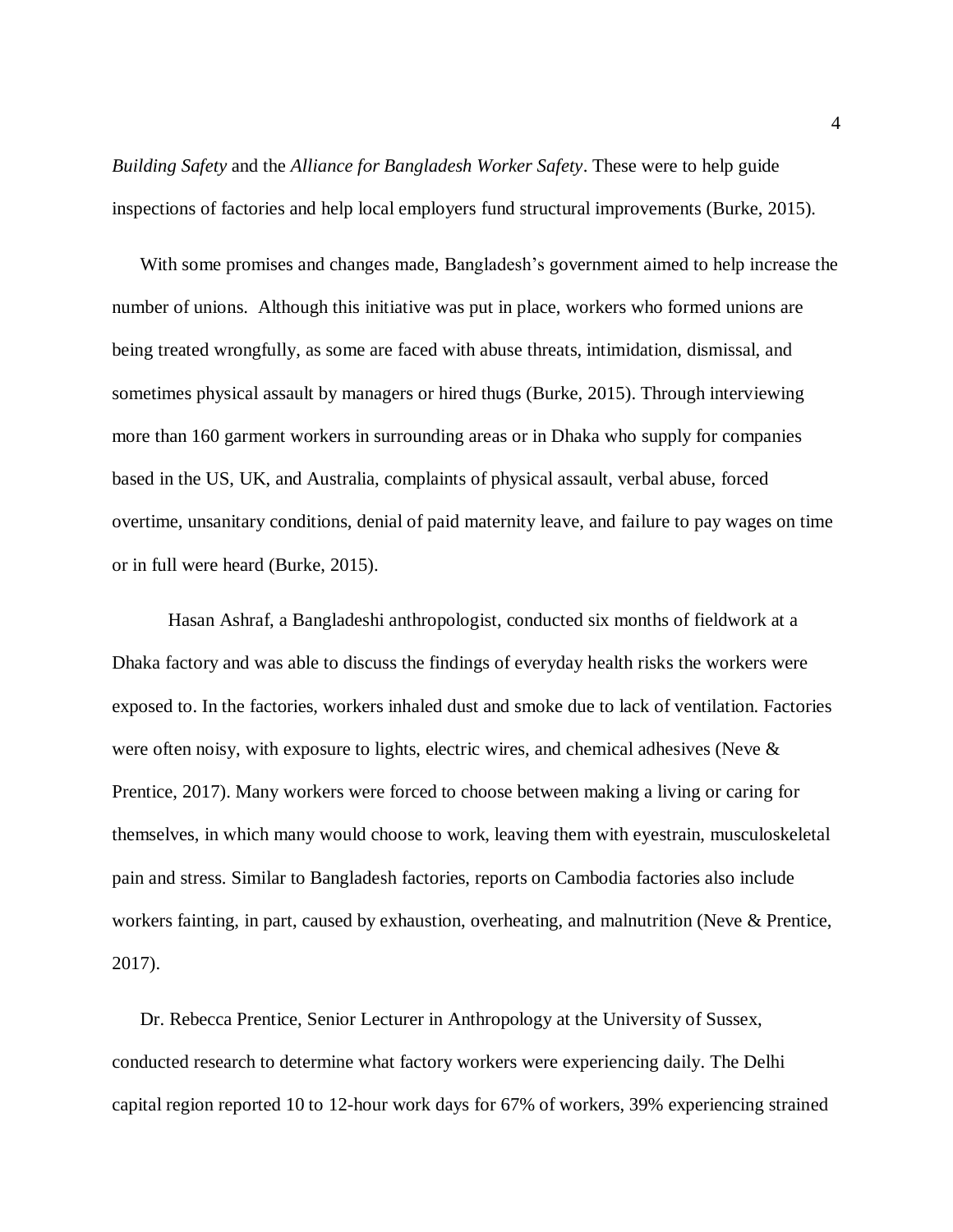eyes and 41% experiencing exhaustion (University of Sussex, 2017). Fellow Professor of Anthropology at the University of Sussex, Dr. Geert De Neve noted that improvements have been made since the disaster at Rana Plaza and Tazreen, but initiatives have not gone far enough. Codes of conduct have been poorly implemented and the health and well-being of workers is still a threat to their daily lives in the result of their working conditions (University of Sussex, 2017).

**Fast fashion around the world***.* With the main benefit of outsourcing from developing countries being cheap labor, consumers typically can expect the higher price tag on a "Made in the USA" label. American Apparel, a well-known company based and sourced in the USA filed for bankruptcy after struggling to keep up with costs in the ever-changing retail industry. The higher wages that come with manufacturing in the US and the management costs of the "Made in the USA" came at a price. Although consumers can view this as more ethical or politically correct, the expensive price is hard to maintain for retailers (Sharma, 2016).

Major retailers today use manufacturing factories from all over the world, including developing countries such as Turkey, India, Sir Lanka and Bangladesh (Tokatli et al., 2008). Issues at hand with global sourcing begin with the poor treatment at the factories, inadequate working conditions, and corporate personnel responsible for creating guidelines for owners and managers of these factories to enforce (Tokatli et al., 2008). These factors are considered when determining an image of a country and the perceived quality of a product manufactured in them.

**Fast fashion revenue.** Although some fast fashion retailers are privately own companies, public companies highlight the success in this sector of the industry. The top four fast fashion retailers, Zara, H&M, Gap and Uniqlo, had total revenue of \$85.6 billion in 2018 (Olanubi, 2018). Zara had the highest revenue at \$28.8 billion, followed by H&M at \$22.7 billion. Uniqlo and Gap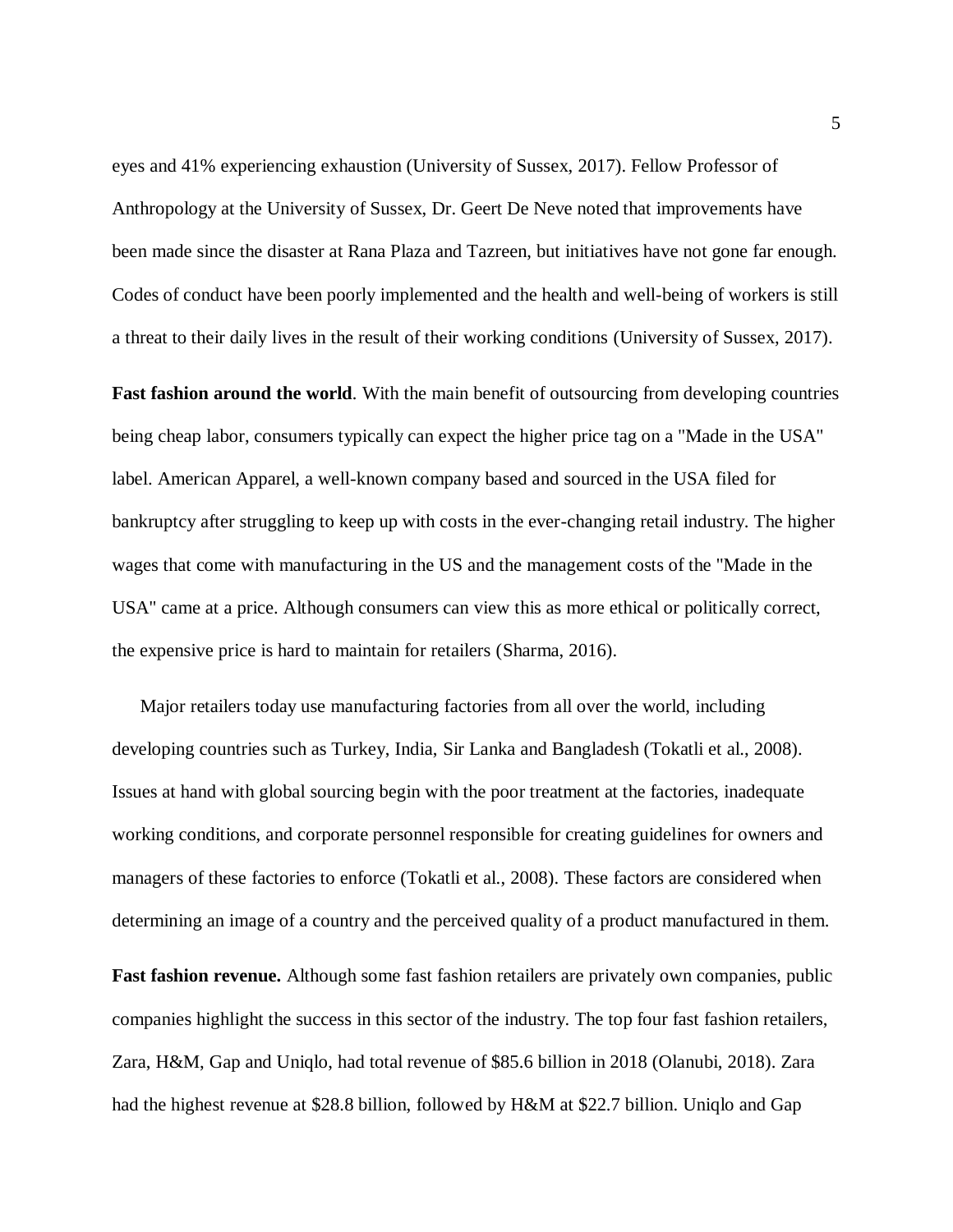brands had \$18.2 billion and \$15.9 billion respectfully (Olanubi, 2018).). Fashion Nova's CEO Richard Saghian has not shared specifics on the company's revenue, however, some sites suggest nearly \$490 million in 2018 (Hughes, 2018). Forever 21 is also a leading fast fashion retailer, however, as a private company their revenue is unknown to the public. In addition to fast fashion, off-price and discount retailers are contributing high amounts of revenue in annual sales as well, with the TJX companies bringing in \$31 billion in 2015. With this amount of revenue, it is not surprising that fashion is the most labor-intensive industry in the world, with 1-in-6 people involved worldwide (Sharma, 2016).

In 2018, worldwide revenue in the fashion industry was reported at \$481.2 billion (Orendorff, 2019). Revenue in the fashion industry is expected to reach \$712.9 billion by 2022 (Orendorff, 2019). With the revenue from the top four fast fashion companies at \$85.6 billion, fast fashion is at least 18% of total revenue of the fashion industry. With this growth in the fashion industry, threats to establishing brands come from fast fashion's ability to create and release styles on demand, therefore, a rise in fast fashion can be expected in coming years.

**Fast fashion made in America.** While sourcing products, materials and finished products from countries outside of the United States is most popular, some fast fashion and retailers still use manufacturers in the United States. Fast fashion retailer H&M has one manufacturer located in the United States [\(H&M,](https://sustainability.hm.com/en/sustainability/downloads-resources/resources/supplier-list.html) n.d.). Fashionnova works with more than 1,000 manufacturers. In the summer months, 80 percent are made in the USA, which allow for their quick turnaround time on products. In the colder months, 80 percent are made overseas (Hughes, 2018). Uniqulo currently manufactures in China and other Asian countries (Uniqlo, n.d.). Forever 21 works with independent Southern California factories for some of their merchandise. Although these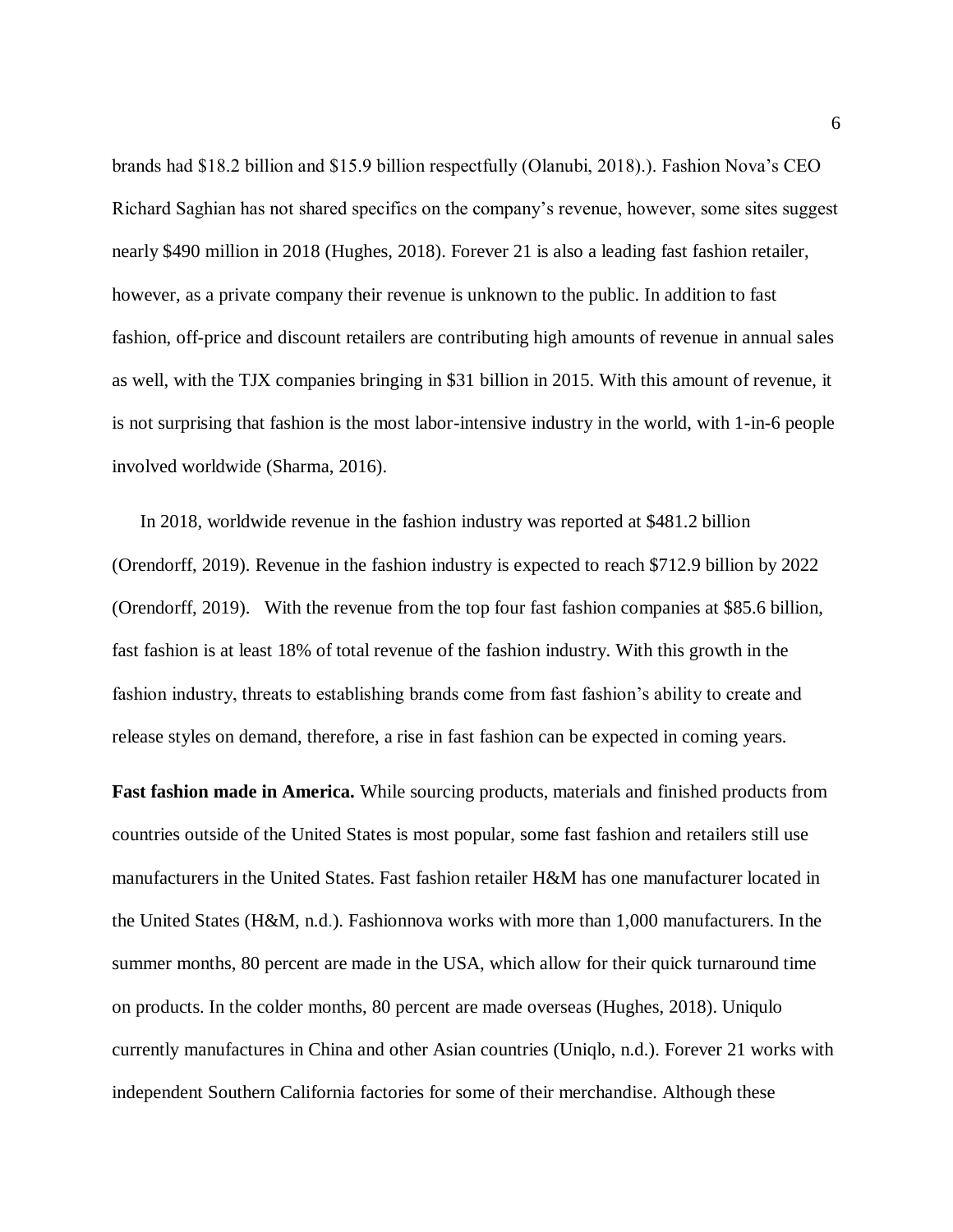factories are in the United States, they have been found to pay workers much less than the minimum wage, around \$4 an hour (Kitroeff, 2016). The investigation led to 77 factories being found of underpaying workers by \$1.1 million from April to July. Retailers using these factories are able to avoid penalized by not working directly with the workers, instead, multiple layers of suppliers (Kitroeff, 2016).

American made fast fashion products are difficult to come by, as 97% of garments that are sold in the United States are made elsewhere [\(Uranga,](https://www.presstelegram.com/2017/01/15/fashion-worn-in-the-usa-but-made-overseas/) 2017). American Apparel was known for their "Made in America – Sweatshop Free" logo, but not being able to adapt to the demands of fast fashion like other retailers, American Apparel filed for bankruptcy. After filing for bankruptcy in 2015 they were acquired by Gildan Activewear in 2017 (Robertson, 2017) As a well-known retailer that sourced out of the United States, the failure of this company shows the impact that fast fashion has on apparel retailers and brands.

**Economic impact***.* Fast fashion has made quite an impact on the US and other developed nations across the world. The US can see the changes in how much the industry has grown to outsource over the course of time. In the 1960s, 95% of clothing in America was made in the United States (Sharma, 2016). Today that 95% has become only 3%, with 97% being outsourced. While some may offshore to other developed countries, many are choosing to take the cheaper options such as Bangladesh, India, Cambodia, Chinese and Vietnam (Sharma, 2016).

These developing countries are popular because of their low wages, less stringent local labor laws, and agreements of free trade. The people making these products are most affected by these laws and agreements, as many workers are women who are left without health benefits or financial security. In addition to no benefits provided to the workers themselves, the pay is very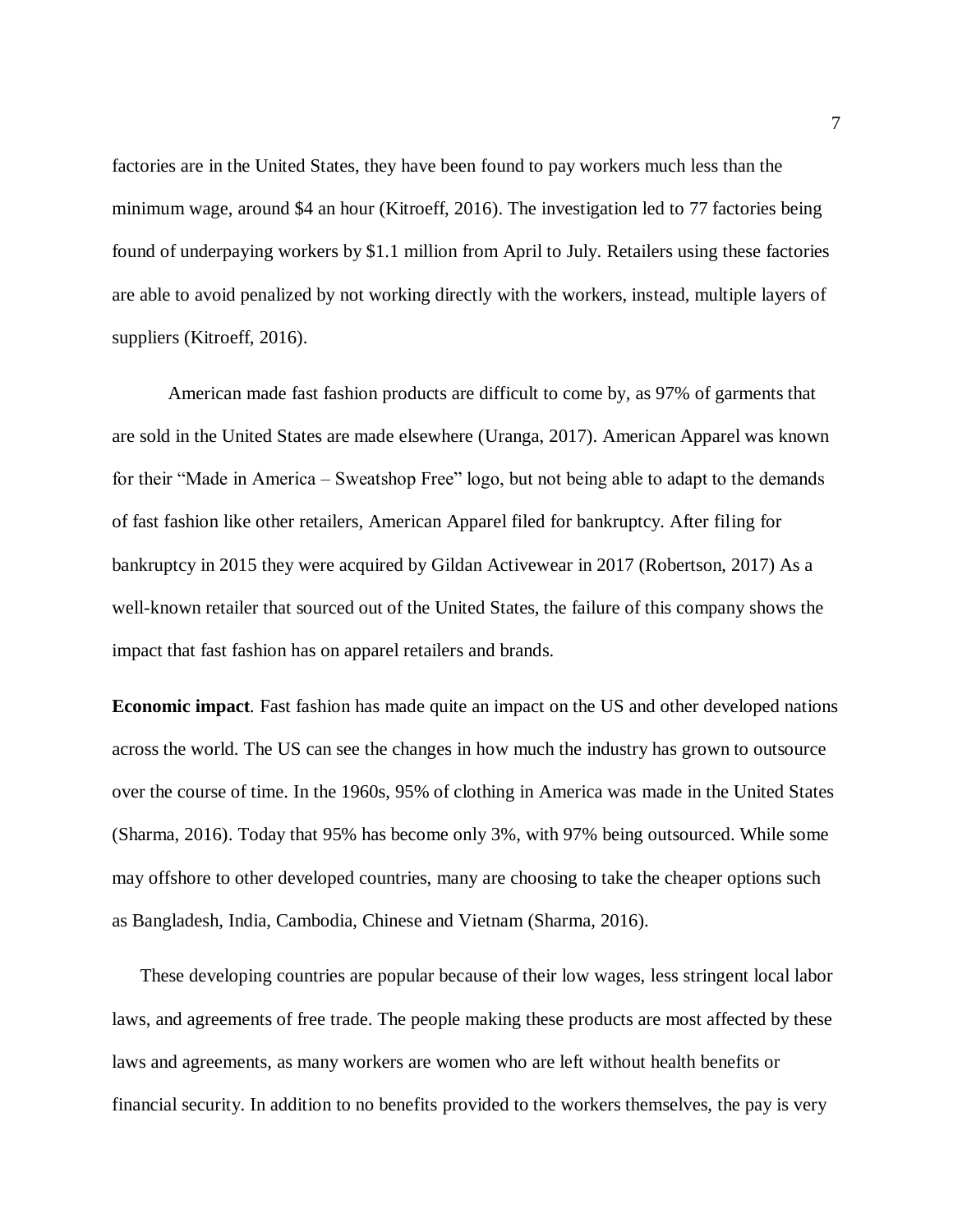low (Sharma, 2016). An average worker makes about \$67 a month, making their daily pay a little over \$2 (Sharma, 2016). This low pay requires them to work long hours without breaks to provide for themselves and their families. While COO is an important factor to some consumers when determining where and what to buy, in a Gallup poll from 2013, it was found that over 55% of US consumers surveyed make no efforts in knowing where their clothing came from (Sharma, 2016).

**Fast fashion future***.* Retailers are finding the trend of fast fashion hard to maintain. H&M is a global leader in the fast fashion market had \$4 billion of inventory, which led to major discounts on products to clear the merchandise out. With this, they began closing stores, starting with 160 brick-and-mortar locations. In addition, popular fast-fashion retailer Charlotte Russe filed for bankruptcy and has begun closing locations after closing their online website (Stein, 2019).

New retailers are making a difference in how fast fashion sells in past years. The use of social media has made companies like Boohoo, ASOS, and Fashion Nova some of the most sought-after fast fashion brands in 2018, with Fashion Nova being the most searched retailer in 2018 (Stein, 2019). Centering their platforms mainly online with limited brick-and-mortar stores, these retailers have successfully worked up large inventories that are selling. For example, Fashion Nova has been providing consumers with 600-900 new items weekly (Stein, 2019).

Social media, celebrity and highly followed influencers, discounts and large assortments are strategies in which these companies have used to raise brand awareness and make purchases (Stein, 2019). Using popular celebrities, brand ambassadors and offering discount codes through their social media platforms, companies like Fashion Nova can use this marketing technique to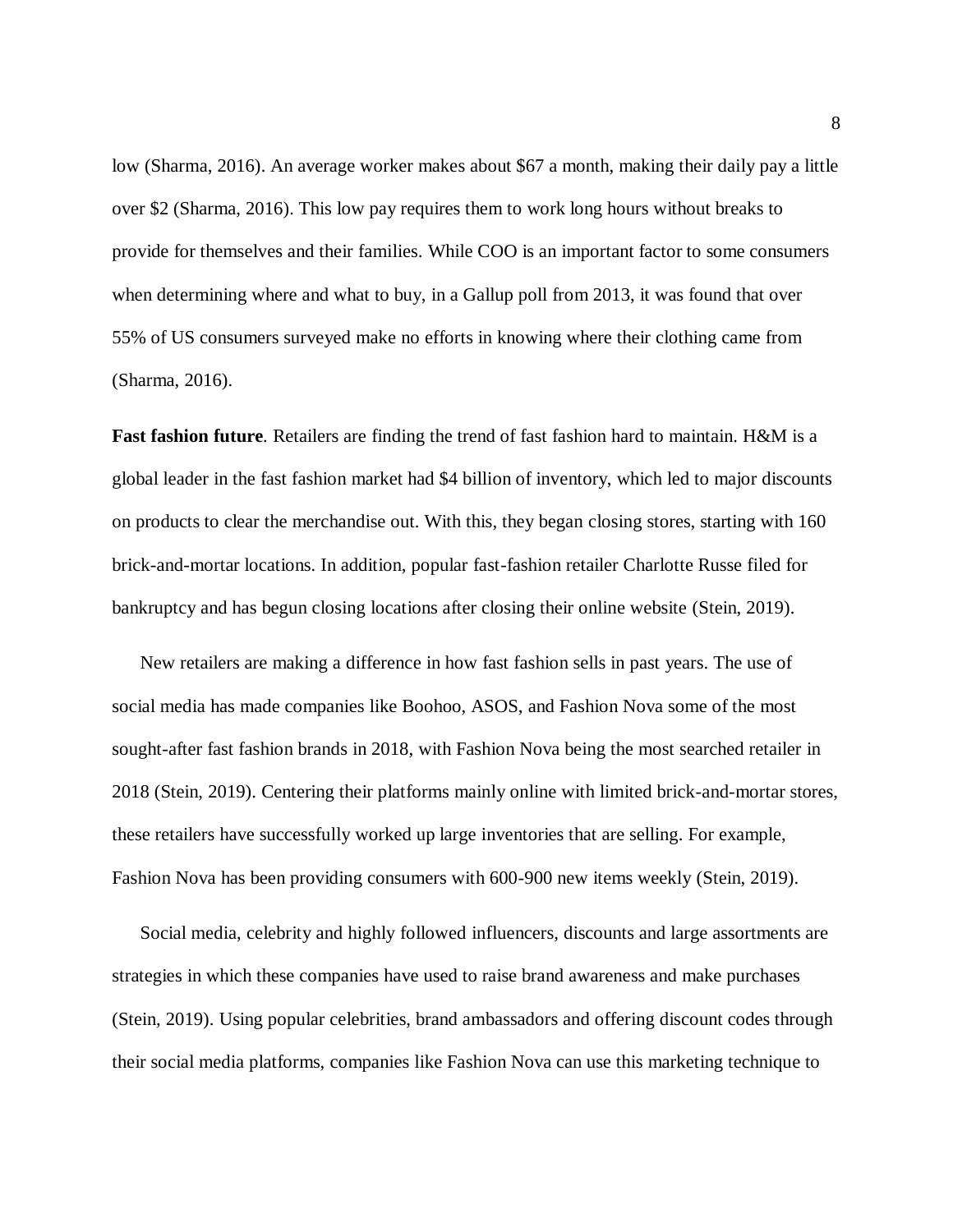reach a mass of followers that can be easily linked to their site. Sales that include free shipping and percentage off discounts are popular ways to increase dollars per sales (Stein, 2019).

While consumers reap the benefits of low-cost items and wide assortments to choose from, hundreds of consumers are lobbying against fast fashion brands (Stein, 2019). In order to bring awareness and influence consumers to choose more sustainable options, some consumers are joining together to enlighten others on the consequences of these mass operations. In addition, 73% of Millennials in one survey demonstrated they are willing to pay more for products that are sustainable (Stein, 2019).

**Disadvantages of fast fashion***.* While fast fashion is growing quickly, consumers are aware of the disadvantages that come from quickly made, inexpensive products. Some disadvantages include being unsustainable, imitation of high-end originals and tough competition (Motkar, n.d.). As mentioned before, being able to compete with other fast fashion retailers is difficult, as consumers have multiple ways to find the product and price they are wanting and willing to pay. Because of the short product life cycle, products made for the fast fashion market are also perceived to be unstainable. Quality may fall short of expectations, as being quickly made can increase the likeliness of error in the process (Motkar, n.d.).

**COO.** The Country of Origin effect has been studied multiple times. The COO effect has been defined by Samiee (1987) as an influence, positive or negative, that the country of manufacture might have on the consumer's choice processes or subsequent behavior (Abraham & Patro, 2014). COO and image can be based on many factors surrounding the country itself. The familiarity with the country, past experiences, historical ties and rating a country's product can all impact how a consumer perceives COO as labeled on a product (Khachaturian &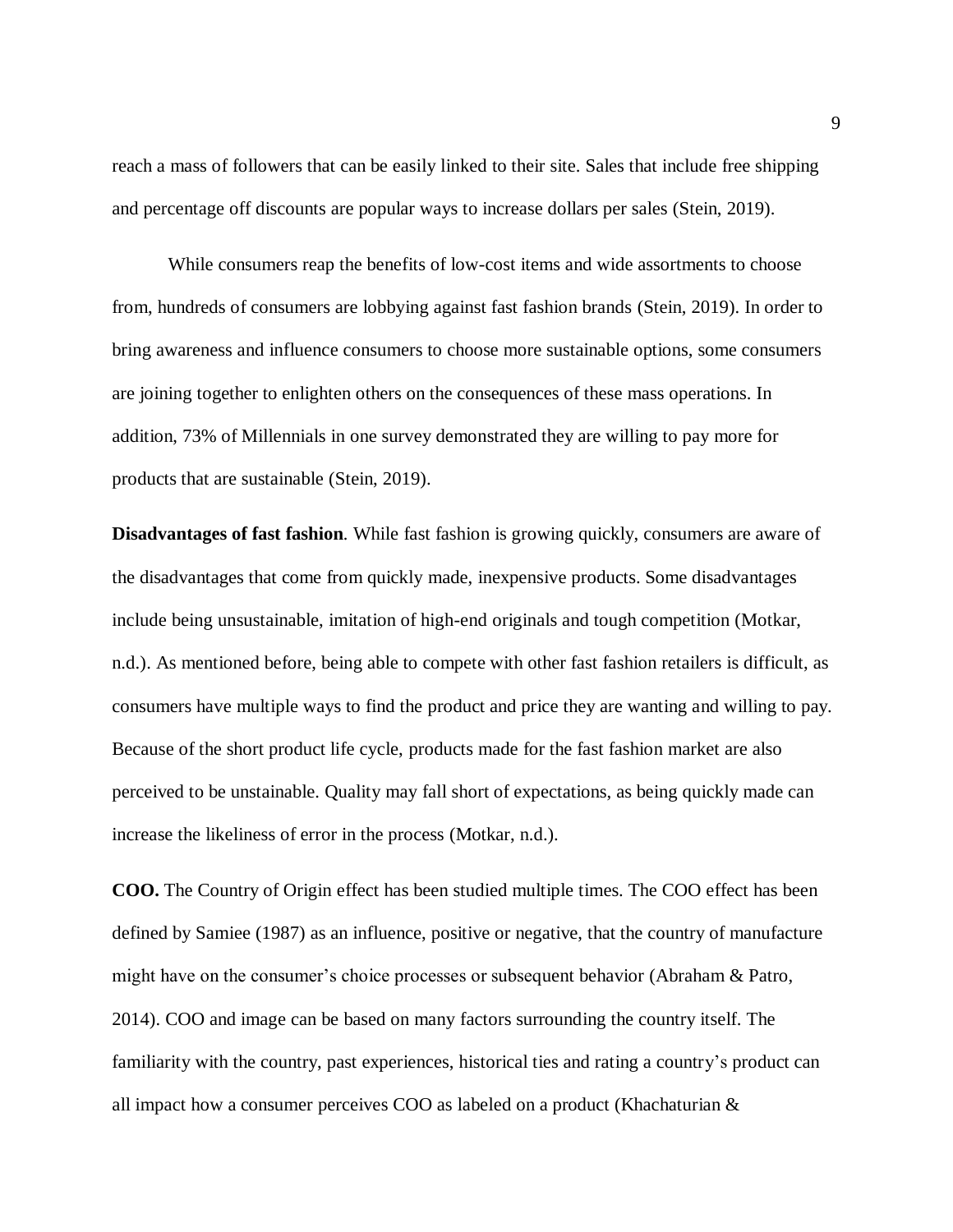Morganosky, 1990). Through the research provided in Khachaturian & Morganosky's (1990) study, it was found that attitudes towards product based on their country of origin can be skewed based on the product category.

Regarding how consumers feel about COO, it was stated that "the label provides a great deal of information to consumers as a result of past experiences with representative national products, learned stereotypes and reputations of national products, and perhaps more general images of traditions and customs of foreign peoples" (Khachaturian & Morganosky, 1990). The review of literature in this area indicated that COO had a considerable influence on the consumers' perception of product quality.

#### **Statement of Changes in Fast Fashion**

Recently the industry has experienced changes that are impacting fast fashion companies. In 2019, multiple fast fashion retailers filed for bankruptcy, announce they were closing stores or closed their company completely. Leading fast fashion brand Forever 21 filed for bankruptcy on September 29, 2019 (Staff, 2019). While working on restructuring, they will close up to 178 stores in the United States, and most locations in Asia and Europe. Another retailer, Topshop, is set to close all of their United States stores and 23 locations in the United Kingdom. Charlotte Russe filed for Chapter 11 in February of 2019 (Staff, 2019). After failing to secure a buyer for the company, Charlotte Russe announced it will shut down all stores. The Chief restructuring officer confirmed that the company was unable to keep up with "rapidly evolving fashion trends" that is expected in fast fashion (Staff, 2019).

### **Statement of Problem**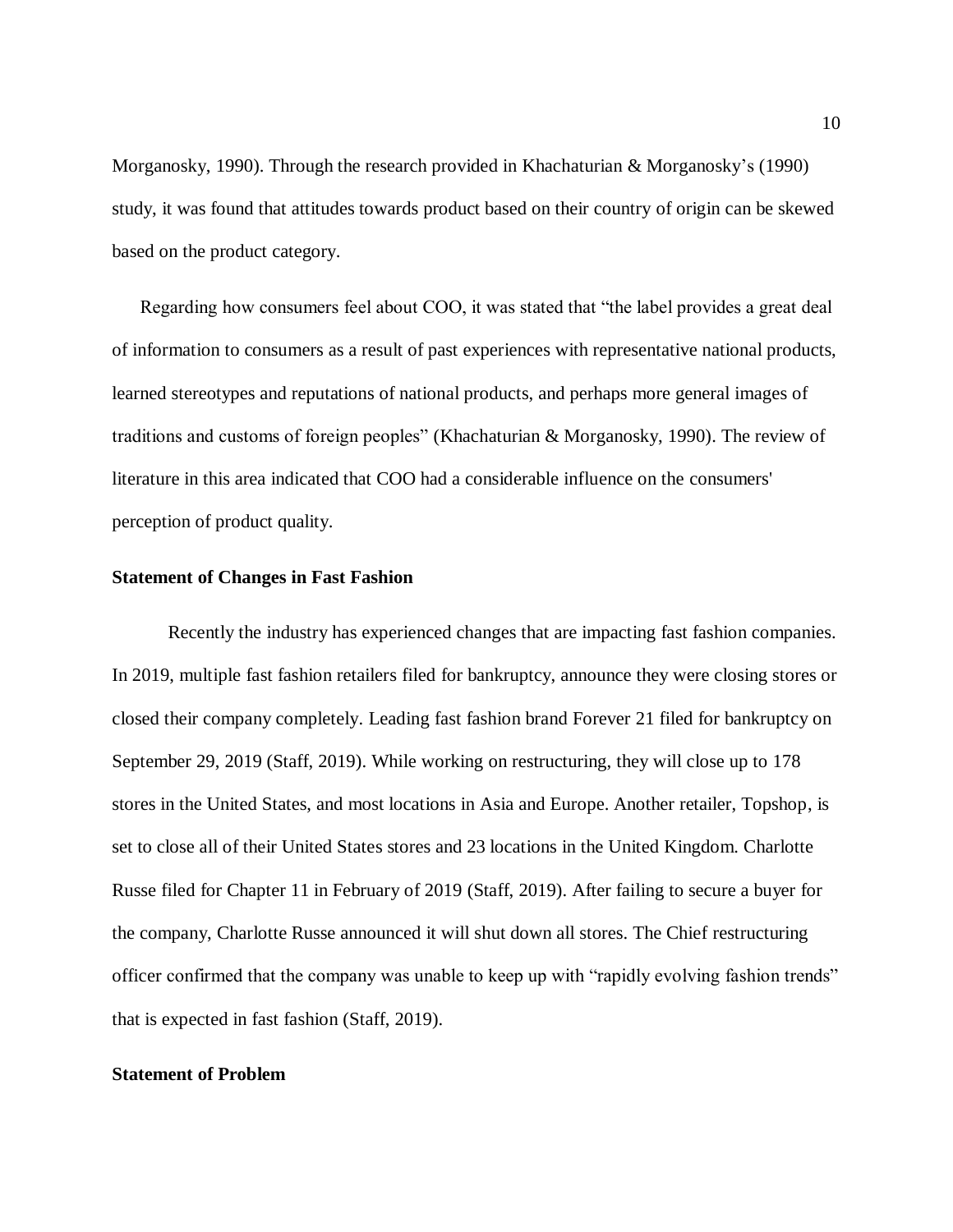The purpose of this study is to evaluate consumers' perception of value based on the Country of Origin (COO) in the fast fashion retail industry. Many studies have been conducted on how COO impacts brand image, likeliness to buy, the perception of quality and overall value of products based on this attribute. While past studies have delved into luxury brands and the perception of value based on COO in the luxury retail industry, there has been a void in research regarding fast fashion and COO impacting consumers' perception of the value of these products. While fast fashion is a new segment to the retail industry, it is continuing to expand. This study will give insight on to how COO may impact consumers' buying behavior within the fast fashion retail market.

## **Definition of Terms**

Key terms of this research study are fast fashion, value, country of origin, country of manufacturing, manufacturing factories, sustainability, and first, second and third world countries. Fast fashion is the rapid manufacturing of runway and fashionable looks designed for ready to wear at a low-cost. It is designed to be replaced quickly, more so for need than desire (Quora, 2017). Value commonly is defined as price, although characteristics of value are also including quality, assortment, convenience, service and the shopping experience (Gilliam, 2000). In this study, the perception of value is being studied, so it is important to note that priorities in perception change with timelines, innovation, the economic cycle and the available alternatives (Gilliam, 2000). Country of Origin (COO) is defined as a concept of where the products or services were manufactured (Ha-Brookshire & Yoon, 2012). In this study, COO represents "Made in America/ Made in China", being that the product was made in with products from the given country, unless otherwise stated.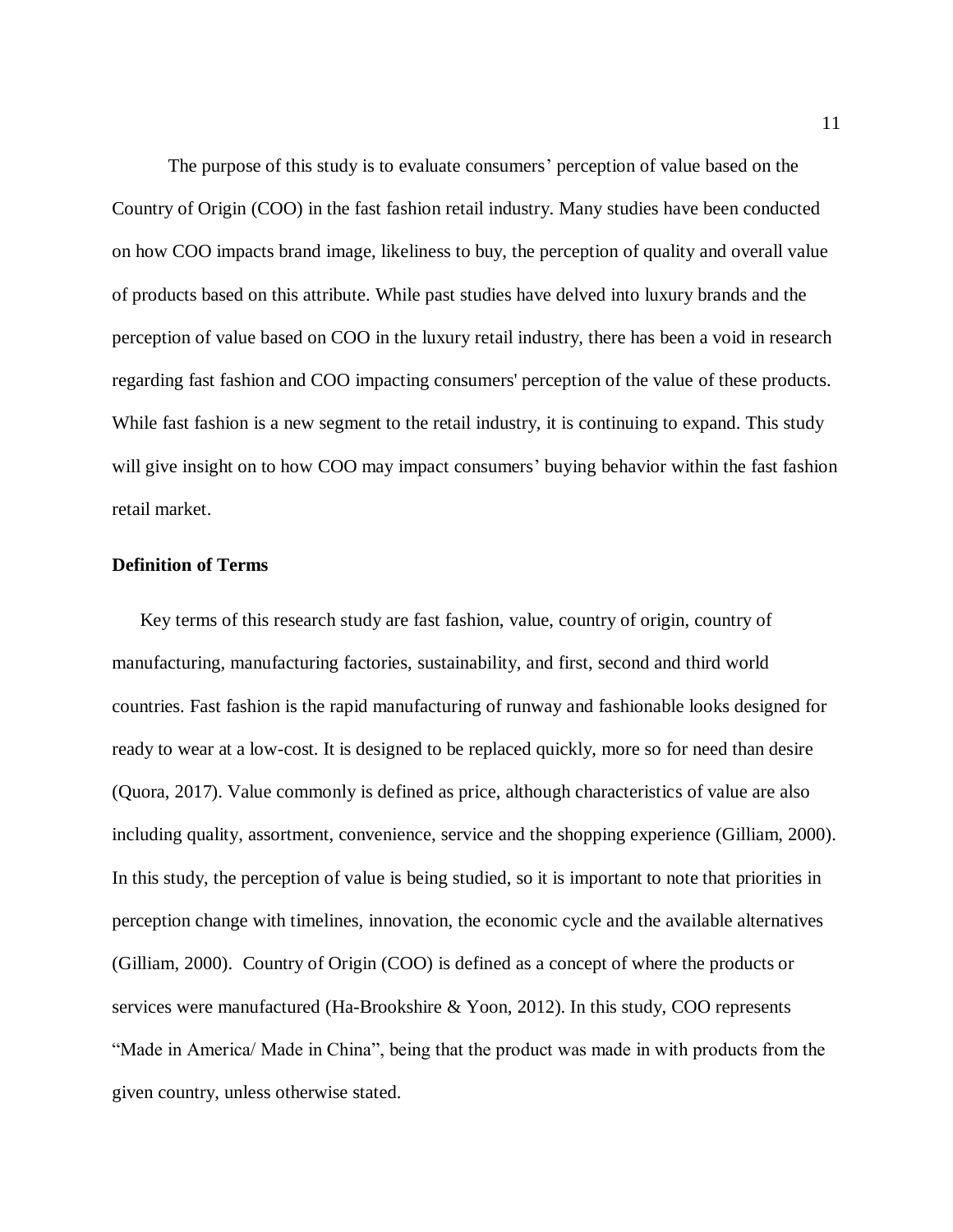Over time, this has expanded to more terms as the product development cycle grew. These terms include the following: country of design (COD) which is defined as the country where the final product was initially conceptualized and designed; country of parts (COP), defined as the country where component parts are manufactured; country of assembly (COA) which is defined as the country where the product is partially or fully assembled, but not ready to be sold; and country of manufacturing (COM) which is defined as the country where final product is manufactured (Ha-Brookshire & Yoon, 2012).

Manufacturing factories are defined as a factory that processes, prepares, and makes, including cutting and sewing woven or knit materials such as leather, rubberized fabrics, plastics, and furs, into wearable apparel items (Manufacturing Industry, 1996). Sustainability in this study will be used with the context of meeting the economic, ecological and social needs of the day without impairing the chances or development of future generations, such as upcycling, making less of an economic impact and reducing waste (Bagrcraft, n.d.). First world countries are developed, capitalist and industrial countries, including North America, Western Europe, Japan, and Australia. Second World countries refer to former communist-socialist and industrial states, including Russia, Eastern Europe, some Turk States, and China. Third world countries are roughly described as developing countries, including Africa, Asia, and Latin America (First, Second and Third World, n.d.). These are note-able terms as this study will focus on the difference of consumer perception of countries that are known as developed (first world) or developing (second and third world) countries.

#### **Prior Research**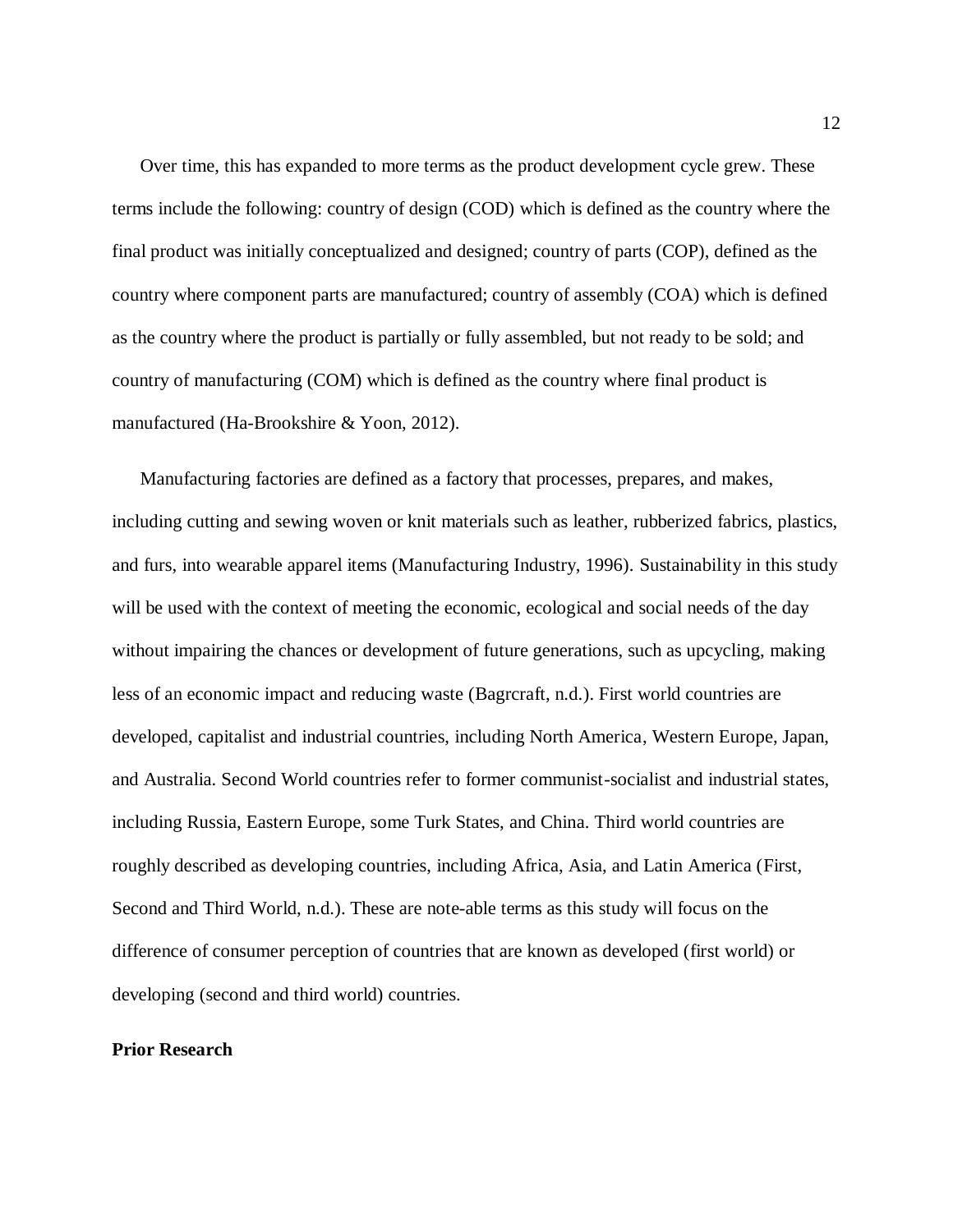Numerous studies have been conducted on the effect of COO and COM and the impact on purchasing decisions and the quality that is perceived of a product. Without focusing on the fast fashion industry - the COO effect, perceived price based on COO, the influence of design and workmanship, and stereotypes have all been studied. The fast fashion sector of the retail industry and information on consumer perceptions of the quality of a product based on this factor has limited research.

### **Significance of the study**

Like stated before, fast fashion is growing and changing the way the fashion and retail industry operates. The need to maintain and compete with leading fast fashion retailers is important for current and future retailers to understand. In addition, this study will give insight into the quality's consumers use to characterize and value merchandise and how they perceive products from developing and developed countries. With sustainability in the fashion industry is growing and consumers are becoming more economically conscious on their purchasing decisions. The outcomes of this study can provide guidance as companies decide on best practices with outsourcing or working with American made manufacturing.

## **CHAPTER 2: LITERATURE REVIEW**

For some consumers, knowing where products are made is an important aspect of a purchase decision. To further explain the impact of COO in retail, research on the COO effect, COO labeling, quality perceptions, consumer perceptions, purchasing decisions, consumer behavior, perceived price, design, and workmanship, and differences in class is conducted. In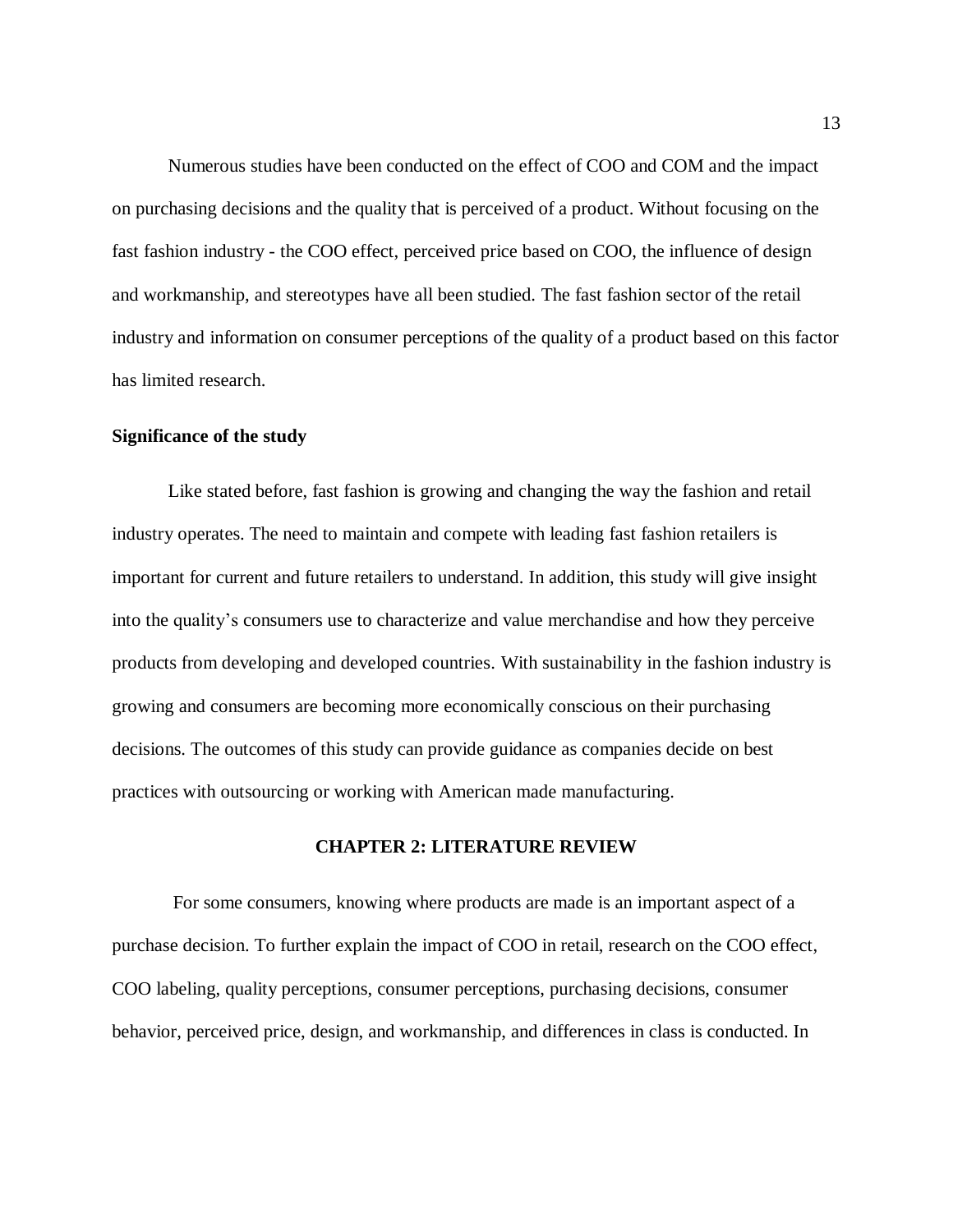addition to research on COO, fast fashion and sustainability, along with perceptions of developing countries manufacturing will be assessed.

**Fast fashion and sustainability***.* Loyal consumers are key to making fast fashion retailers successful. There are numerous outlets and opportunities for consumers to shop with multiple companies. Customer loyalty can give retailers the edge they need to compete within this growing market. Retailers can create loyal customers multiple ways including social media marketing, online interactions, and online brand communities within their social media platforms. (Kim, Park, & Glovinsky, 2018). The product variety is another opportunity for retailers to gain and retain customers. The product variety is defined as "the number of versions of a product offered by a firm at a single point in time". This can be the same style in multiple colors, patterns and prints or different style features such as shape and structure (Mehrjoo & Pasek, 2014). Fast fashion retailer Fashion Nova's CEO has stated that his goal is to provide a wide assortment with the best prices. Their assortment is extremely large, with additional styles being added weekly (Hughes, 2018). Not only does this allow consumers to shop with them more often and find new products each time, but this also allows them to turn over product quickly (Hughes, 2018).

**COO effect.** Through past studies, it has been found that Made in the USA products are most desirable thanks to the COO effect. One study defined the COO effect as a consumer's dependency on COO when forming opinions on the quality of a product (Ha-Brookshire & Yoon, 2012). An example of this is "Made in America" vs. "Made in China". When a consumer sees "Made in America", they may perceive the product to be of higher quality and value, particularly when the price is unknown (Ha-Brookshire& Yoon, 2012). Certain factors such as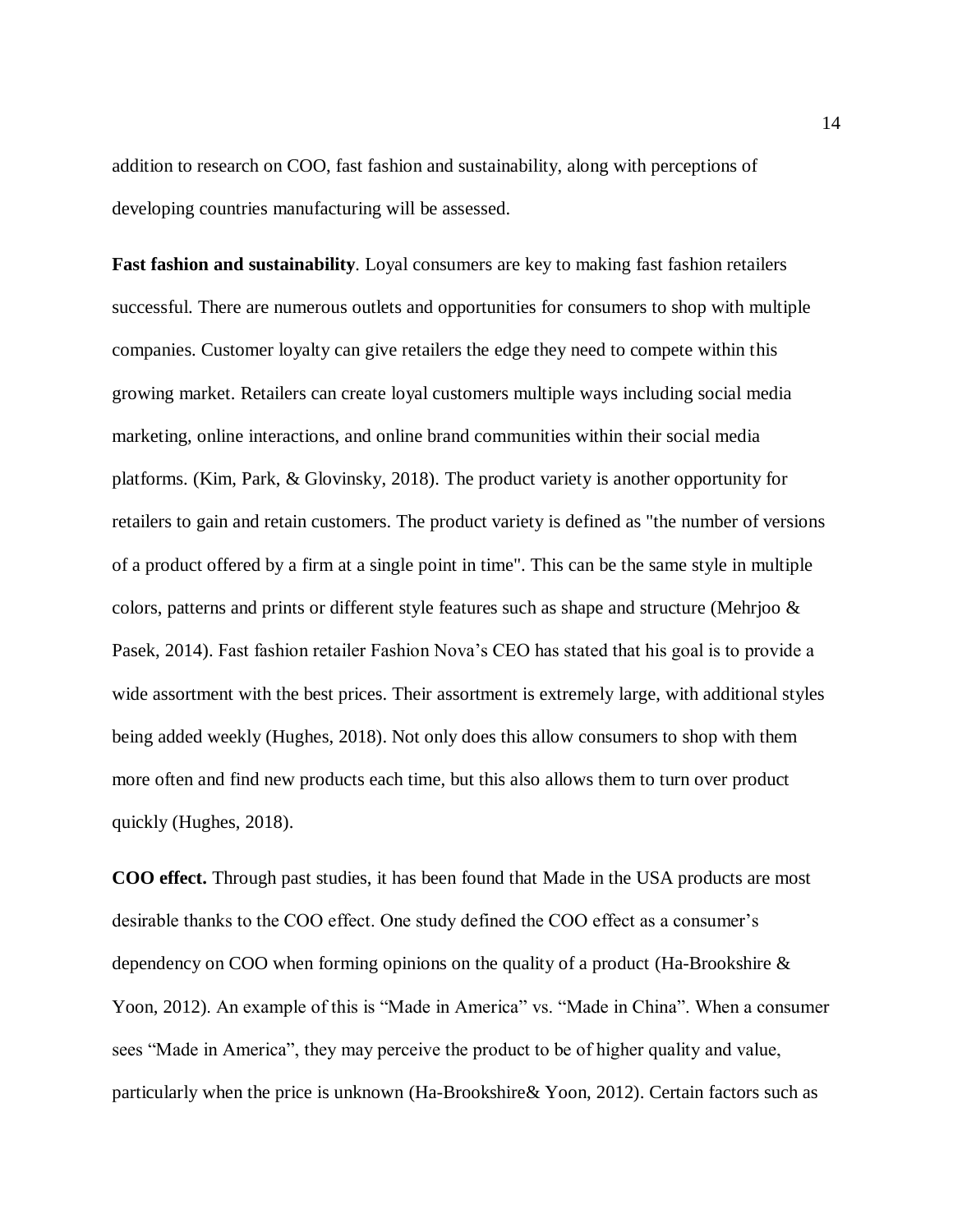brand name or COO are helpful for consumers to form their own opinion on what the product price would be, in return, impacting purchase intention (Ha-Brookshiren & Yoon, 2012). In one study, it was found that when using the US and China as COP and COM for cotton apparel, the study assessed the effect of consumers' demographic characteristics, prior knowledge, and perceived sustainability on their perceived price (Ha-Brookshire & Yoon, 2012).

In an article written about the COO effect, it is mentioned how the country's name provides a complex connotation to the name of a company that can result in the gain or loss of relevant customers. Italy's reputation in the fashion industry has given this COO a positive impact for companies based in this country [\(Kimani,](http://tdsblog.com/the-country-of-origin-effect/) 2016). They are known for high fashion and quality garments all over the world. In addition, a study of French consumers had a high COO image for their own country and therefore, was willing to spend more on apparel from France [\(Kimani,](http://tdsblog.com/the-country-of-origin-effect/) 2016).

Another example of how the COO effect can impact consumers' perception of a brand is in Kenya. While there are outstanding and inspiring designers and clothing that come from Kenya, the fashion industry overall has many economic challenges [\(Kimani,](http://tdsblog.com/the-country-of-origin-effect/) 2016). Some of these challenges include mismanagement, stiff competition from second-hand products and imports, lack of investment in the industry and the termination of regional trade treaties. In one study, it was found that 89.76% of consumers in Nairobi, the capital of Kenya, prefer products made in Western countries. This could be because of the admiration consumers in developing countries have for those in more developed countries [\(Kimani,](http://tdsblog.com/the-country-of-origin-effect/) 2016). It has been found that the exception to this would be those with a strong sense of national pride and patriotism or for companies that have marketing schemes that show to be effective. Addressing COO as a factor in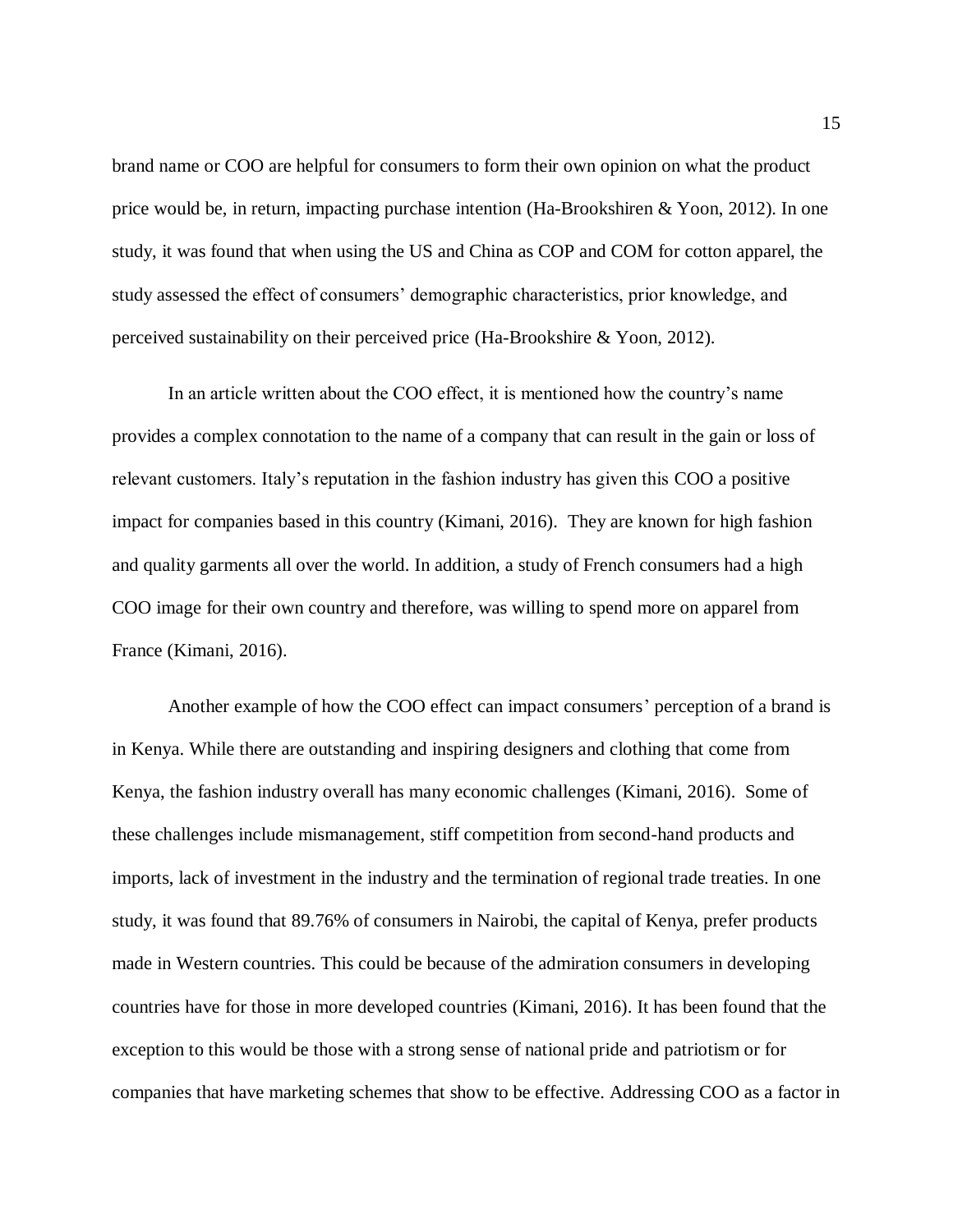the consumer decision-making process is important for companies as if they do not, it can hinder their quest for globalization [\(Kimani,](http://tdsblog.com/the-country-of-origin-effect/) 2016).

**COO labeling***.* "Made in…" labels can disclose a wide variety of information to the consumer. Not only does this tell you where the garment was produced, but it can also provide attributes that can give insight into the conditions in which the garment was made. "Made in.." is an indicator that tells the consumer what regulations and health, safety and wage standards the product was created under [\(Does](https://www.businessoffashion.com/community/voices/discussions/does-made-in-matter/the-made-in-dilemma-to-label-or-not-to-label) 'Made in' matter, 2015). Today, the manufacturing of apparel products can be a complex field. With new factors such as COM, COA, and COP, it is hard to determine where the product was specifically made. While some companies are manufacturing products in low-labor costs countries like China, the product can be packaged in France or the UK, therefore, holding a "Made in France" or "Made in the UK" label [\(Does](https://www.businessoffashion.com/community/voices/discussions/does-made-in-matter/the-made-in-dilemma-to-label-or-not-to-label) 'Made in' matter? 2015). In situations like this, COM, COA, and COP become important for consumers to know, as this can give a more in-depth look as to how the garment was truly produced. The European Union's regulations state that a company only needs a certain amount of the product manufactured in a country before they are able to claim a "Made in…" label [\(Does](https://www.businessoffashion.com/community/voices/discussions/does-made-in-matter/the-made-in-dilemma-to-label-or-not-to-label) 'Made in' matter? 2015).

"Made in the USA" labels have regulations they must follow as well. For instance, if the item is made in the USA with materials from the USA, a "Made in the USA" label can be on the garment. If an item is made in the USA with imported materials, the label must read "Made in the USA of imported materials" (Harms, n.d.). For consumers, this allows them to make presumptions on material quality and value when choosing a product. In addition, a label must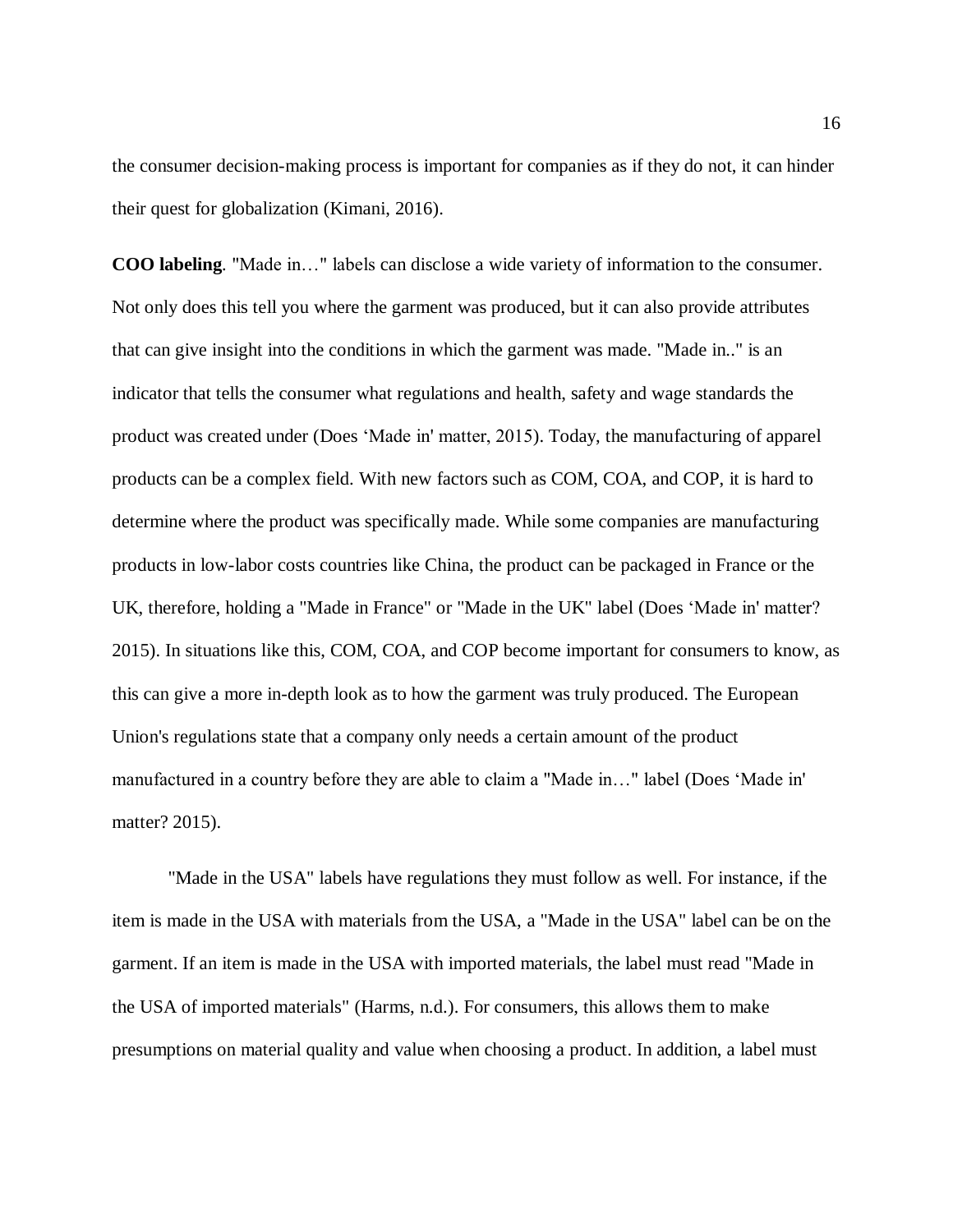include an identification number of the manufacturer, importer or other firms in which the handling of the product was done, as these are FTC standards (Harms, n.d.).

**Quality perceptions***.* "Made in the USA" has been a preferred COO of many products in general, and specific categories such as food, electronics, and textiles. In one study, researcher Gaedeke (1973) delved into how participants would rank in quality the US, Philippines, and Indonesia (Khachaturian & Morganosky, 1990). The US was ranked with the highest quality, followed by the Philippines and lastly Indonesia (Khachaturian & Morganosky, 1990).

In the foundational study by Janet Khachaturian and Michelle Morganosky (1990), they aimed to determine how American participants rated COO in different retail situations. It is important to note that this study is dated in 1990, making it likely that findings have become different over time. It was found that the US made clothing was perceived as having the highest quality, followed by (2) Italy, (3) China, (4) Korea, and (5) Costa Rica. In addition, they delved into which type of store is associated with the best quality and price (Khachaturian, J., & Morganosky, M., 1990). In this, it was found that department stores were ranked number one, off-price stores ranked number two and discount stores ranked number three. In addition, rankings for discount stores were improved when associated with the US made and Italian made apparel. Off-price stores were perceived higher when selling the US made apparel and significantly lower when associated with Korea, China and Costa Rica (Khachaturian & Morganosky, 1990). Overall, foreign countries in this study, with the exception of Italy, were all perceived to be of lower quality, while US products were perceived as the best (Khachaturian & Morganosky, 1990).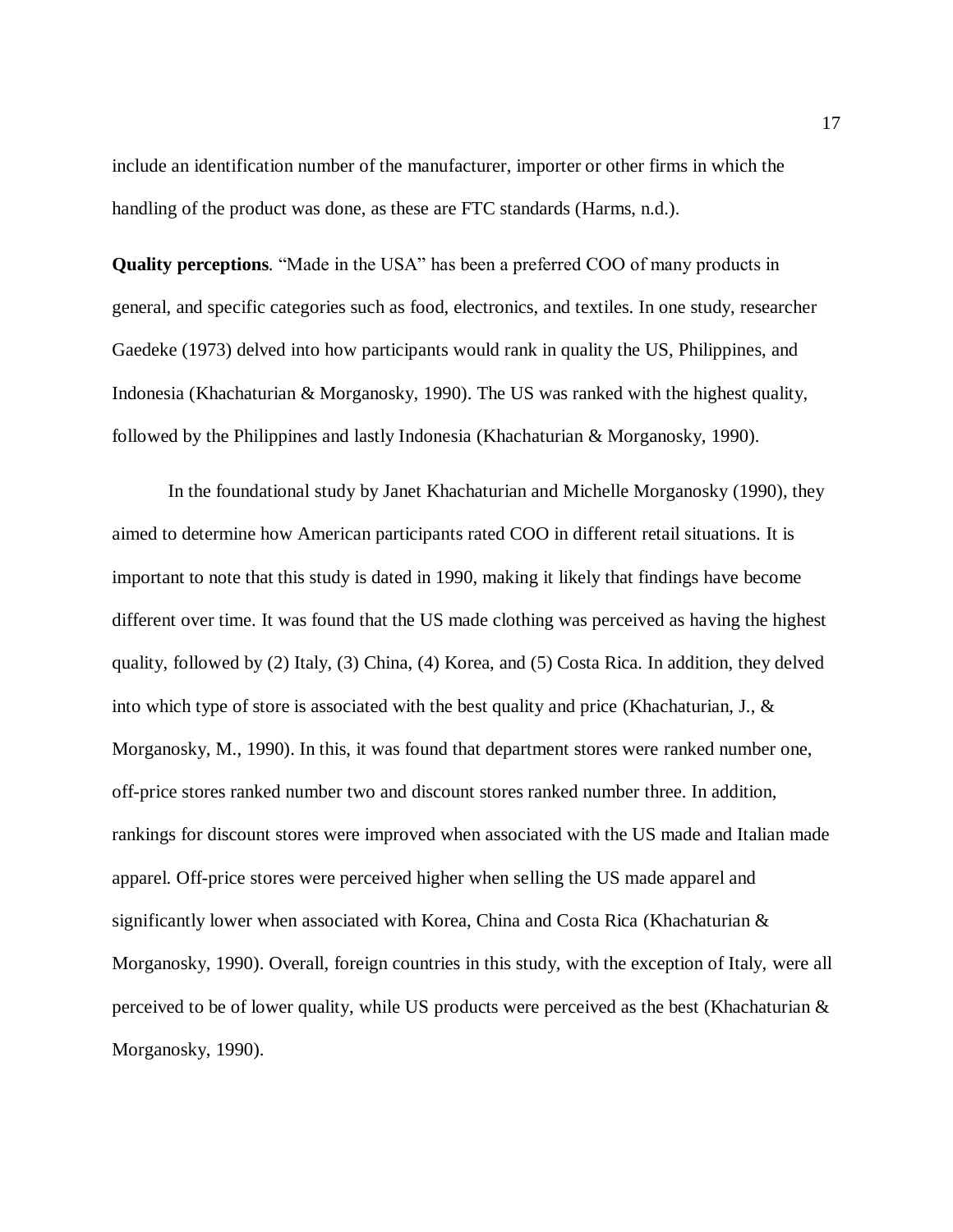Schurenberg (2012), describes that the perception consumers may have of "Made in the USA" items can go one of two ways. One is that the consumer is receiving a "rugged, sturdy, nofrills, American quality" item. Another being that they are embracing an "artisanal, moral, locavore sensibility" motion by purchasing the item (Schurenberg, 2012). Consumers who agree to these assumptions by Schurenberg can see the use of stereotypes that can impact consumers' perceptions. It is noted in the article that "Made in the USA" items are far more than the descriptions above, and by only thinking of items as "no-frills" or "moral", you are selling "Made in the USA" short of its reputable quality. In terms of market research, the USA ranked number one, ahead of Germany and the UK (Schurenberg, 2012).

While the quality of "Made in the USA" is noted as being one of the best, domestic consumers are less impressed by American quality and innovation than other countries. In contrast to this information, Ha-Brookshire (2012) found that when consumers were offered a basic t-shirt made in the U.S. with U.S cotton versus one made in China with local materials, Americans preferred the U.S. garment (Schurenberg, 2012). In addition, Americans valued the garment at almost twice of what they valued the "Made in China" garment at. It is also noted that America's reputation is on the incline in terms of product quality and awareness (Schurenberg, 2012).

To go against studies on American consumers, Rahman, Fung, Chen, and Gao's (2017) study found that Canadian and Chinese consumers viewed COO and brand name as the least important product cues when deciding on purchasing a product (Rahman et al, 2017). Although Chinese consumers' ranked brand name as one of the least important cues, there was a significant difference in scores between the two country's consumers, suggesting that brand name is a more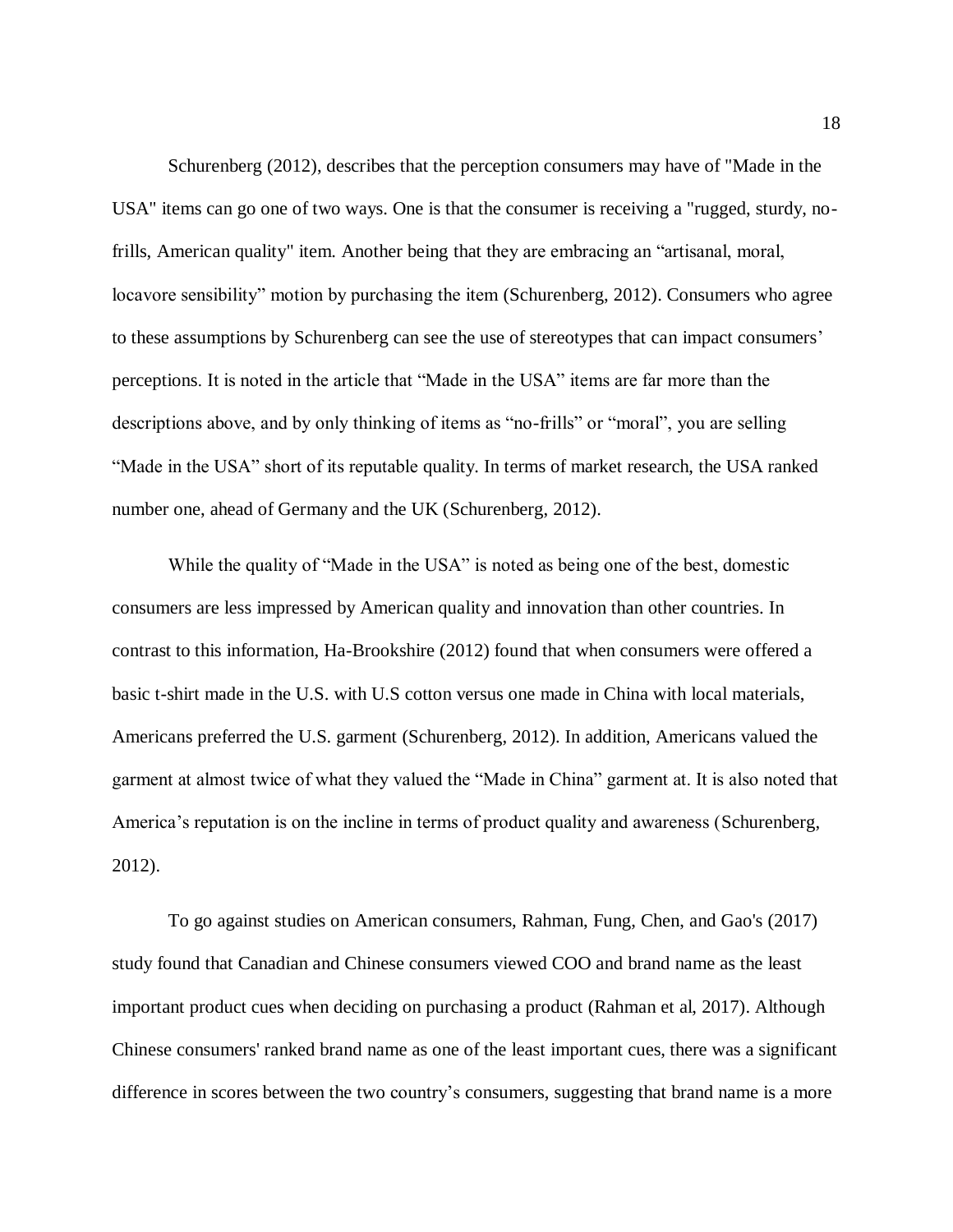influential cue in China. In addition, Canadian consumers ranked COO higher in influential cues than Chinese consumers. Participants from both countries said that the most important cues for deciding on a product were fit, style, price and quality/workmanship (Rahman et al, 2017).

**COO and consumer perception**. With the COO effect being used by consumers to make perceptions about quality and price, the halo effect and summary effect can factor into purchase decisions. The halo effect, regarding COO, is when consumers are not aware of the country's product and forms beliefs off of the country image. The summary effect is when they are aware of the country and its product, and form a country image based on past experiences with product attributes and characteristics. In one study, it was found that COO plays a major role in shaping a consumer's decision process when purchasing items **(**Saran & Gupta, 2012**)**. In addition, there have been multiple studies that have found how COO is the main factor in consumers' perception of overall value and quality of products **(**Saran & Gupta, 2012**).**

Another concept to consider is the concept of brand origin (BO). Through the research of Thakor and Kohli (1996), BO was defined as "the place, region or country to which the brand is perceived to belong by its target consumers" **(**Saran & Gupta, 2012**)**. The perception of BO can differ from COO because of lack of information about a brand. Along with being described as the origin of a brand, it is also a part of brand personality **(**Saran & Gupta, 2012**).** Brand personality is defined as a mind-based thought developed by the consumer, who forms mental pictures about the brand through his or her experiences, perceptions, misconceptions, and value systems. This can come about after an experience between a brand and a consumer (Chiang  $\&$ Yang, 2018). Marketers can develop brands to have a humanized effect, making them more appealing to consumers. In addition to BO, the nation in which an item was created can also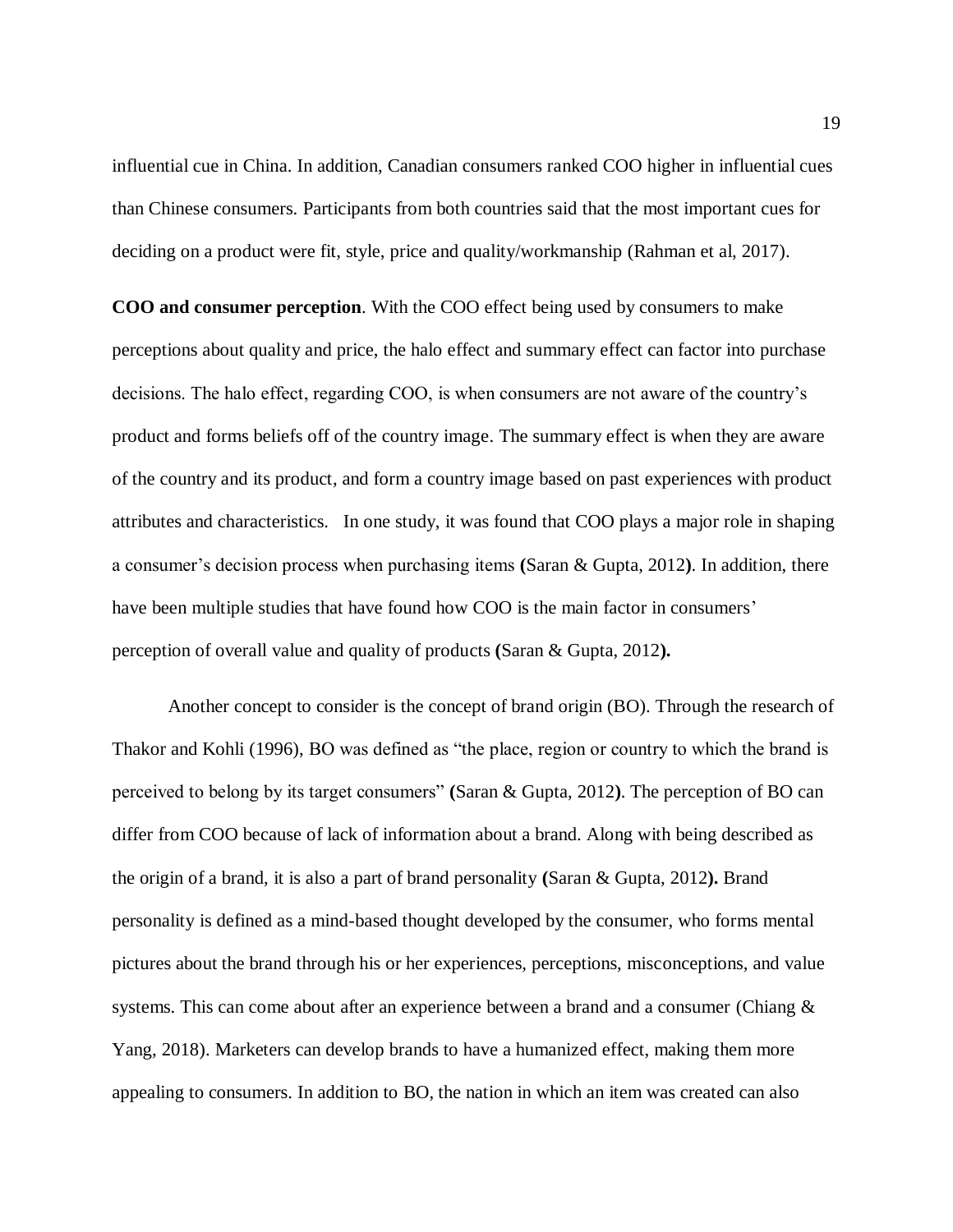impact how consumers perceive its products and brands, finding that COO can have a direct and positive effect on a consumer's evaluation of the quality of a product (Chiang & Yang, 2018).

Brand image was defined as "perceptions about a brand as reflected by the brand associations held in consumer memory" (Chiang & Yang, 2018). This is a characteristic that individuals may use to reflect upon the brand and the way they perceive the brand. Positive brand images can increase likeliness to buy, as consumers with positive brand images view the products from that brand in a positive manner (Chiang & Yang, 2018). Both brand image and brand personality can play a major role in how consumers view a brand and their perceptions of the value of their products (Chiang & Yang, 2018).

BO is directly related to brand image, as it plays a major role in determining a consumer's perception of the brand. In one study, based in the emerging markets of India, the effect of BO was researched. It was found that BO was influenced by social motivation and identity **(**Saran & Gupta, 2012**).** In this study, the association of BO was "the activities or processes that consumers are engaged in, to associate the brand with images of a particular place or region or country". When comparing COO to the BO, the COO is centered around the country at a product level, while the BO is centered at the brand level **(**Saran & Gupta, 2012**).**

In a study by Ahmed and d'Astous (1996), they interestingly determined that COD and COA impacted consumers' perception of quality and value more so than a brand name **(**Saran & Gupta, 2012**)**. In another study, conducted by Elliott and Cameron (1994), it was found that price and quality played a more important role in the desire to buy, in comparison to COO **(**Saran & Gupta, 2012**)**. Although the two influences of COO that widely affect consumers' evaluation of a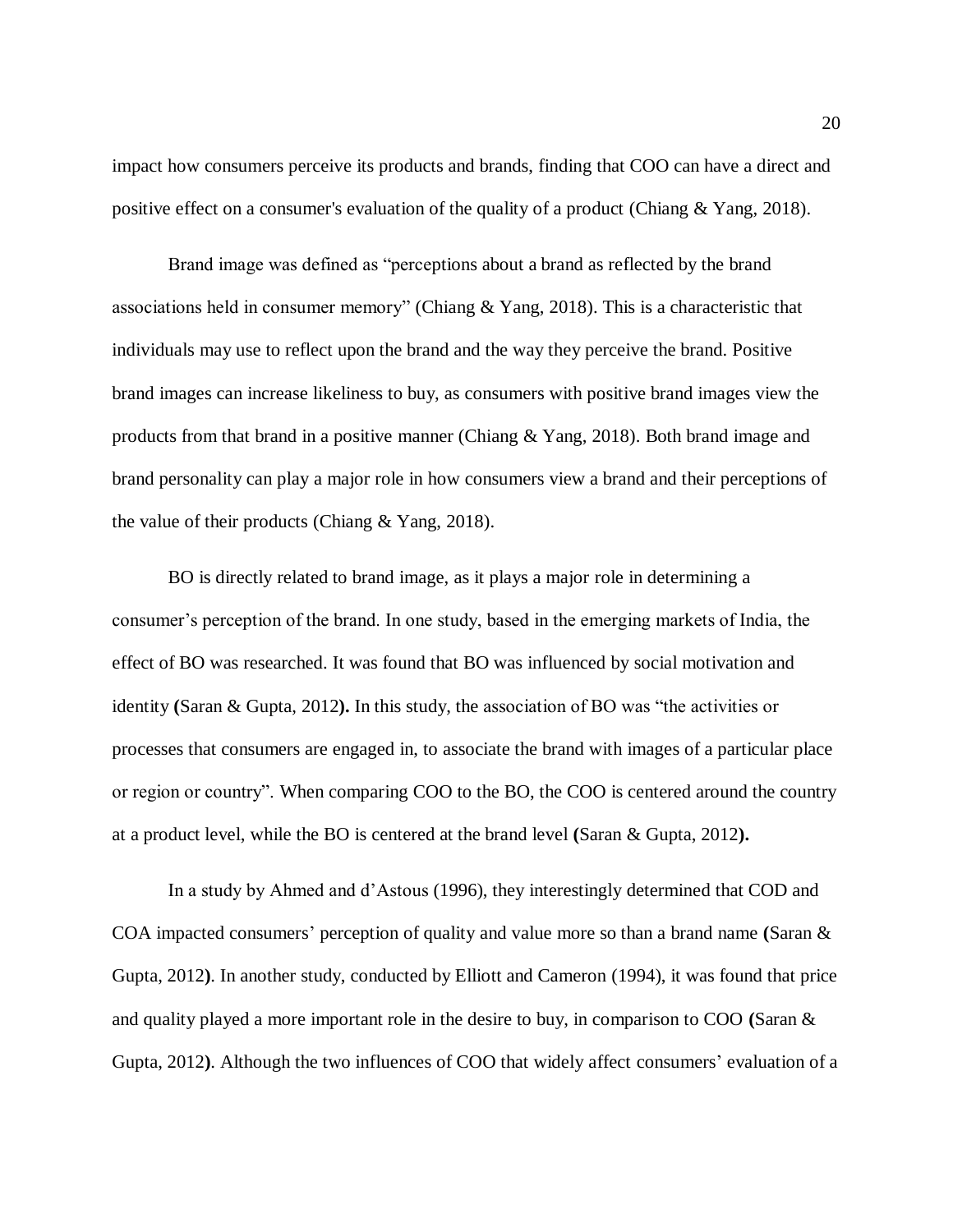product are quality and purchase value, when deciding to buy, this dimension falls short of price and quality the consumers can assess at the moment **(**Saran & Gupta, 2012).

**Consumer purchasing decisions**. Purchasing behavior can be monitored in a multitude of ways. One model describes five steps that can lead to a decision when deciding on if the individual will purchase a product or not (Johnston, 2016). The first step was recognizing a problem or need. In the fast fashion industry, this could be the consumer needing a new apparel item, shoes or accessories quickly and on trend. The second listed in this model is an information search (Johnston, 2016). With the use of technology, this is readily available at the fingertips of most consumers, as they can use online websites and searches, mobile devices and apps to search for items on a plethora of platforms. The third step is the evaluation of alternatives (Johnston, 2016). In fast fashion, products are often similar, on trend and readily available at a fast pace. An evaluation can be done on price and other attributes such as in-stores availability, whether the product is available online or not, and shipping rates and times from online orders. Evaluating the product and retailer can give the consumer the information needed to make the best choice. The fourth step in this model is the purchase decision (Johnston, 2016). After an evaluation is done and a choice is made, a consumer can now decide to buy the item if it is still desired. The last step in this model is the post-purchase behavior. This could include buyer's remorse if the product was not what was expected, as well as satisfaction if the product was up to expectations (Johnston, 2016).

There are three attributes that are economic stimuli for purchasing fashion products according to Rajagopal (2011), as found in their study over consumer culture and purchase intentions toward the fashion apparel industry in Mexico. These three attributes are uniqueness,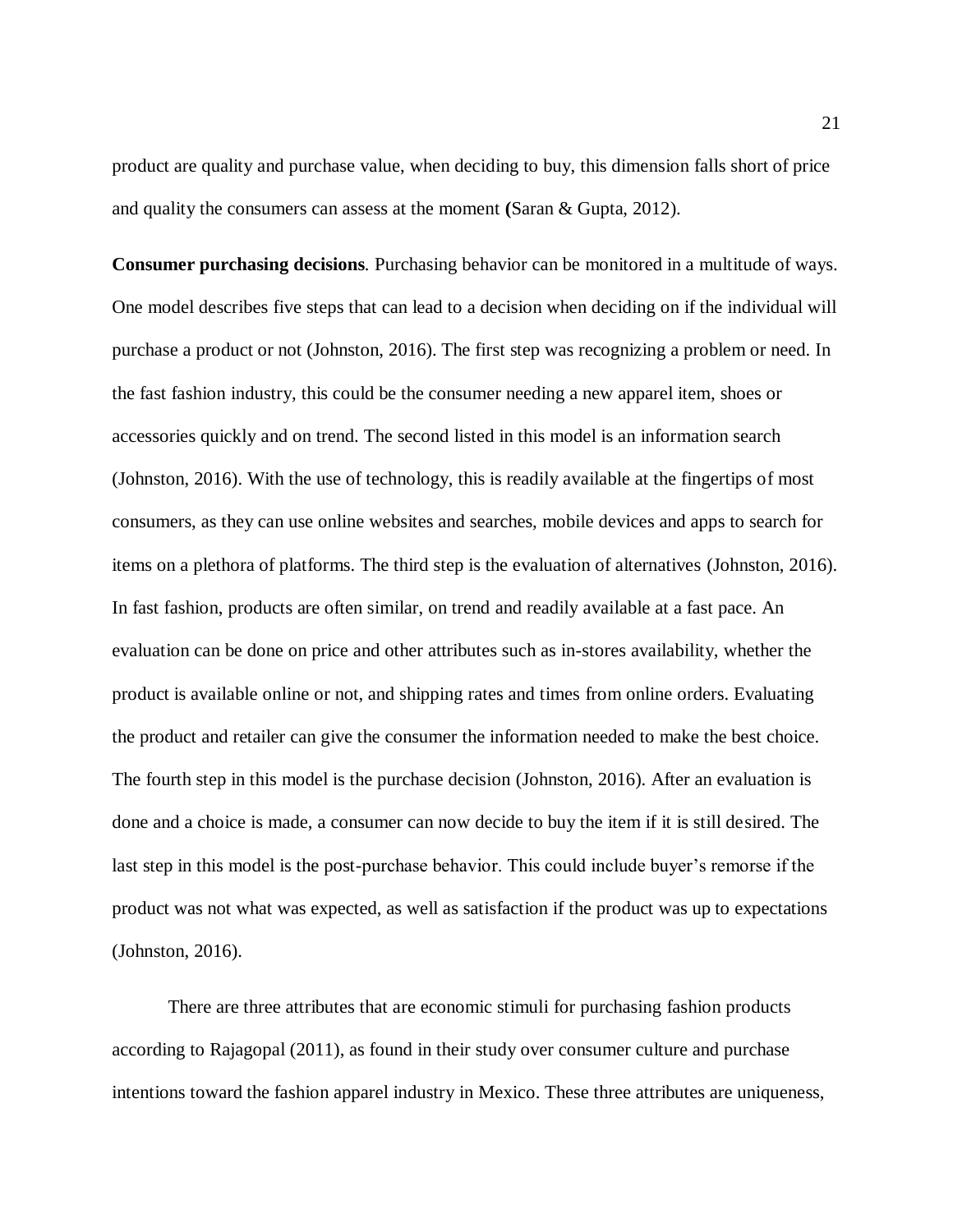price level and sales or discounts (Rajagopal, 2011). When thinking of fast fashion, it is evident that those three attributes are important to the shopper as (1) uniqueness will offer them something different from those around them. With so many options and styles in fast fashion, this is easy to achieve. Price level (2) is important in fast fashion because trends and fads can come and go. Consumers view fast fashion as a less expensive option to have items in real time and be able to afford the next trendy piece. Sales and discounts (3) can encourage consumers in their purchase decision to make a purchase.

While evaluating the product, information such as COO will become evident and vital in determining where to shop. In one study, where 100 women were surveyed at House of Ria Miranda in Malang, Indonesia, it was found that brand image had a positive and significant effect on purchase decisions. With COO being highly related to brand image and how consumers view a retailer or label, we can see the correlation of brand image and COO to purchase decisions in this regard (Devita & Sahara, 2018). Consumer purchasing decisions can be encouraged by multiple factors, including the ones listed above. Retailers must keep these aspects in mind when working with manufacturers, advertisers, and how they market to reach the most consumers (Johnston, 2016).

**Perceived innovativeness of product.** In Gleim, Lawson, and Robinson (2015) study, they found that perceived innovativeness positively affects perceived product quality and anticipated satisfaction of a product. With this, it is determined that countries that have a higher innovativeness ranking, would then be seen as having a higher valued product. In Dr. Dhiraj's (2018) most innovative countries article, he listed the United States at number six and China at number 17. Using Gleim et al., (2015) method, this would make the United State perceived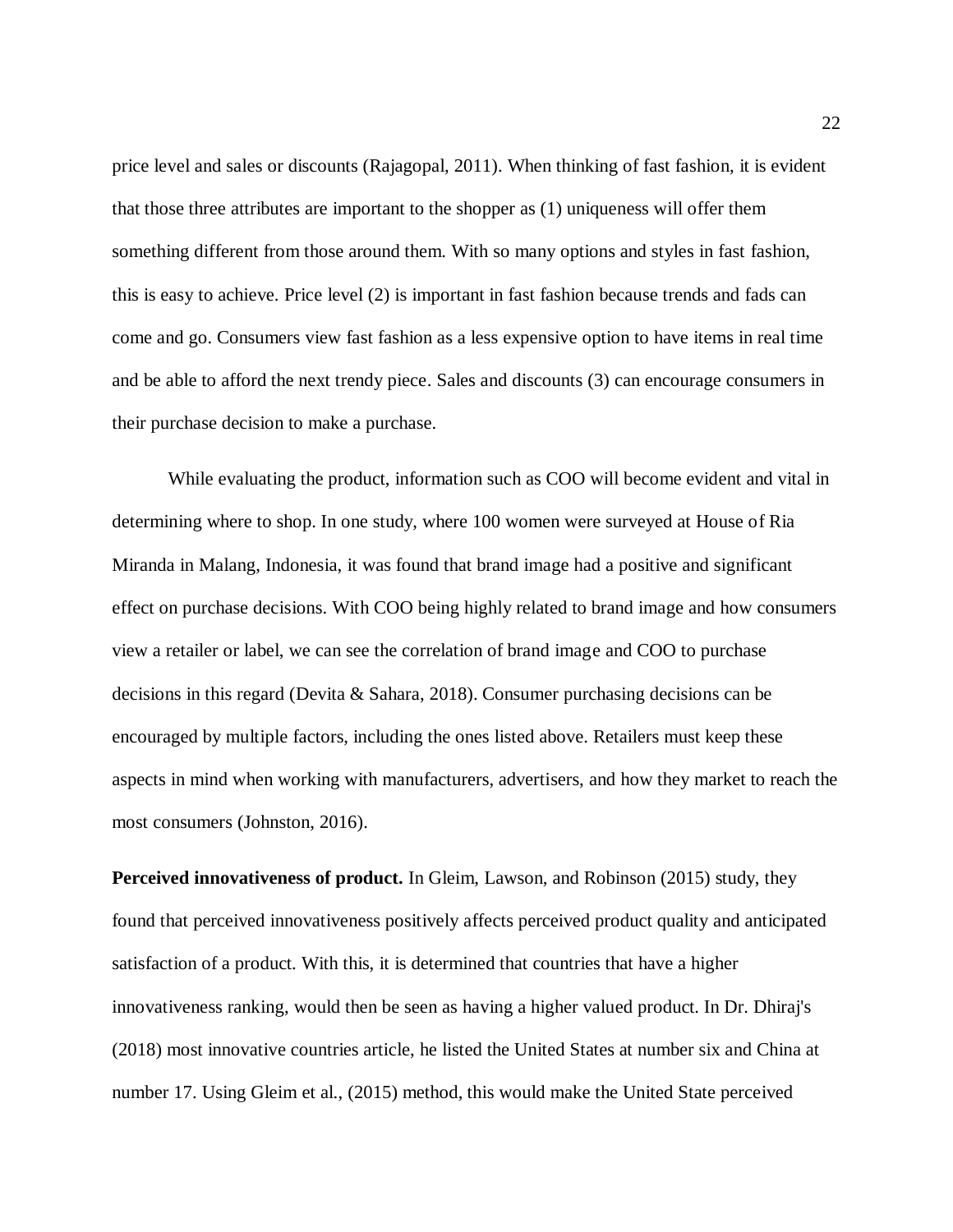innovativeness higher than that of China's. While there are still limited studies on perceived innovativeness, Gleim et al., (2015) study have highlighted how this is an important factor for companies and brands of all industries to consider when making business decisions. Consumers of all industries are continuously changing and expecting new product offerings that meet their needs. Innovativeness through new processes, services, or goods are ways firms have effectively utilized prior research to satisfy consumer demand.

**Consumer behavior***.* The process where individuals or groups select, purchase, use or dispose of products, services, ideas or experiences to satisfy their needs and desires is known as consumer behavior [\(Rahman, Haque, & Hussain, 2012\).](file:///E:/Thesis%20Articles/768-774.pdf) Studying how the country of origin impacts consumers' shopping habits in fast fashion, knowing what impacts consumer behavior, in general, will give insight into how the consumers' purchase decision is made. When deciding to make a purchase, the COO or COM can interfere or encourage a consumer to buy, as this is part of the evaluation process of a product.

**COO impacting perceived price**. Country of origin is a concept of where the products or services were manufactured. In recent times, this has expanded to COP, COM, COB, and COD. Each of these concepts offers different information to consumers, where they gain more specific designations to evaluate product attributes. In regard to the country of manufacturing, consumers want to know this information to determine if the product is safe and made in a safe manner. In addition, COM can allow consumers to exercise their support for the domestic economy and local communities. COP helps consumers make appropriate judgments on a country's involvement in the overall manufacturing process. COD and COB help communicate added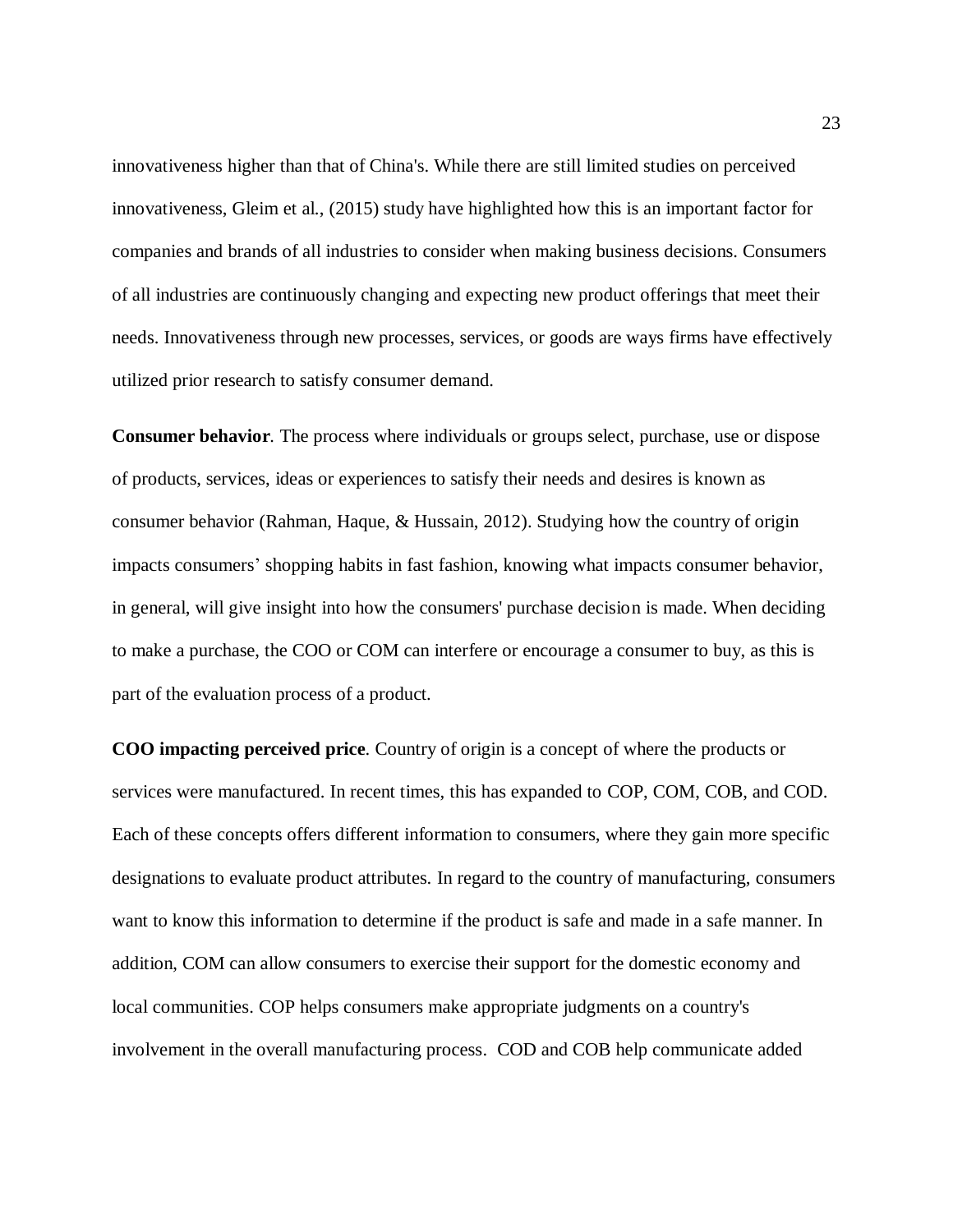values contributed by a country that is well known for excellence in the product category (Ha-Brookshire & Yoon, 2012).

Through past studies, it has been found that Made in the USA products are most desirable thanks to the COO effect. The COO effect refers to a consumer's dependency on COO when forming opinions on the quality of a product. An example of this is Made in America versus Made in China (Ha-Brookshire & Yoon, 2012). When a consumer sees a Made in America label, they may perceive the product to be of higher quality and value, particularly when the price is unknown. Certain factors such as brand name or COO are helpful for consumers to form their own opinion on what the product price would be, in return, impacting purchase intention (Ha-Brookshire & Yoon, 2012).

Based on past studies, it is found that COO plays a major role in consumers' decisionmaking processes and influences how consumers view and evaluate product attributes. For example, in one study, it has been found that US female consumers evaluated foreign products higher than the US made products (Ha-Brookshire & Yoon, 2012). Similarly, younger consumers and educated consumers with higher income were more likely to accept foreign-made products in comparison to older people or lower income consumers with limited education. Developing countries also suffer from negative stereotypes as consumers judge products based on COO. Higher quality ratings were given to products that were produced in countries that are more economically developed and politically free (Ha-Brookshire & Yoon, 2012).

When investigating in today's businesses, the COO effect is no longer a simple task to grasp. With raw materials being brought in from all over the world to one country to be produced, determining the COO is a tricky task. We commonly find multinational products –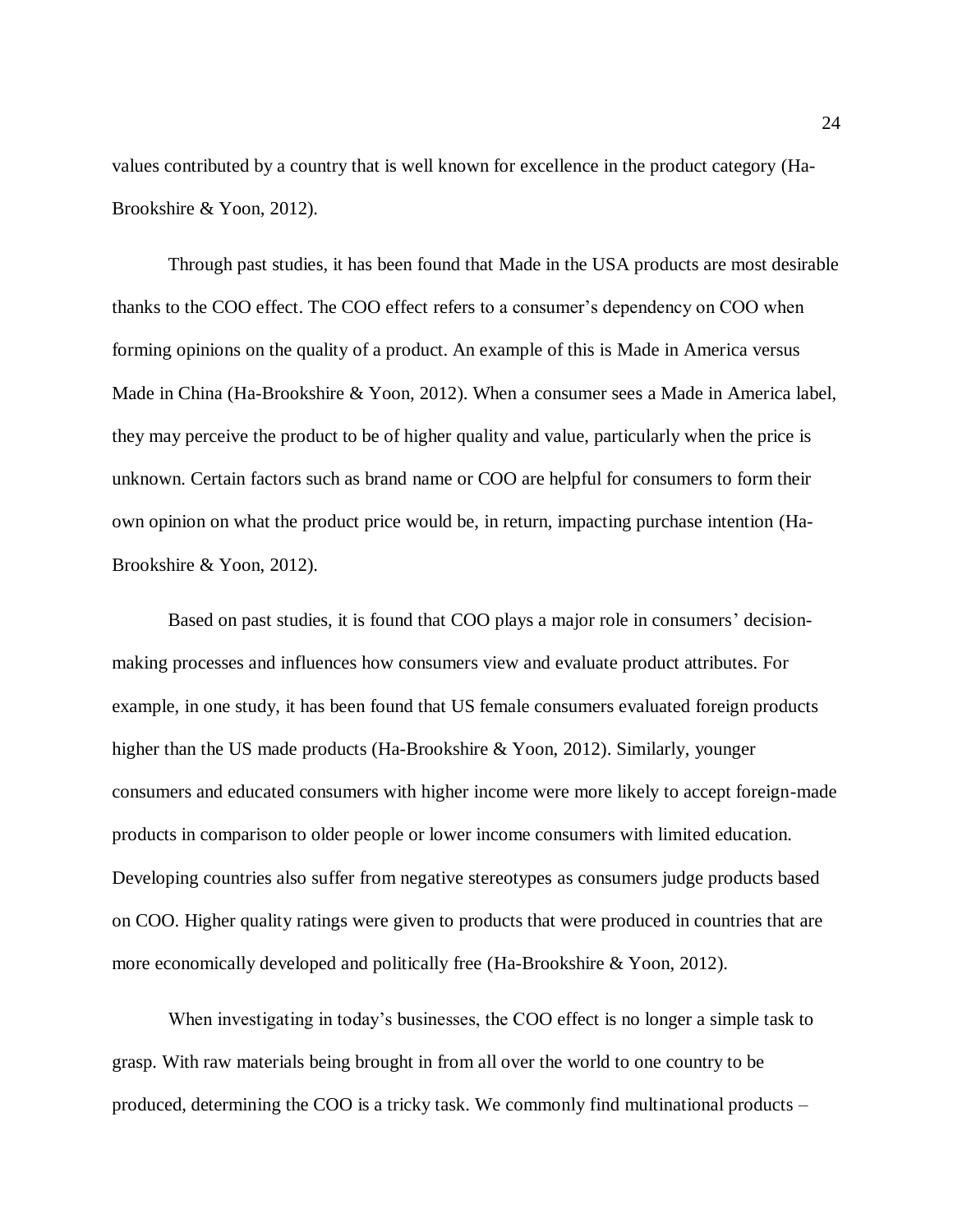products with more than one COO- in today's marketplace (Ha-Brookshire, J., & Yoon, S., 2012). Most industries will use the COM as the "one-country" when choosing origin designation. Because of these multinational products, the concepts of the country of design, country of assembly and country of parts were introduced to be useful when consumers are judging values. Through studies, these attributes were found to affect consumers evaluations on product quality (Bettman et al., 1998; Ha-Brookshire & Yoon, 2012; Zeithaml, 1988).

Price can be used as a predictor of quality, particularly when the consumer has limited knowledge of product or offers. Product quality can be naturally formed by a consumer based on price. This causes the consumer to believe that higher quality products are more expensive and lower quality products are generally cheaper (Ha-Brookshire & Yoon, 2012). This price/quality relationship is described as the price-reliance schema. Although the relationship between quality and price has been discussed, the relationship between COO and how this influences price has rarely been discussed in prior research. However, one study was done to test the relationship between COO and price (Ha-Brookshire & Yoon, 2012). In this study, it was found that US consumers were willing to pay a 37% premium for US-made shoes and 105% premium for USmade toothpaste, compared to the same products made in China (Ha-Brookshire & Yoon, 2012).

In one study, both COP and COM of the US and China were selected to be tested. This study tested how these two aspects impact the COO designation of hybrid or multinational products. In total, cotton from the USA made in the USA was found most valuable in price, cotton from the USA made in China followed in second, cotton from China made in the USA was close behind in third, and by quite a difference, cotton from China made in China was found least valuable in price (Ha-Brookshire & Yoon, 2012).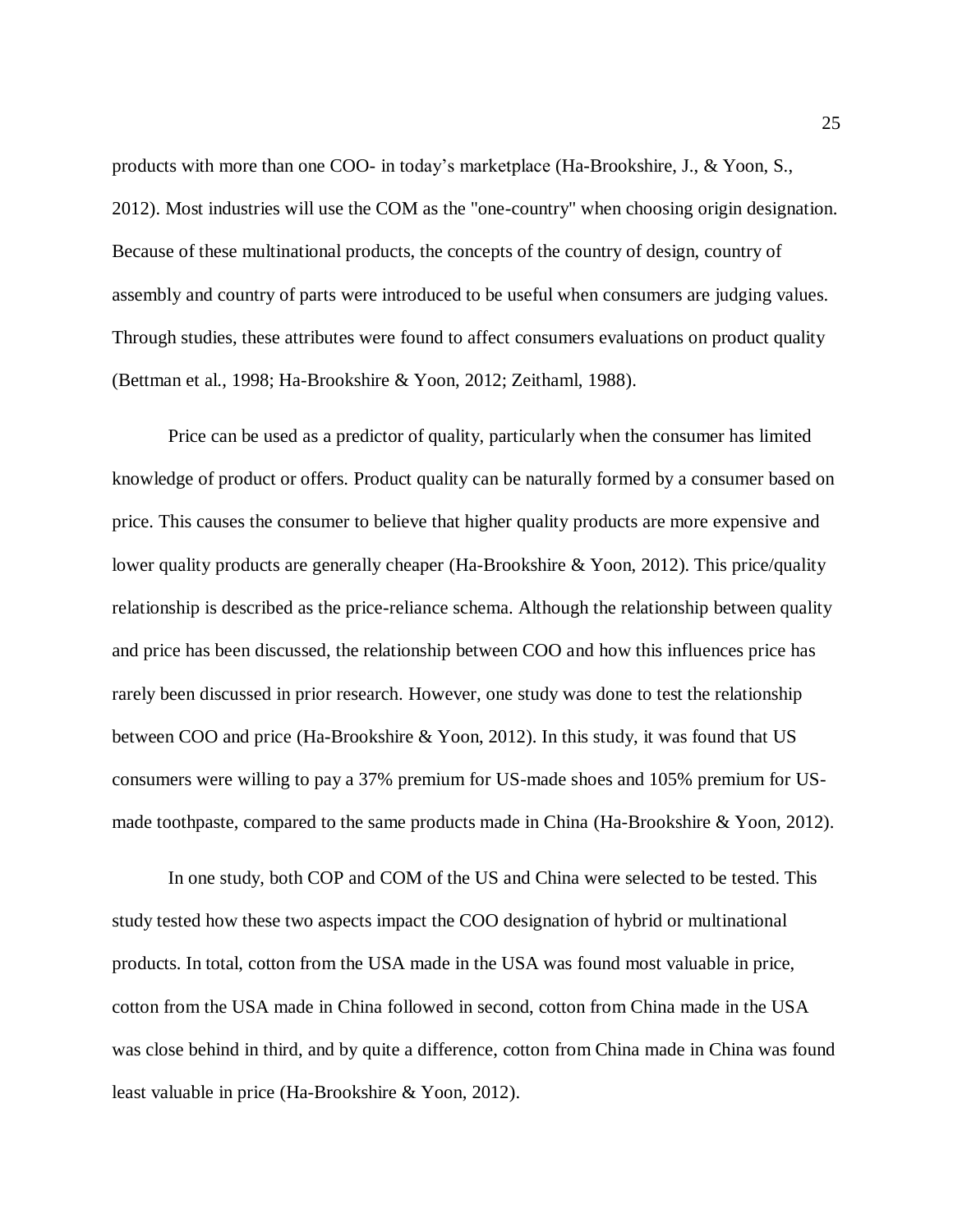**Design and workmanship influence on perceptions of COO***.* COO can be used to evaluate brands and product attributes. The COO image is influential in consumers' purchase decisions. With a favorable country image, consumers are more willing to buy products made in that country. For unknown brands, COO information can be an indicator to determine the true quality of a product (Kim, Shin, Cheng, Lennon, & Liu, 2015)

Studies have examined COO effects for product image dimensions in which specific countries have established reputations for certain product categories. For example, one study found that both US and Japanese consumers prefer products made in their own countries, as they have a favorable opinion of the workmanship on products made there (Kim et. al., 2015).

Brand familiarity is defined as "the accumulated related experiences that customers have had with a brand" (Kim et. al., 2015). Brand familiarity can be built by a consumer through exposure to the brand such as past experiences, advertisements, and word-of-mouth (Kim et. al, 2015). This is also linked to positive product evaluations and favorable brand perceptions. In addition, when a consumer is familiar with a country a product is made in, the consumers' experiences with that country will reflect in their view of the product (Kim et. al., 2015).

Through Kim et al., (2015) study, it was determined that the design and workmanship of apparel are still the dominant factors for evaluating fashion brands. When evaluating Chinese products, US consumers considered the workmanship of the product a major factor in determining the overall value and quality (Kim et. al., 2015). Apart from Italy as COO, US consumers' familiarity with a brand COO impacted the attitude towards the brand significantly. Kim et. al. (2015) found that there is a need for companies and brands to have strong global marketing schemes, as this can help familiarize consumers with the brand. With familiarity with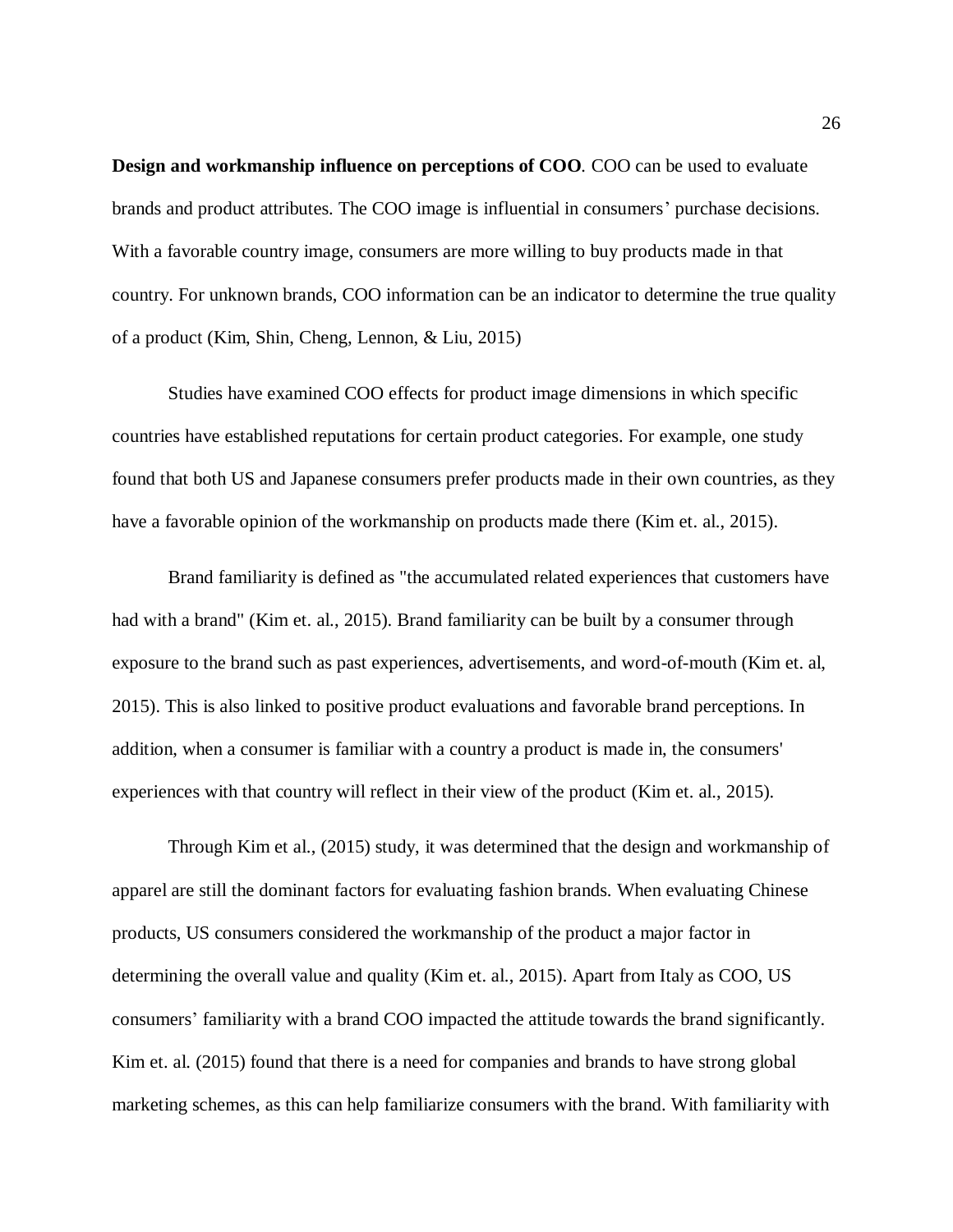the brand comes positive brand image and attitudes the consumer can base its perception from (Kim et. al., 2015).

**Differences in social class perceiving COO**. Cheap labor is the main benefits companies gain when offshoring to developing countries. Ashill and Sinha (2004) believe that the higher the competence of the workers, the higher the quality of the product. While working with cheap labor in developing countries, it is believed that the workers' competence is lower, stereotypically providing lower quality products. With a strong brand name, companies can use these low-cost laborers to gain higher profit or sell items at a lower price, beating out competitors. In a study by Cordell (1992), it was stated that consumers who are more familiar with a brand are less reliant on COO. Because of this, consumers who are familiar with a brand, their quality, price, and personality, may not view COO as an important factor when making purchasing decisions. A country's competence can also impact which brands a consumer views as "superior" or "inferior" to others, which is another factor in the ability for brands to produce offshore and maintain a positive brand image and reputation (Miranda & Parkvithee, 2013).

Through a study conducted by Miranda and Parkvithee (2013), middle class and working-class consumers participated to determine the effect of COO, brand equity and purchase involvement regarding the standard and high-fashion apparel made in different countries with different competence levels. The study was in two parts, one was a questionnaire to identify the favorable and unfavorable consumer perceptions of the country's ability to produce apparel items. Part two was a questionnaire aimed to evaluate the product and their likeliness to buy a product. Miranda and Parkyithee (2013) found that although COO, brand equity and consumers'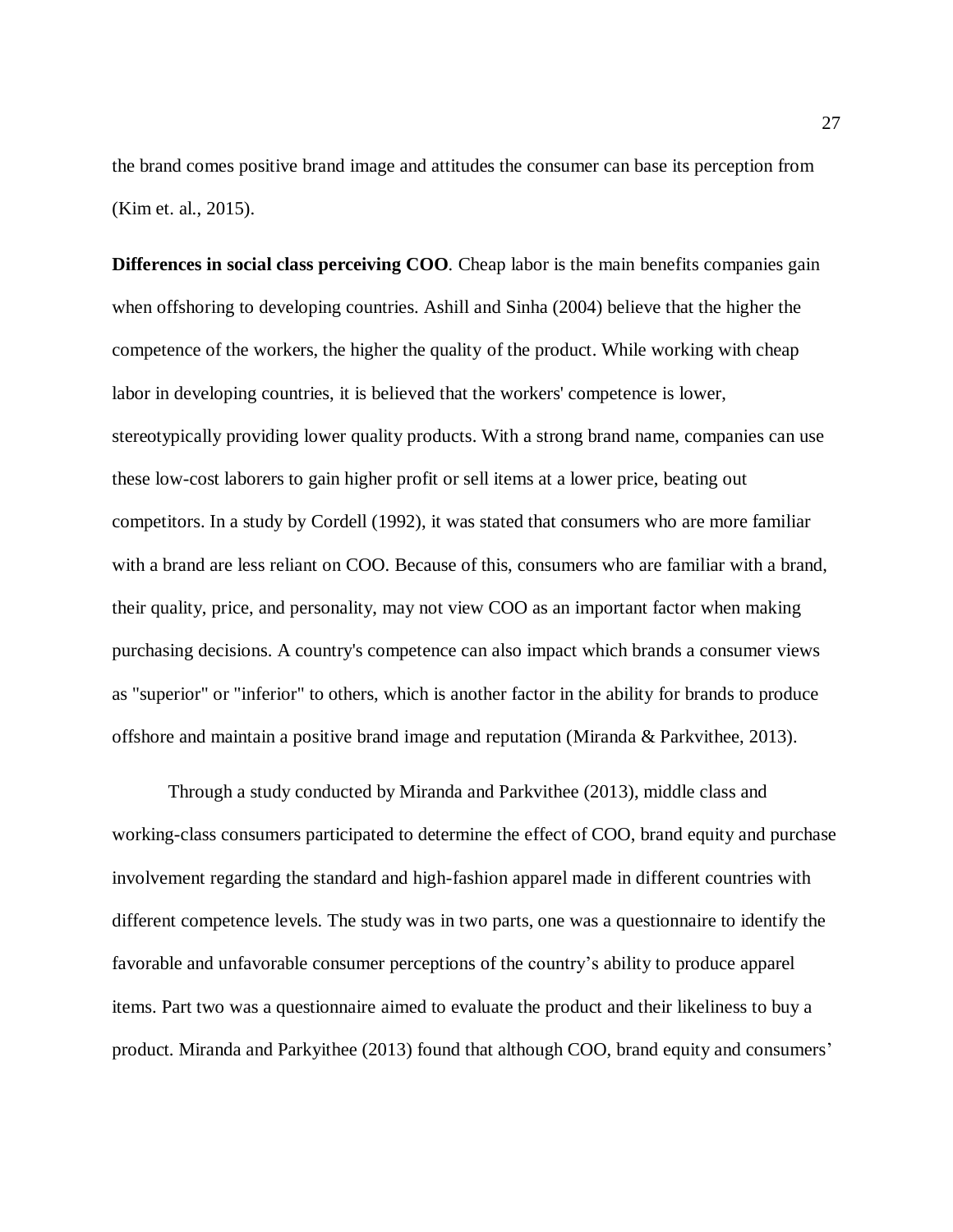product purchase involvement all had an impact on consumers' evaluation and purchase intention separately and at different levels, all dimensions impact consumers' likelihood to buy.

**COO in developing countries***.* From previous studies, it was found that developed countries use COO and/or COM as significant factors in determining what a consumer's attitude or belief of a brand or product would be. It has been found that COO has created "expressive and "image" elements, and these elements are then associated with the products from that country (Schultz & Jain, 2015). Consumers in developing nations are likely to find products made in their countries to be of less value or lower quality than those made in developed countries. This could be because of stereotypes that impact how consumers all over the world view their COOs and other nations' COOs. These stereotypes can be formed from national, economic, political, historical, cultural characteristics and traditions. Innovation, design, prestige, and workmanship impact the elements that develop consumer images of products. Overall, historical beliefs play a role in how a consumer views their own goods, as well as the value of luxury goods (Schultz & Jain, 2015)

In a study by Agbonifoh and Elimimian (1999), the attitudes of Nigerian consumers for products made in Nigeria, Ghana, the USA, Japan, Taiwan, and the UK were researched. It is stated in this study that the USA, UK, and Japan are typically known as developed countries in comparison to Nigeria, Ghana, and Taiwan by most consumers (Agbonifoh & Elimimian, 1999). The need to understand the implications that COO makes to consumers is important in developing countries as there are two attitudes that can create marketing problems. For the home economy, the need for products to come from the country is critical. In addition, globalization can be halted by invisible barriers when discrimination to a certain country is created (Agbonifoh & Elimimian, 1999).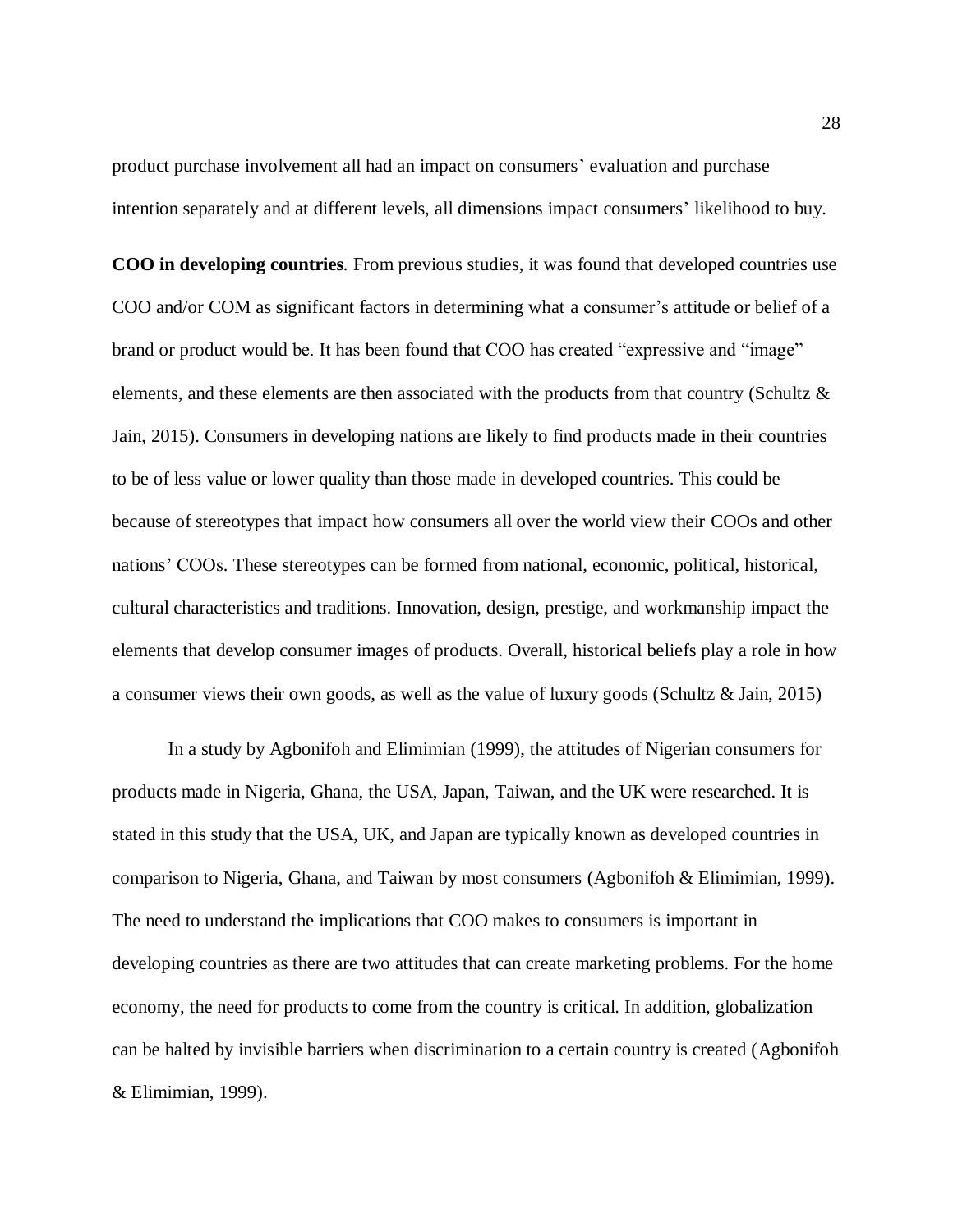Agbonifoh and Elimimian's (1999) study, which was conducted with participants from Benin City and Warri (both cities in Nigeria), set out to determine the attitudes of products from six countries. The results found that the Nigerian participants found their own homemade goods to have negative ratings, as well as the most negative image. Ghana followed in second lowest for both categories. The rest of the countries, including the USA, UK, Japan, and Taiwan all had positive product ratings (Agbonifoh & Elimimian, 1999). With consumers in developing countries finding their own products to be of less value and to have a negative image, shows the importance of COO when determining manufacturing locations (Agbonifoh & Elimimian, 1999).

**COO impact on purchasing behavior in luxury brands***.* Certain factors in luxury products have become important in the discussion of COO. First, the emergence and evolution of COO; second the influence of COO on purchase decisions; and third, how the COO is used in developed and emerging nations (Schultz & Jain, 2015). Emergence and evolution of COO historically start with the term "made in" and was used by brands to identify the source of the product. As mentioned before, today there have been terms to specially identify characteristics such as country of parts, country of design and country of manufacturing (Schultz & Jain, 2015).

Labeling COO on products led to consumers questioning and having concerns about the quality and manufacturing process for products made in countries with limited available information. The concerns from consumers came from the competitive prices they began seeing when companies started outsourcing manufacturing (Schultz & Jain, 2015). Because prices had dropped, they began to question the quality and value of the products and the circumstances in which they were being made. As an informative cue of brand image and quality, COO can influence cognitive, affective and normative mindsets of consumers (Schultz & Jain, 2015).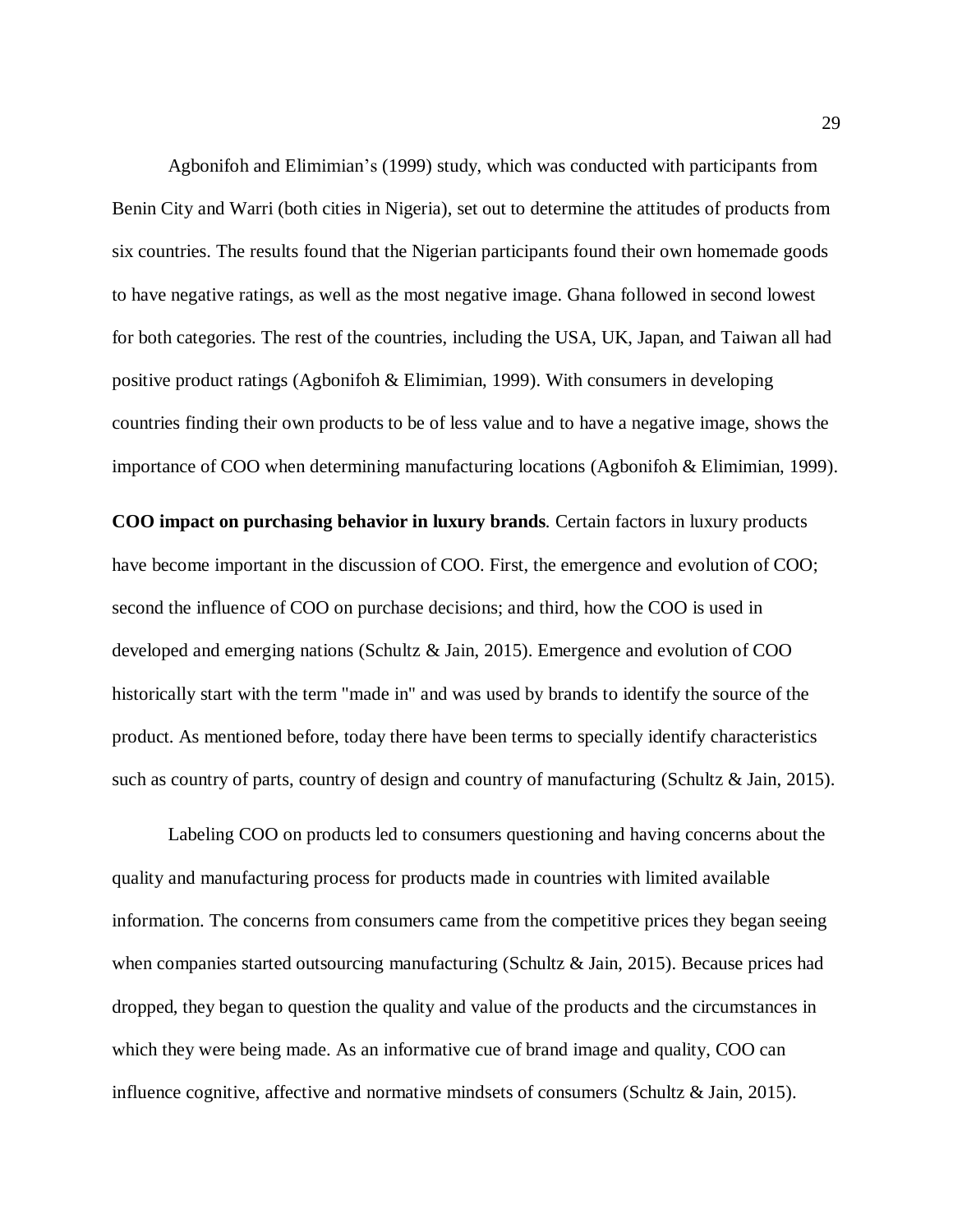Established markets, such as Europe or America, are able to provide more detailed information about a garment. With a COO of a developing country, consumers have a harder time finding information about the whereabouts of the products' life cycle (Schultz & Jain, 2015). In addition, COO and price co-relate, as consumers may view products from developing countries as lower quality, and in return, be priced at a lower cost. COO plays a significant role in consumer purchasing decisions, as price, quality, labeling and consumer perception of value are often seen as characteristics of COO (Schultz & Jain, 2015).

In Schultz and Jain's (2015) study, an exploration of the perceptions, purchase decisions and behaviors of Indian consumers toward COO of luxury brands was conducted through focus groups and interviews (Schultz & Jain, 2015). Focused groups were used to determine consumers' needs, perceptions, attitudes, and behaviors within the luxury fashion industry. The focus groups were done with participants between the ages of 18 and 35 that are consumers of luxury brands in India (Schultz & Jain, 2015). The second study was done through interviews with consumers, luxury retail managers, and luxury brand managers. It was present in both studies that COO is important for luxury consumers as they compare products from different countries based on quality, products features, and innovation (Schultz & Jain, 2015). Developed countries, such as Germany and the United States, are known for being further developed in technology, therefore, offering more innovative products (Schultz & Jain, 2015).

It is interesting to note that although consumers in India are price sensitive, they are also value conscious, meaning they are willing to pay more for higher quality goods (Schultz & Jain, 2015). In India, this could mean opting to buy products made outside of their own nation, as it was found that many perceive goods made in this country to be of lesser value than those made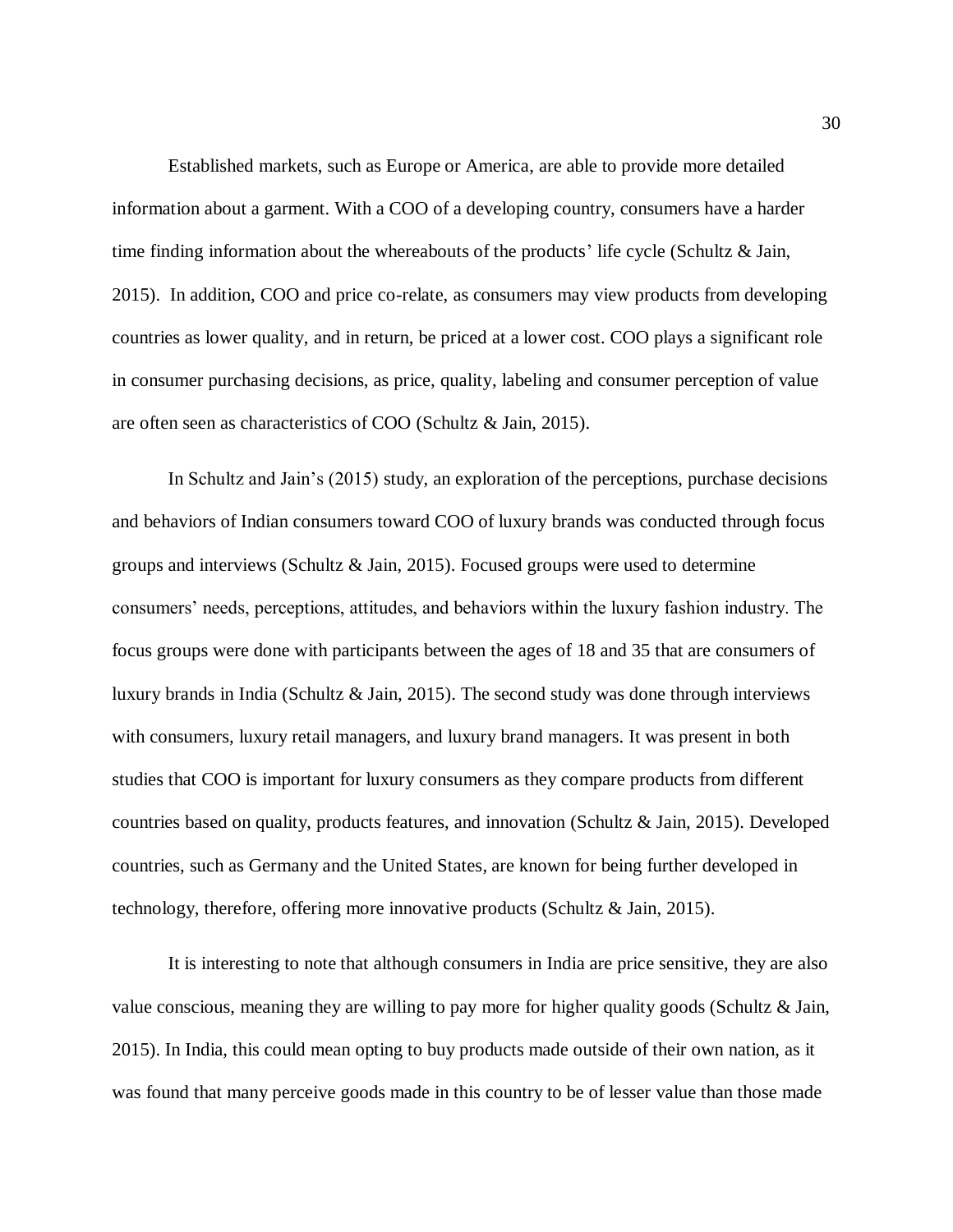outside of this country. This study found how important it is for consumers who buy luxury goods to know where their garments are made and produced, as the value of these goods can be based on these measures (Schultz & Jain, 2015).

There are some obvious differences between fast fashion and luxury companies. Fast fashion is known for mimicking these high-end brands at a low cost. This low cost can provide the wide assortments that retailers and their consumers want in today's retail industry (Slow fashion vs. fast fashion, 2016). Luxury retailers (also referred to as slow retailers) are known for recognizing the impact that clothing makes on society and are aware of the importance of consumer perception of quality. Luxury goods are known for being made in ethical manufacturing factories, where consumers can be assured their clothing is being made in a safe working environment (Slow fashion vs. fast fashion, 2016).

**Millennials.** Millennials, otherwise known as Generation Y, are individuals who were born between the early 1980s and 1990s. Positively, this generation has been described as openminded, confident, self-expressive, upbeat and receptive to new ideas and ways of living (Main, 2017). In addition, Millennials are known to have distinct values, predilections, habits, and fears tied to their earing and spending habits (Landrum, 2017). It was found that Millennials prefer to do business with corporations and brands with pro-social messages, sustainable manufacturing methods and ethical business standards (Landrum, 2017). With this, 81% of Millennials expect their favorite companies to make public declarations of their corporate citizenship, making positive ethical practices important for companies targeting this generation (Landrum, 2017).

While Millennials take notice of the quality and where a product is made, it is important to note that this generation is very money cautious. A sale or coupon can become the deciding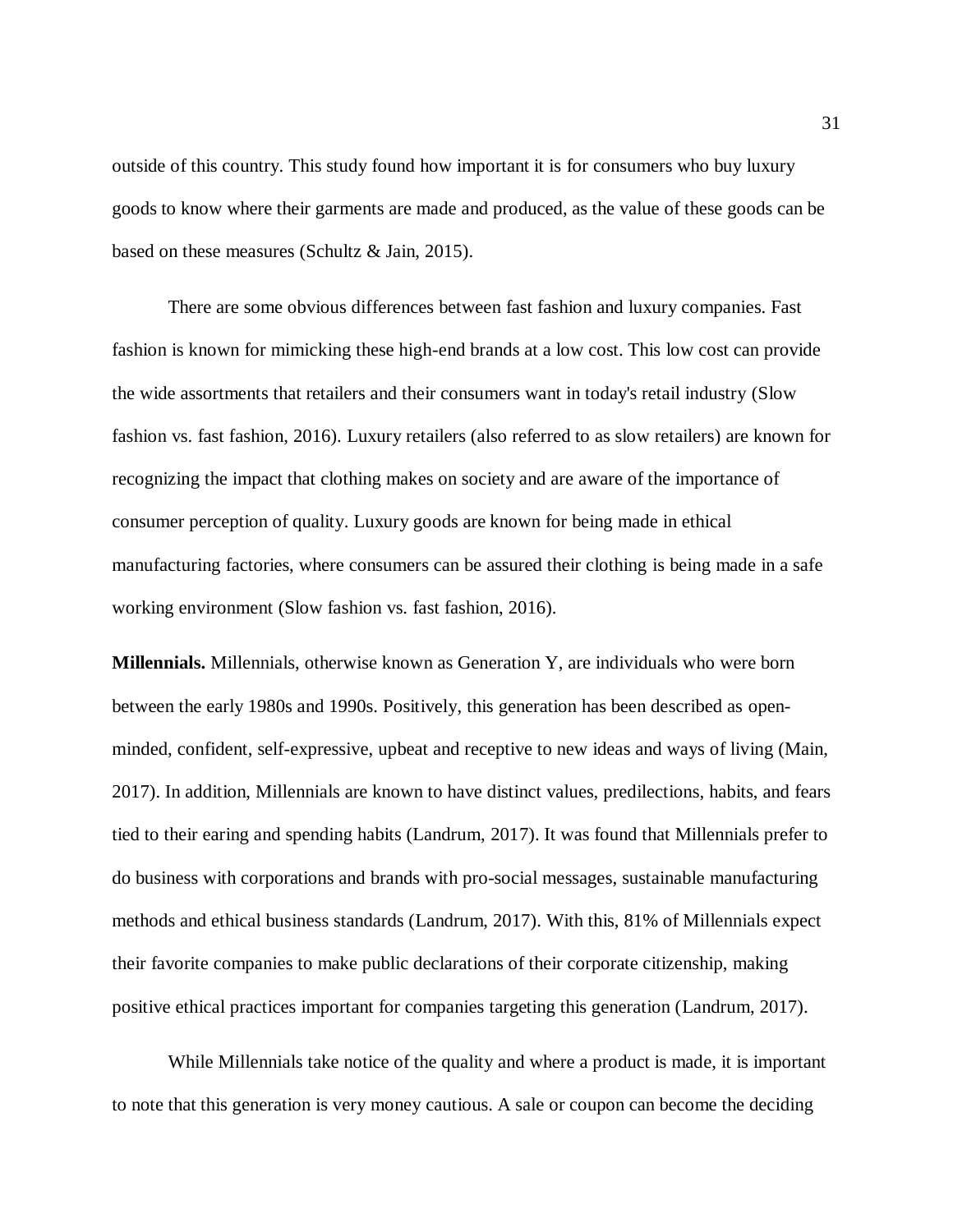factor in a purchase decision (Kestenbaum, 2017). With fast fashion notorious for its cheap prices and quick turn-around of products in store, Millennials shopping with fast fashion retailers is no surprise (Bain, 2015). Retailers such as Forever 21 and H&M have mastered the art of catering their target market by receiving new products every day and offering low prices (Bain, 2015). Millennials also look for excitement with shopping, which is not often found in a department store setting (Loeb, 2015). Fast fashion retailers often have stores located in malls with online and mobile apps, allowing consumers to shop when and where they want. While older Millennials take advantage of mobile apps, younger Millennials often shop in-store or on a computer (Loeb, 2015). While Millennials are coming of age, they are beginning to have large amounts of purchasing power. Because of this, retailers will need to adjust their strategies and stores to align with this generation wants and needs (Loeb, 2015).

**Millennials perception of COO.** Transparency is a growing characteristic that Millennials look for in the manufacturers of their products. A current trend in the food industry is to check where the products are coming from, and this is growing more and more in the fashion industry (Salfino, 2018). Consumers between the ages of 25 and 34 were 10% more likely to check clothes for the country of origin while shopping than consumers 35 to 55 (Salfino, 2018). In addition, consumers are also checking for fabric content and where the material itself is coming from (Salfino, 2018). In a study consuming of 9 million millennials, research has found that 90% of participants would feel good about wearing apparel with cotton grown in the U.S., while 58% of these consumers were willing to pay more for U.S. grown cotton clothes (Salfino, 2018).

In Tjandra, Omar and Ensor's (2014) study over COO effect on Millennials' perception, it was found that individuals from developed countries preferred a product from developed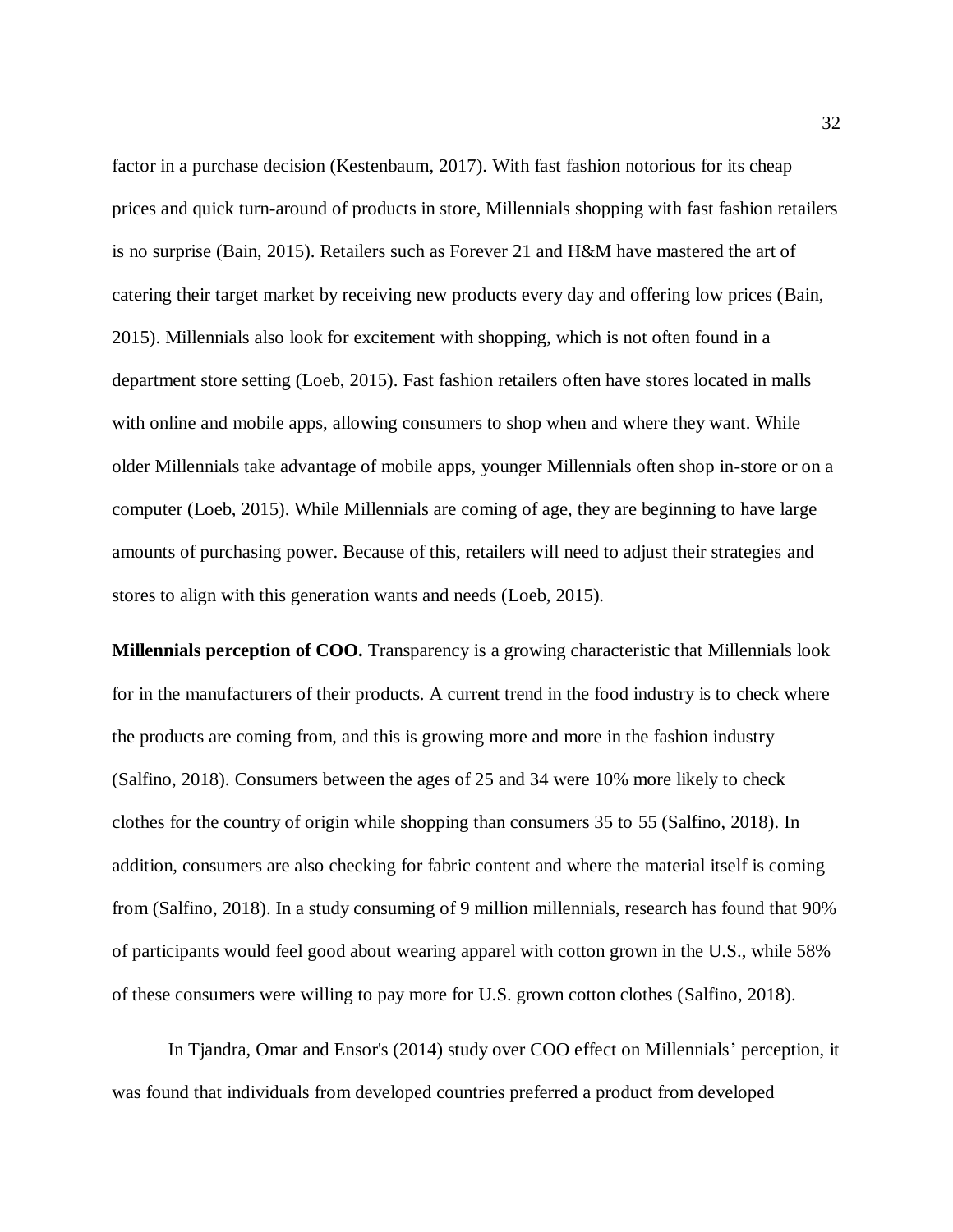countries, as they listed quality of product and ethical values to be their reasoning. When asked about emerging countries specifically from participants from developed countries, many related terms associated with ethical issues such as chap work, child labor, poverty, and exploitation were used (Tjandra et al., 2015). In contrast, participants from emerging countries main concern with products made in emerging countries were the quality of product, prestige, and price (Tjandra et al., 2015). These participants related the terms premium, status, design, quality and value for money to products made in emerging countries.

When given the option of two T-shirts with identical brand names, style, color, and price but one was made in a developed country and one in an emerging country, participants from both developed and emerging countries favored the t-shirt made in the developed country (Tjandra et al., 2015). When asked to explain why, developed country participants listed quality of product and ethical issues as their main reasoning. Participants from emerging countries stated that a Tshirt made in a developed country or advanced economy would be known for having better product quality, making this their decision factor (Tjandra et al., 2015). Overall, it was found that Millennials preferred products from developed countries, otherwise stated as advanced economies, due to the reputation of product quality and manufacturing practices (Tjandra et al., 2015).

#### **Hypotheses**

*Hypothesis One*: Consumer perception of value for apparel merchandise is impacted by country of origin.

*Hypothesis Two*: Consumer perception of value is higher for fast fashion garments manufactured in the United States than in China.

*Hypothesis Three:* Millennials' perceived innovativeness of products made in the United States is higher than in China.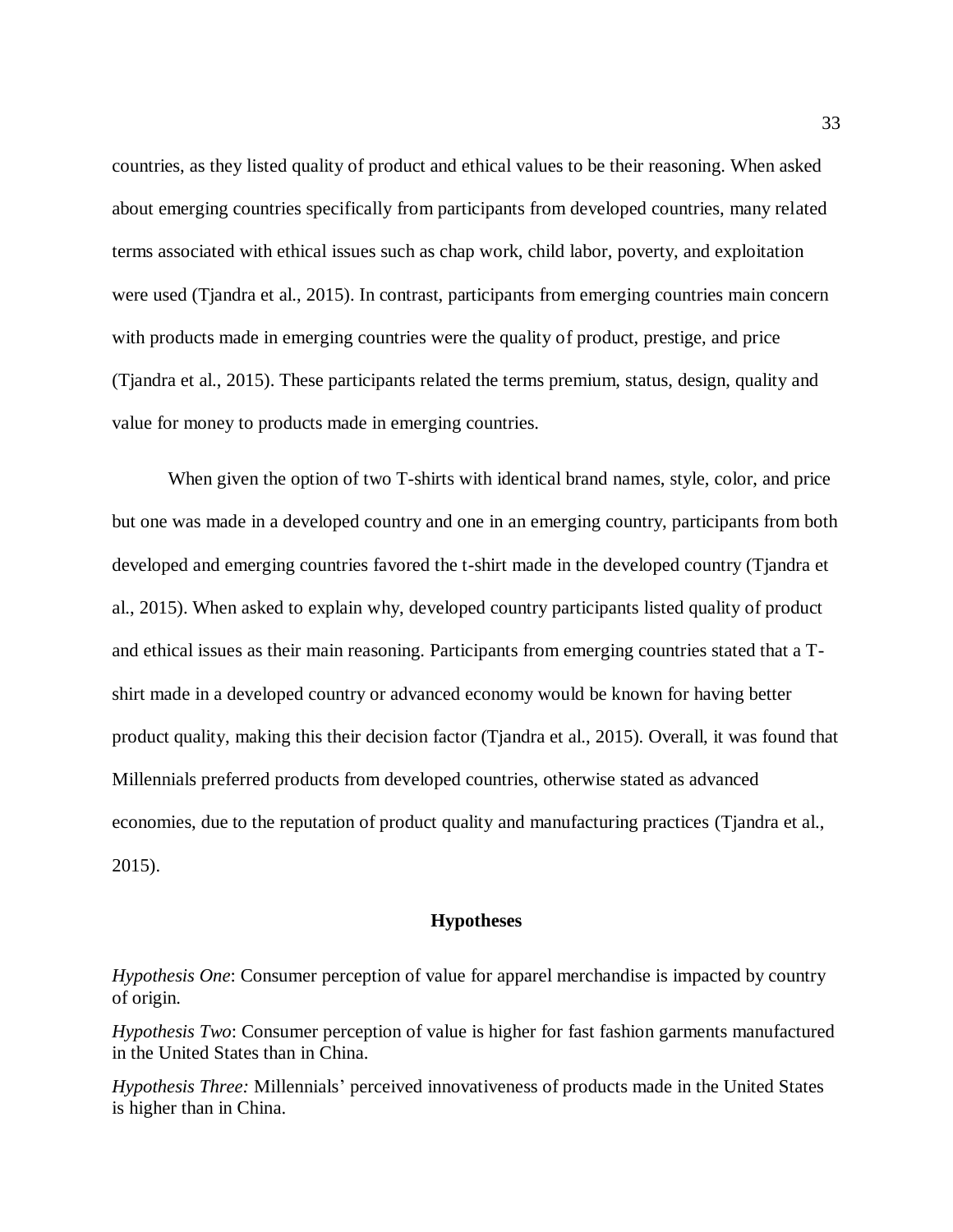*Hypothesis Four:* Millennials willingness to buy fast fashion products made in the United States is higher than in China.

*Hypothesis Five:* Millennials have a higher perceived price for fast fashion products made in the United States than China.

*Hypothesis Six:* Millennials are more familiar with fast fashion products made in the United States China.

*Hypothesis Seven:* Millennials are expected to view a fast fashion apparel product made in the United States to be of higher quality than China.

**Theory.** Roth and Romeo's (1992) study measured country image based on four dimensions:

innovativeness, design, prestige (status and brand name reputation), and workmanship (quality).

Roth and Romeo (1992) stated that a plausible explanation is that consumers' perceptions are formed by relating what they know about a country's ability to produce goods to a product. Their study focused on the product-country matching within the dimensions of innovativeness, willingness to buy, prestige and workmanship. A match between product-country would occur when the perceived strengths of a country are important product features or benefits for the particular product category.

From their study, findings indicated that product-country match may be an indicator of willingness to buy foreign products. Within Roth and Romeo's (1992) theory, products that were rated highly for one dimension were also rated highly on all other dimensions. This study is finding the connection between country of origin and perception of value based on perceived innovativeness, willingness to buy, perceived price, familiarity of country's product and quality. Using Roth and Romeo's (1992) theory that higher rankings of these dimensions relate to a positive product-country perception will be used in determining perception of value based on country of origin in this study. Roth and Romeo's (1992) framework has been used in other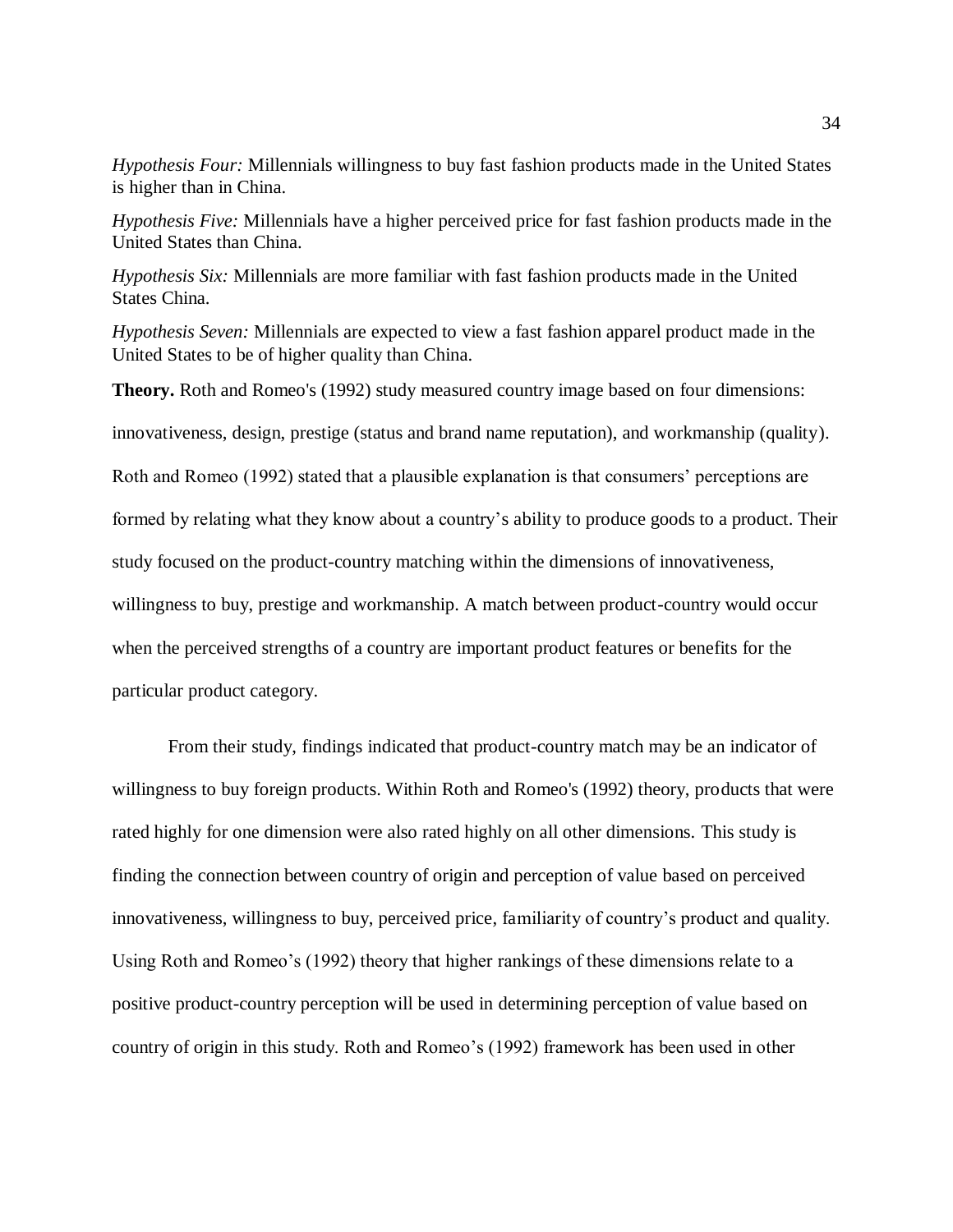studies including Matarazzo & Resciniti (2012); Mohamad, Ahmed, Honeycutt, & Tyebkhan (2000); and Fischer & Zeugner-Roth (2017).



*Figure 2.1: Conceptual Model*

# **CHAPTER 3: METHODOLOGY**

Using mixed methods, using both quantitative and qualitative research will be conducted. Mixed methods research is defined as the combining or integration of qualitative and quantitative research and data in a research study (Creswell, 2014). Furthermore, qualitative data tends to be open-ended without predetermined responses while quantitative data usually includes closeended responses such as found on questionnaires (Creswell, 2014). This research method is best to define this study, as there will be both open and closed-ended questions. These questions will be asked through a survey, provided to participants to take through Amazon's Mechanical Turk (MTurk). Participants will be recruited through MTurk, which is a crowdsourcing marketplace that will distribute questionnaires to participants virtually. MTurk has access to a global, on demand, 24/7 workforce with a diverse range of ages and demographics (Amazon Mechanical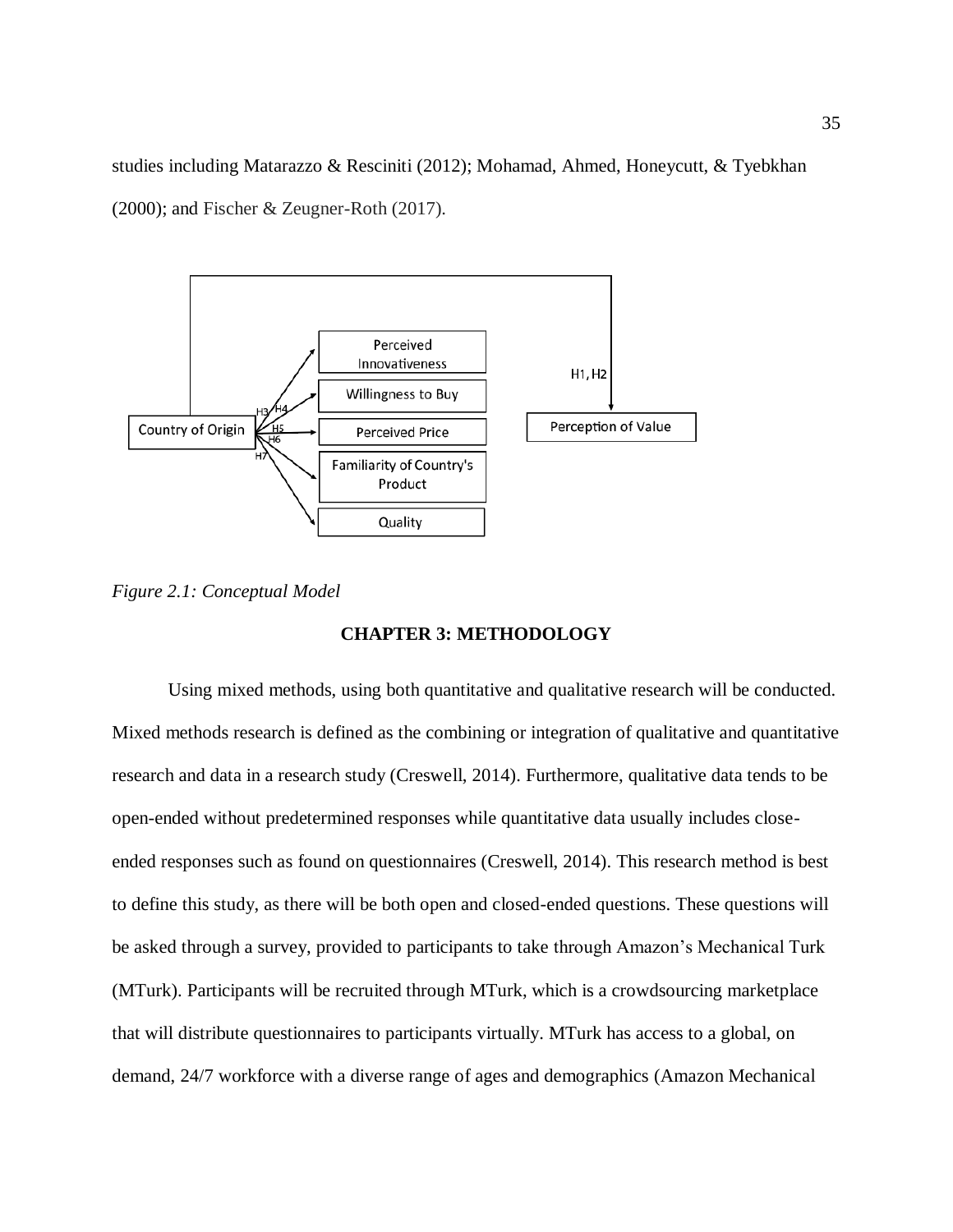Turk, n.d.). Participants will receive a survey link that is posted on their website. MTurk is a paid survey site, that allows requesters to pay a fee for their questionnaires to be available to their users. The price includes both the pay for the participants and the fee for using MTurks system, with a minimum fee of \$0.01 per assignment (Amazon Mechanical Turk, n.d.). The expected number of participants is between 200 and 250 consumers based on the expected fee of \$0.15 per assignment.

Due to the popularity of fast fashion with Millennial consumers, the hypotheses in this study will be limited to those aged 18 to 35. Millennials are categorized as those who were born in the 1980's and the 1990's (Main, 2017). One research center listed that Millennials were those who were in the age range from 20 to 35 (Fry, 2018). Generation Z are those who were born between 1997 and 2012, any participants who fall into this category will be categorized as Millennials, due to the closeness of age and small quantity of participants that fall into this range (Dimock, 2019). As mentioned before, Millennials purchasing power is growing and will continue to grow which makes them an important consumer group to understand, as their needs and wants can differ from those of other generations.

Participants who are 36 and older will also be able to participate in this research study, whose results will be used in comparison to the Millennials. The age groups in this study will be broken down to Millennials and 36 and older. The reason for only using two age groups in this study will be to focus on the Millennials results and their perception of value of fast fashion products based on COO.

The countries selected to be studied are the United States and China. China is selected because of the popularity of manufacturing in this country for fast fashion retailers. Forever 21,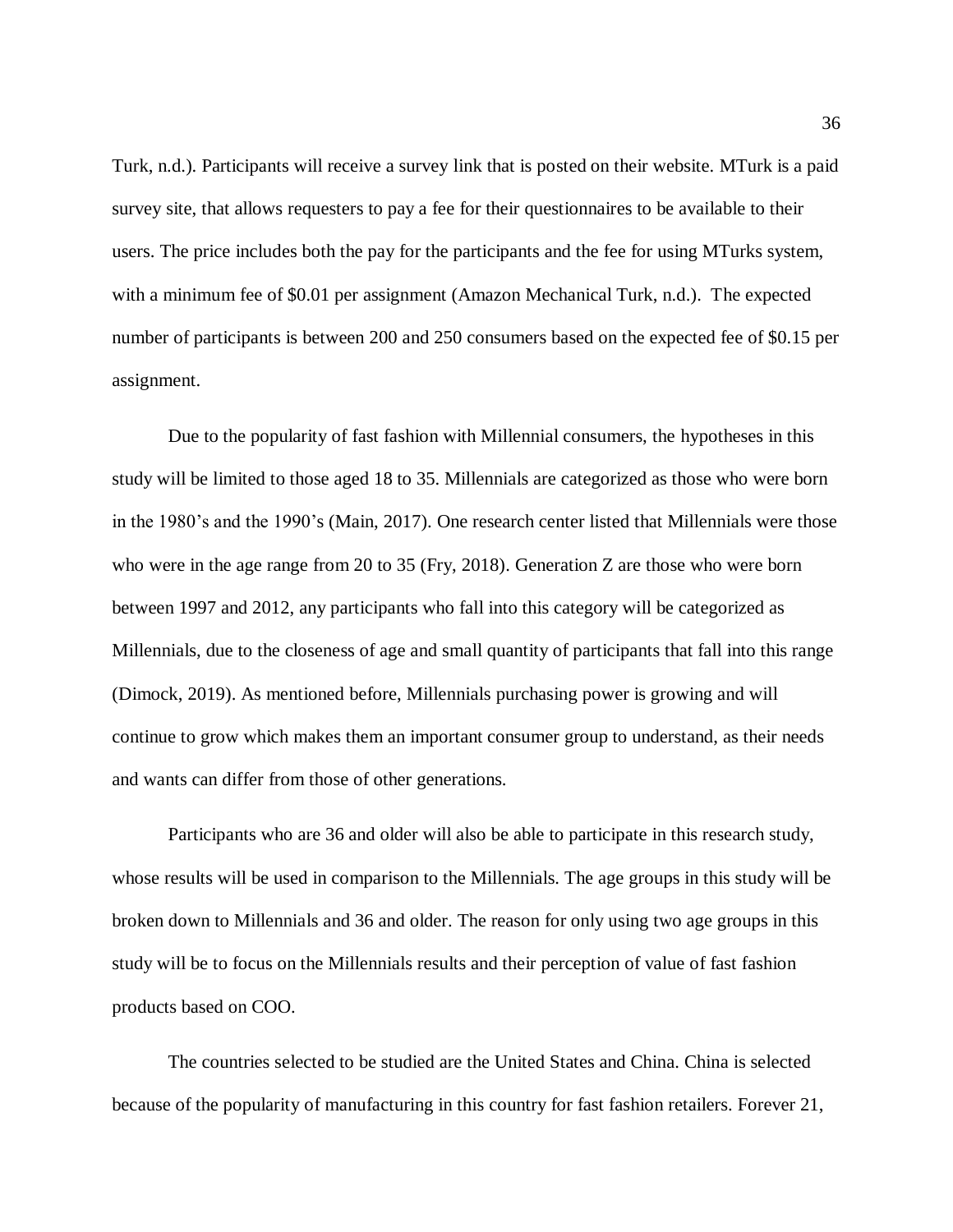H&M and the Gap are three fast fashion retailers who manufacture products in China (Hicken, 2012; Supplier List, n.d.; Supplier Partnerships, n.d.). The United States is selected for this study because manufacturing factories in this country provide safer work environments, has a minimum wage requirement and workers are generally more experienced. (Livingston, n.d.).

**Procedure.** To determine how COO impacts consumers' perception of fast fashion, participants will be asked a series of questions. The initial question asked will come from Wang, Siu, and Hui's (2004) study about consumers' decision-making style when given domestic and imported products. Participants will be asked, "do you prefer to buy domestic brands, imported brands or both and why when shopping with fast fashion retailers?". Using Roth and Romeo's (1992) survey questions, participants will be asked to measure their perception of the United States and China. Participants will be given a statement and using a 7-point scale (1- not innovative; 7-very innovative), which will measure their perspective of innovativeness of a country's apparel product. This question will gain insight into how consumers view a country's use of technology and engineering advancements, which can be applied while producing apparel items, as well as within the style themselves.

In the second section, with data collected using Roth and Romeo's (1992) survey items, participants are asked how willing they are to purchase products and how familiar they are with apparel products made the United States and China. Like Roth and Romeo's (1992) study, this will measure how product-country relates to purchasing behavior. Participants will be given the following statements, "how willing are you to purchase apparel products from the United States" and "how willing are you to purchase apparel products from China". Using a 7-point scale (1 being strongly not willing and 7 being very willing) participants will rate their perceptions of this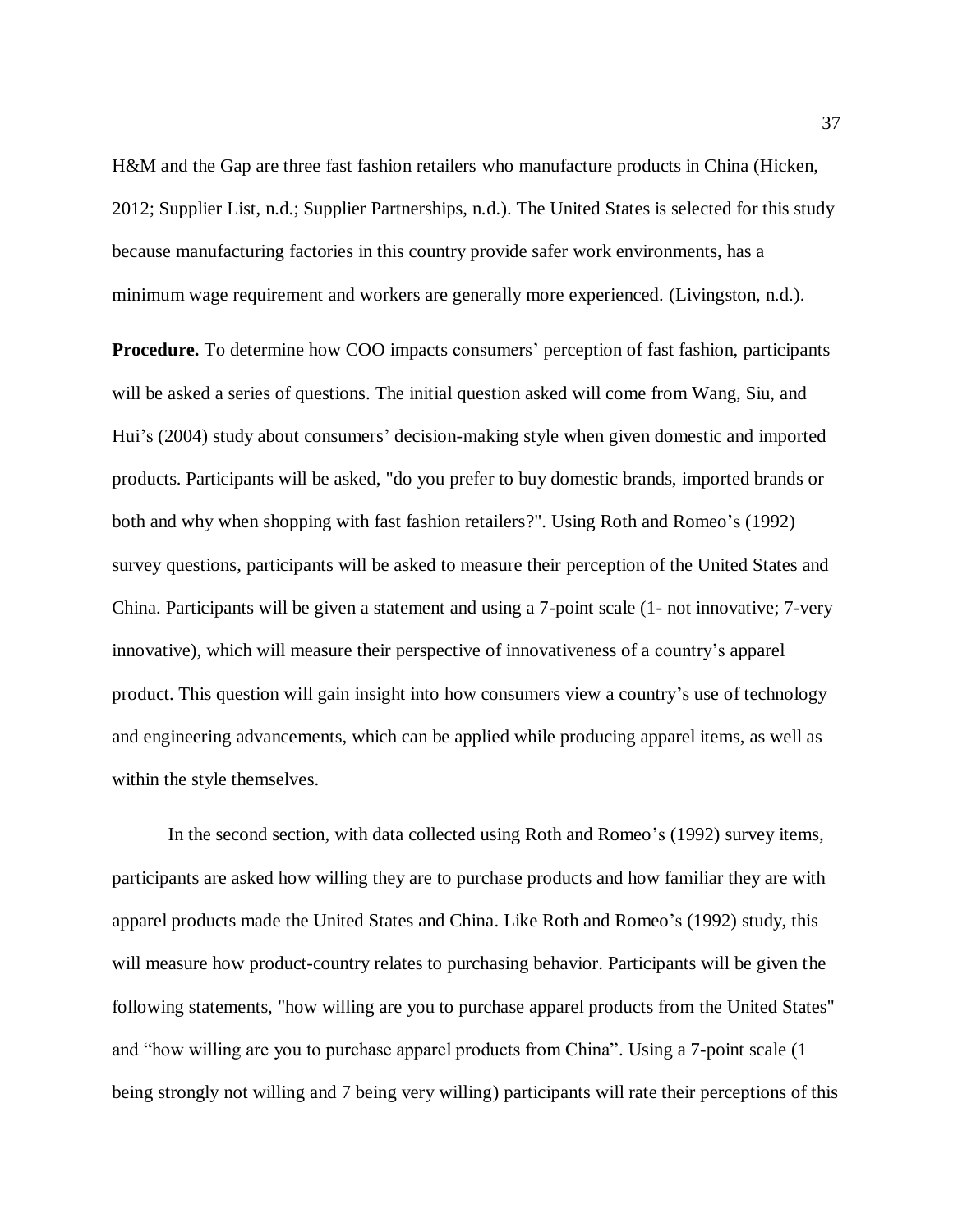measure. The following questions will also be asked where participants will use a 7- point scale (1 being strongly not familiar and 7 being very familiar) to rate their perception of the following measure: "how familiar are you with apparel products made in the United States" and "how familiar are you with apparel products made in China".

Following Acharya and Elliott's (2001) study, a scenario will be given to participants to find the perception of quality. In this method, they will be given the scenario of a pair of jeans from fast fashion retailer Forever 21 retailed at \$12.90 (starting price for basic jeans). This will be presented to participants with the following: "would you expect the quality of a pair of Forever 21 jeans, retailed at \$12.90, made in the United States (China) to be (select one)?" followed by a 7-point scale (1 being extremely poor, 7 being extremely good). The follow-up question will be presented to the participants with the following: "how likely are you to buy a pair of Forever 21 jeans, retailed at \$12.90, made in the United States (China) to be (select one)?' using a 5-point scale (1 being definitely not buy, 5 being definitely buy).

Using Joung's (2014) study, screening questions will be asked to grasp our participants' involvement in shopping with fast fashion brands and companies. For fast fashion purchase, a yes/no statement will be used: "I purchase apparel products in stores that carry fast fashion brands (e.g. H&M, Forever 21, Zara, Gap, etc.)" (Joung, 2014). To measure amount of apparel product purchase, a single question was developed; "Approximately how many items of apparel products do you purchase a year?" and the respondents answered on a ten-point scale with 5 apparel item intervals (1 - fewer than 5 items,  $2 - 5$  to 9 items, 10-45 or more items) (Joung, 2014). For a measurement of apparel disposing, a question asked "How many items of apparel products do you dispose of in a year?" and the respondents answered on a ten-point scale with 5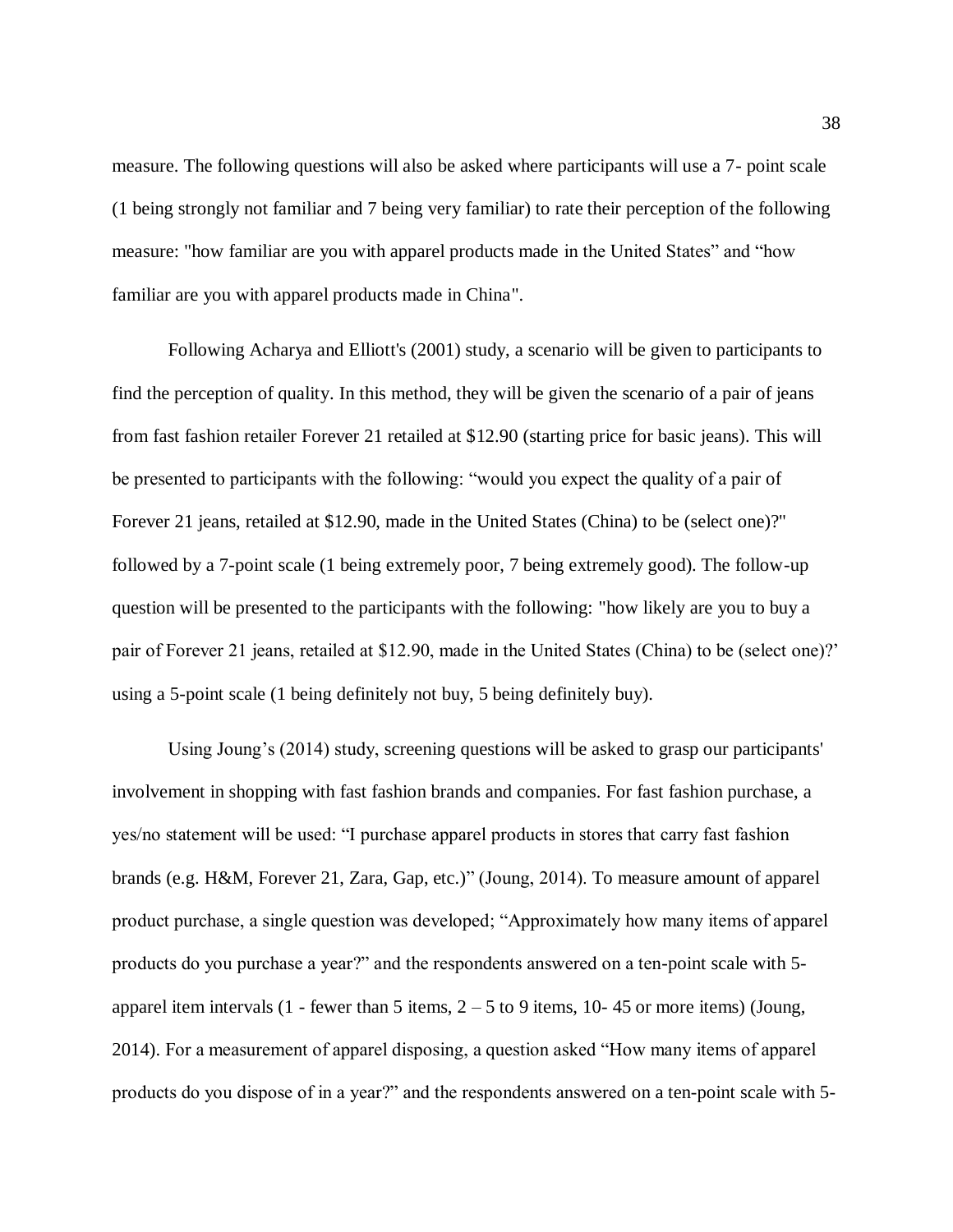apparel item intervals (1 - fewer than 5 items,  $2 - 5$  to 9 items, 10-45 or more items) (Joung, 2014).

Using the same survey items as Collett, Cluver, and Chen (2013), consumer perception of fast fashion will be measured. This approach will be done by using a qualitative questionnaire consisting of open-ended questions to allow participants to expand their thoughts on this sector of retail. Participants will be asked to describe how they feel about fast fashion retailers. This approach can provide insight into the consumers' perception of the fast fashion industry as a whole. Participants will also be prompted with the statement: "Fast fashion retailers encourage consumers to make frequent purchases in their stores by continually bringing in new fashionoriented clothing items and selling them at low prices" followed by two questions: "is this a good, bad, or neutral thing for consumers?" and "is this a good, bad, or neutral thing for society?". These two questions will enable us to learn how consumers feel about the limited lifespan of fast fashion apparel items (Collett, Cluver, & Chen, 2013).

Questions about the demographics of the participants will be included in the survey as well. Using the same methods as Wang, Siu, and Hui (2004), a variable such as age, education level, and annual income will be asked. While the participants are already asked how much they typically spend on apparel and fast fashion items in this study, they will also be asked the frequency of shopping and frequency of reading fashion magazines (Wang, Siu, and Hui, 2004). These questions can give insight into how much consumers are involved with keeping up with fashion trends and topics.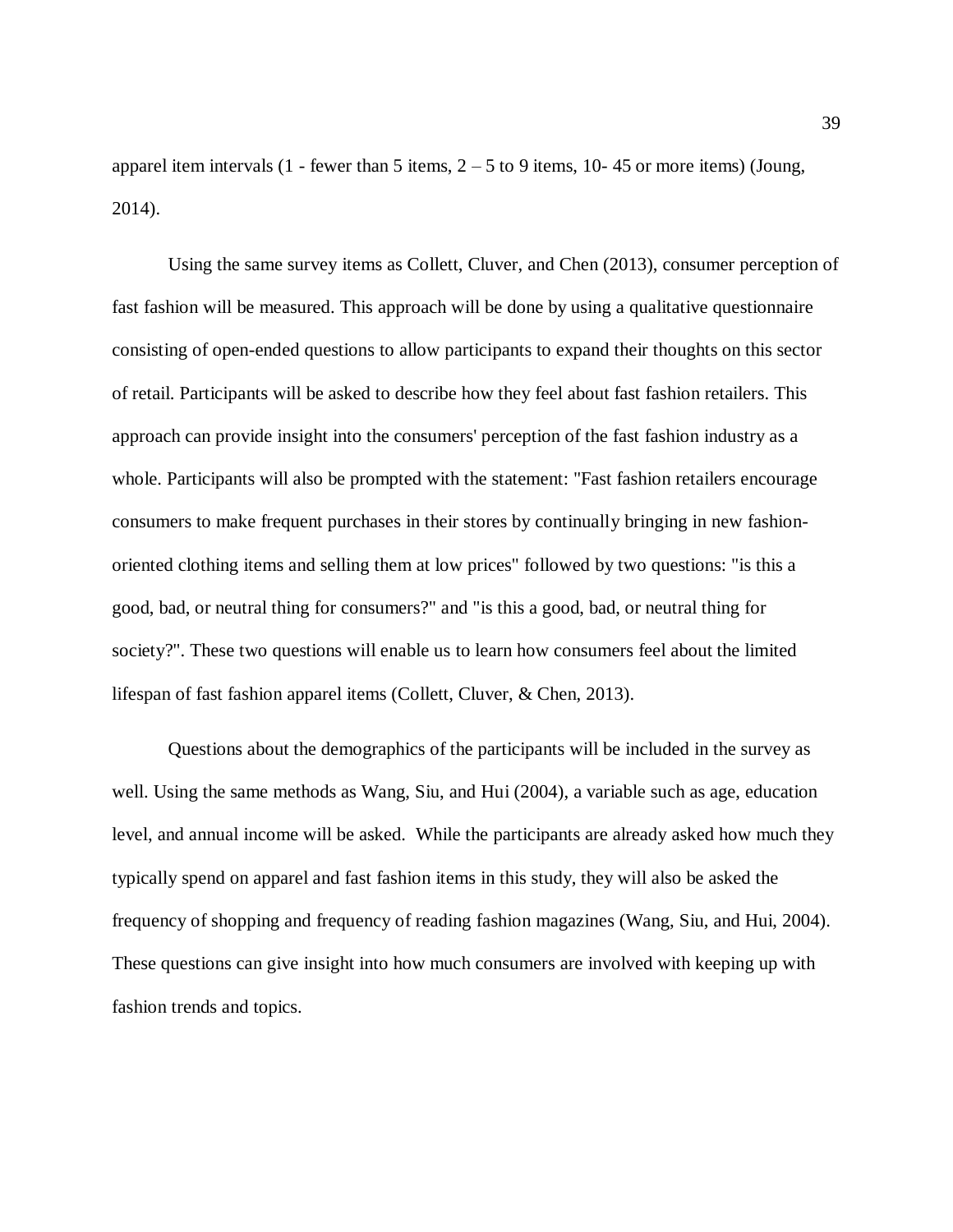Cronbach's alpha, developed in 1951 by Lee Cronbach, measures the reliability or internal consistency of a quantitative test (Stephanie, 2014). A result of alpha at a 0.7 and higher is an acceptable rating using this method. Roth and Romeo's (1992) study had an alpha of 0.76, making this study acceptable. Acharya and Elliott's (2001) study had an alpha of 0.680. While this study did not make the 0.70 mark, according to Cronbach's study an unacceptable rating is an alpha of 0.5 or less (Stephanie, 2014). Because of this mark, Acharya and Elliott's (2001) will be deemed reliable for this study. In Wang et al. (2004) study, alpha was 0.739, deeming this study reliable. The reliability of Joung's (2014) survey questions used in this study had an alpha of 0.84, deeming this study reliable.

**Data analysis**. The convergent parallel mixed methods approach will be used to analyze the data. This method is typically used when data is being collected at the same time and then both qualitative and quantitative information is integrated (Creswell, 2014). Using this method, qualitative and quantitative data will be analyzed separately, and then compared to see if the findings confirm or disconfirm each other (Creswell, 2014). Because both open and closedended will be used in the same survey, the sample of participants is anticipated to be the same. Using the same participants is typically used in this method to create a better comparison of results (Creswell, 2014).

To analyze the two forms of data, the side-by-side comparison approach will be used. In this approach, the quantitative statistical results will be reported first, followed by a discussion of the qualitative results (themes) to confirm or disconfirm the statistical results (Creswell, 2014). The quantitative data will be analyzed through the method of correlation, specifically the Pearson Product Moment Correlation (PPMC). This method shows a linear line between the two sets of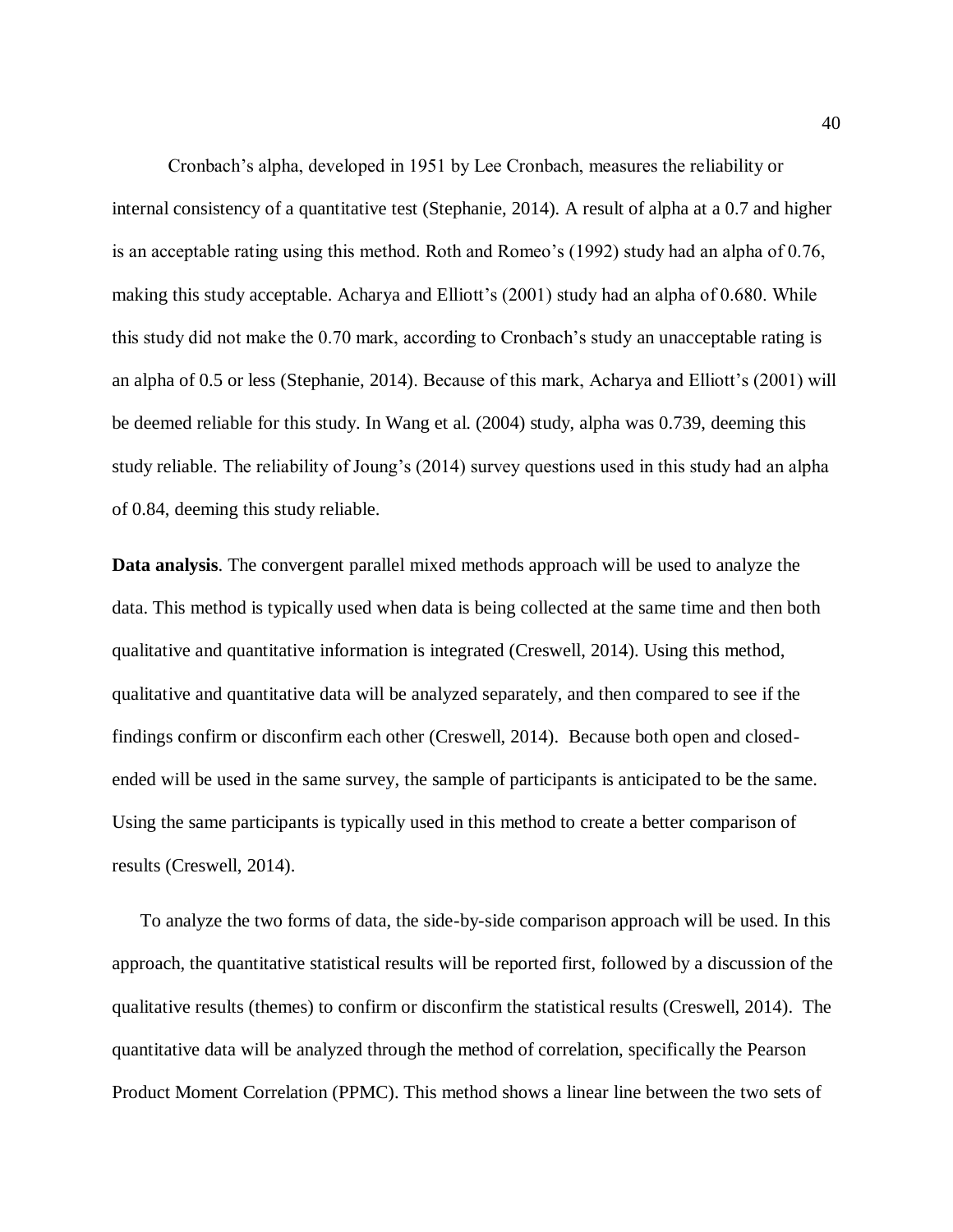data, the dependent variable and the independent variable, which indicates a positive, negative or no relation. The independent variable is the country of origin. The dependent variables are perceived innovativeness, willingness to buy, the familiarity of countries product, perceived sustainability, perceived price, and quality. The relation between each country as COO and the consumers' perceptions will be found using the PPMC method, giving positive, negative or no relation between the two indicating weather COO impacts consumers perception of products.

Qualitative data will be analyzed through coding to find common themes. Coding is the process of organizing the data by bracketing text segments and writing a word representing a category in the margins (Rossman & Rallis, 2012). In other terms, the text data and sentences that are gathered during data collection will then be put into labeled categories, often a term based in the actual language of the participant (Creswell, 2014). Using the traditional process of this method, codes will emerge during the data analysis procedures. The final step of the data analyzing involves making an interpretation in qualitative research of the findings (Creswell, 2014). The side-by-side comparison used in the convergent parallel mixed methods approach will be used to compare themes found through qualitative research with the findings from the PPMC approach for quantitative data.

#### **CHAPTER 4: RESULTS**

Multiple regression was used to analyze the results of the quantitative data in this study. Perception of value, perceived innovativeness, willingness to buy, perceived price, familiarity of country's product and perceived quality were all analyzed using this method. Qualitative data was analyzed by finding common themes in the participants open-ended questions. Results will be analyzed in two sections, millennials and participants 36 and older. After determining the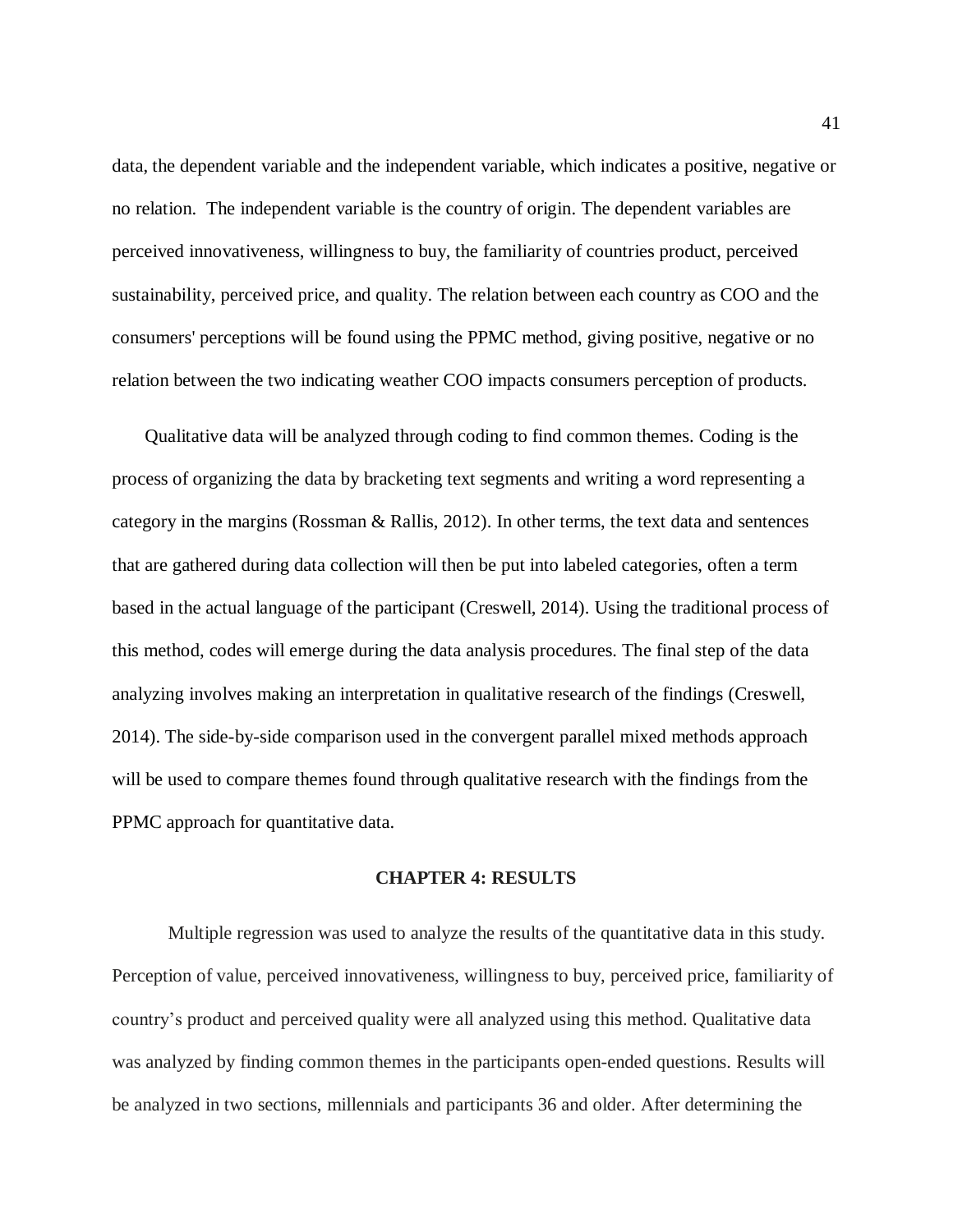results for each age group separately, they will be compared to determine similarities and differences between the two.

Throughout the survey, participants were presented fast fashion in the sense of fast fashion products, compared to fast fashion brands, in all but one question. Fast fashion products are specific products that are made in fast fashion manufacturing factories and fall into the description of fast fashion, which is low price, high quantity merchandise that is made for consumers rapidly (Fast Fashion, 2016). A fast fashion brand or company has been defined as low-cost clothing collections that mimic current luxury fashion trends (Slow fashion vs. fast fashion, 2016). By focusing on fast fashion products, participants are able to have a precise idea of what is being presented or asked of them.

# **Section 1: Analysis of Millennials**

**Perception of value.** A variance of 8.2% was found to predict the United States and China's relationship with perception of value and age  $(R^2=0.082, F(10,146)=1.826, p=0.061)$ . Perception of value is based on perceived innovativeness, willingness to buy, perceived price, familiarity of country's product and perceived quality. All variables, in addition to age, were inputted into a multiple regression. The Cronbach's alpha for all survey questions measuring perception of value is 0.522. While there was a direct relationship between United States and perceived innovativeness, willingness to buy, perceived price and perceived quality; familiarity of country's product was found to have an inverse relationship. (p. innovativeness:  $t=0.655$ , p=0.514; willingness to buy: *t*= 1.414, p=0.16; p. price: *t*=1.625, p= 0.106, p. quality: *t*=0.893, p=0.373; familiarity: *t*=-.1861, p=0.065). China and perceived innovativeness, willingness to buy, perceived price and familiarity of countries product all had inverse relationships, while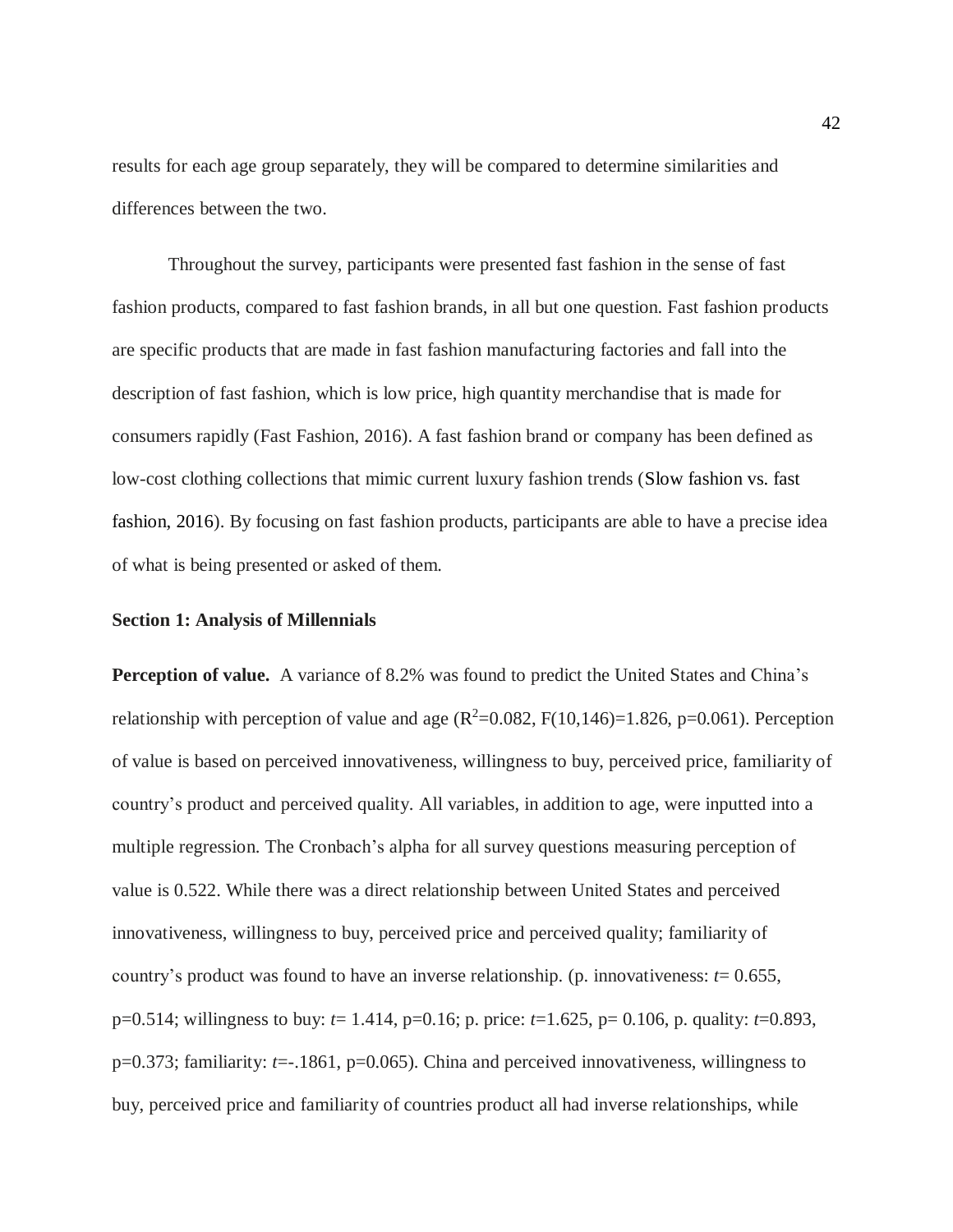China and quality had a direct relationship (p. innovativeness:  $t = -1.686$ , p=0.094; willingness to buy: *t*= -0.500, p=0.618; p. price: *t*=-0.952 p= 0.343, p. quality: *t*=0.700, p=0.485; familiarity: *t*=- .190, p=0.849). In addition to the directional results, the p value in this multiple regression was greater than 0.05, deeming this multiple regression insignificant. Thus, hypothesis one and two are not supported.

The nonsignificant result of this multiple regression could be a result of the sample size (n= 146). The results do indicate directional relationships between perceived innovativeness, willingness to buy, perceived price, familiarity of country's product and perceived quality. The United States and these variables resulted in a direct relationship, while China and these variables were found to have an inverse relationship.

**Perceived Innovativeness.** A variance of 1.9% was found to predict the United States and China's relationship with perceived innovativeness and age  $(R^2=0.019, F(2,161)=1.581,$ p=0.209). The Cronbach's alpha for all survey questions measuring perceived innovativeness is 0.039. The United States was found to have a direct relationship with perceived innovativeness and age; however, the multiple regression was not found to be significant as the p value was greater than 0.05 (*t*=0.487, p=0.627). China was found to have an inverse relationship with perceived innovativeness and age, this multiple regression was also not found to be significant with a p value greater than  $0.05$  ( $t=1.778$ ,  $p=0.077$ ). Thus, hypothesis three is not supported.

Perceived innovativeness was presented to participants where innovativeness meant the use of new technology and engineering advances. The results indicated a directional relationship, with the United States having a positive t value and China having a negative t value. The p value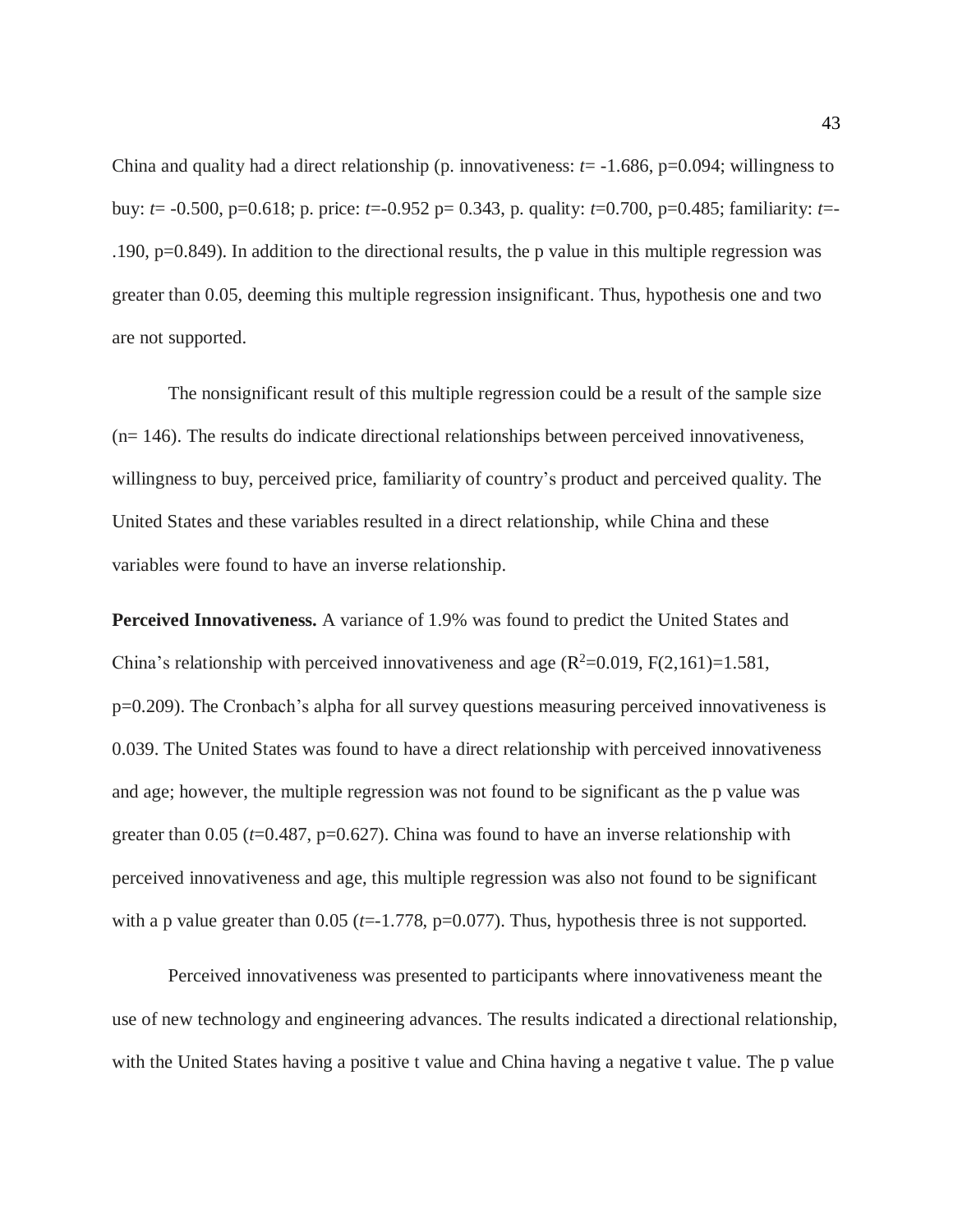of this multiple regression being greater than 0.05 indicates a nonsignificant multiple regression, thus, not confirming hypothesis three.

**Willingness to buy**. A variance of 2.9% was found to predict the United States and China's relationship with willingness to buy and age  $(R^2=0.029, F(2,162)=2.435, p=0.091)$ . The Cronbach's alpha for all survey questions measuring willingness to buy is 0.153. The United States was found to have a direct relationship with willingness to buy and age, this multiple regression was supported as the p value less than 0.05 (*t*=2.135, p=0.034). China was found to have an inverse relationship with willingness to buy and age, this multiple regression was not found to be significant with a p value greater than  $0.05$  ( $t=-1.231$ ,  $p=0.220$ ). Although the United States relationship with willingness to buy was supported, China's relationship with willingness to buy was not supported with a p value of 0.05. Thus, hypothesis four is partially supported.

Willingness to buy fast fashion products was presented to participants as a 7-point scale question (1- very unlikely, 7- very likely). There was a directional relationship found within the results, as the United States had a positive t value and China had a negative t value. The United States multiple regression was found to be significant, with a p value less than 0.05, however the overall multiple regression was found to be nonsignificant with a p value greater than 0.05. Although there was a directional relationship, this multiple regression was not significant, thus the hypothesis cannot be supported.

**Perceived price**. A variance of 3.5% was found to predict the United States and China's relationship with perceived price and age  $(R^2=0.035, F(2,156)=2.816, p=0.63)$ . The Cronbach's alpha for all survey questions measuring perceived price is 0.691. The United States was found to have a direct relationship with perceived price and age. This multiple regression was found to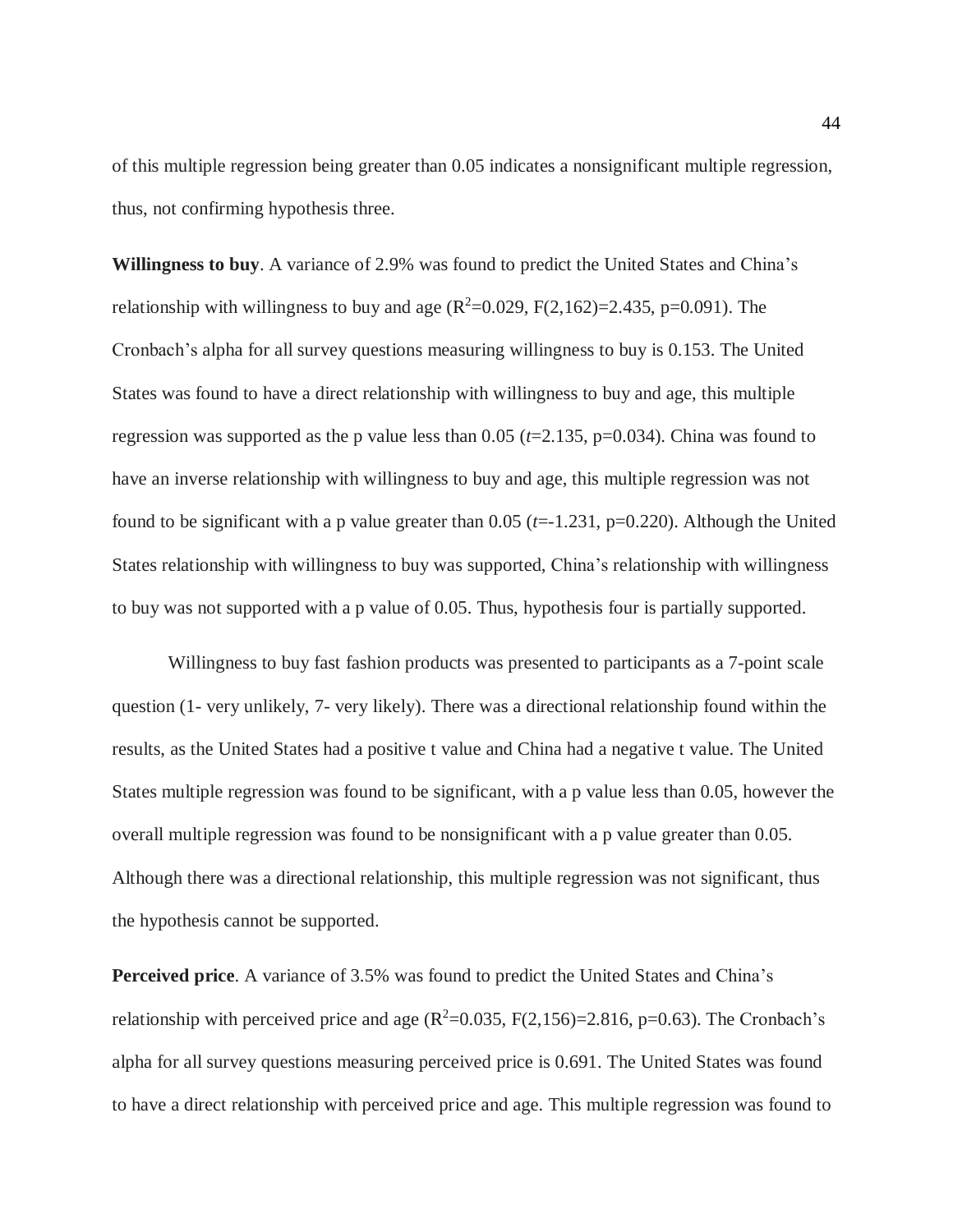be significant with a p value less than 0.05 (*t*=1.983, p=0.049). China was found to have an inverse relationship with perceived price and age; however, this multiple regression was not found to be significant with a p value greater than  $0.05$  ( $t=-1.175$ ,  $p=0.242$ ). Although the United States was found to have a significant direct relationship with perceived price, China did not have a significant relationship with perceived price; thus, hypothesis five is partially supported.

Perceived price was determined through an open-ended question allowing participants to provide the maximum retail price they were willing to pay for a fitted blazer made in the United States (China) and sold at H&M. The average answer for the product made in the United States was \$66.61, while China had an average answer of \$58 by Millennials. Although the multiple regression was found to be insignificant, the directional relationship aligns with these findings. In addition to this scenario, participants were asked how much they believed a cotton shirt would be based on where the material (cotton) originated and where the product was made (United States, China) in compared to a \$40 (average price) shirt that was made of 100% cotton and has a 'Made in China' label. Again, these findings were aligned with the directional relationship that was found in the multiple regression analysis. Table 4.1 shows participants evaluation of each category given.

Table 4.1. Millennials Perceived Price of Shirt Under Different COO Conditions

| Avg. Retail of Shirt<br><b>Made with United</b><br><b>States Cotton and</b><br>Made in the United<br><b>States</b> | Avg. Retail of Shirt<br><b>Made with Chinese</b><br><b>Cotton and Made in</b><br>China | Avg. Retail of<br><b>Shirt Made with</b><br><b>United States</b><br><b>Cotton and Made</b><br>in China | Avg. Retail of Shirt<br>Made with Chinese<br>Cotton and Made in<br>the United States |
|--------------------------------------------------------------------------------------------------------------------|----------------------------------------------------------------------------------------|--------------------------------------------------------------------------------------------------------|--------------------------------------------------------------------------------------|
| \$46.96                                                                                                            | \$31.57                                                                                | \$37.84                                                                                                | \$40.68                                                                              |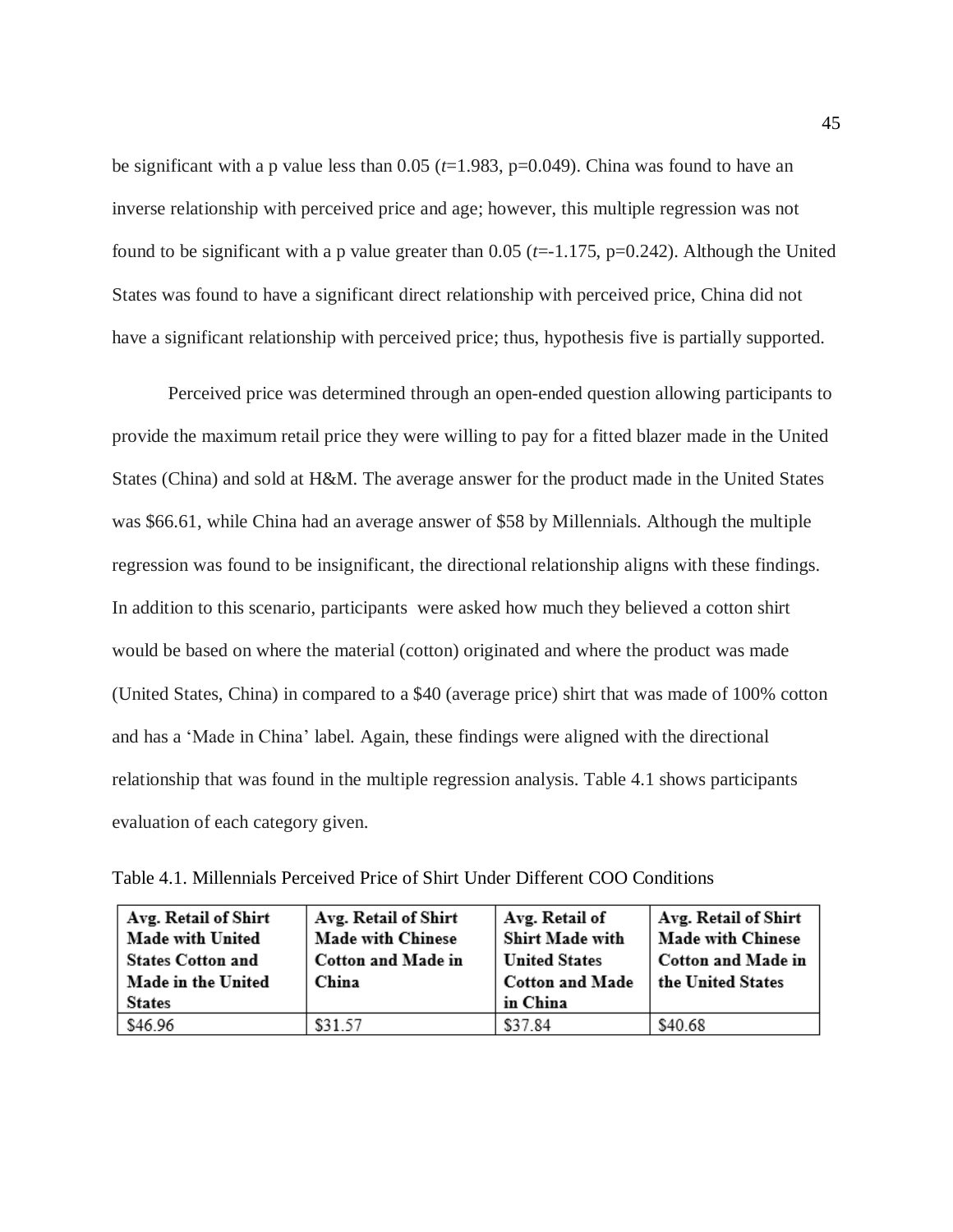**Familiarity of country's product**. A variance of 1.4% was found to predict the United States and China's relationship with familiarity of country's product and age  $(R^2=0.014, F(2,161)=1.150,$ p=0.319). The Cronbach's alpha for all survey questions measuring familiarity of country's product is 0.061. The United States was found to have a direct relationship with familiarity of country's product and age; however, the multiple regression was not found to be significant as the p value was greater than  $0.05$  ( $t=0.959$ ,  $p=0.339$ ). China was found to have an inverse relationship with familiarity of country's product and age, this multiple regression was also not found to be significant with a p value greater than  $0.05$  ( $t=0.781$ ,  $p=0.436$ ). Thus, hypothesis six is not supported.

The evaluation for familiarity of countries product was presented to participants as it was in Roth & Romeo's (1992) study. The multiple regression results in this study coming in as insignificant can be due to differences in the studies variables. In Roth & Romeo's (1992) study, they were presented with 10 countries, greater than the two presented in this study. The products presented also differ from Roth & Romeo's (1992) study, as participants were presented with multiple industries, oppose to this study with the specific category of fast fashion. Although there is a directional relationship with a positive t value for the United States and a negative relationship with China as the t value is negative, the p value in this study too high to confirm the relationship of variables in this study.

**Perceived quality**. A variance of 0.9% was found to predict the United States and China's relationship with quality and age  $(R^2=0.09, F(2,162)=0.719, p=0.489)$ . The Cronbach's alpha for all survey questions measuring perceived quality is 0.191. The United States was found to have a direct relationship with quality and age; however, the multiple regression was not found to be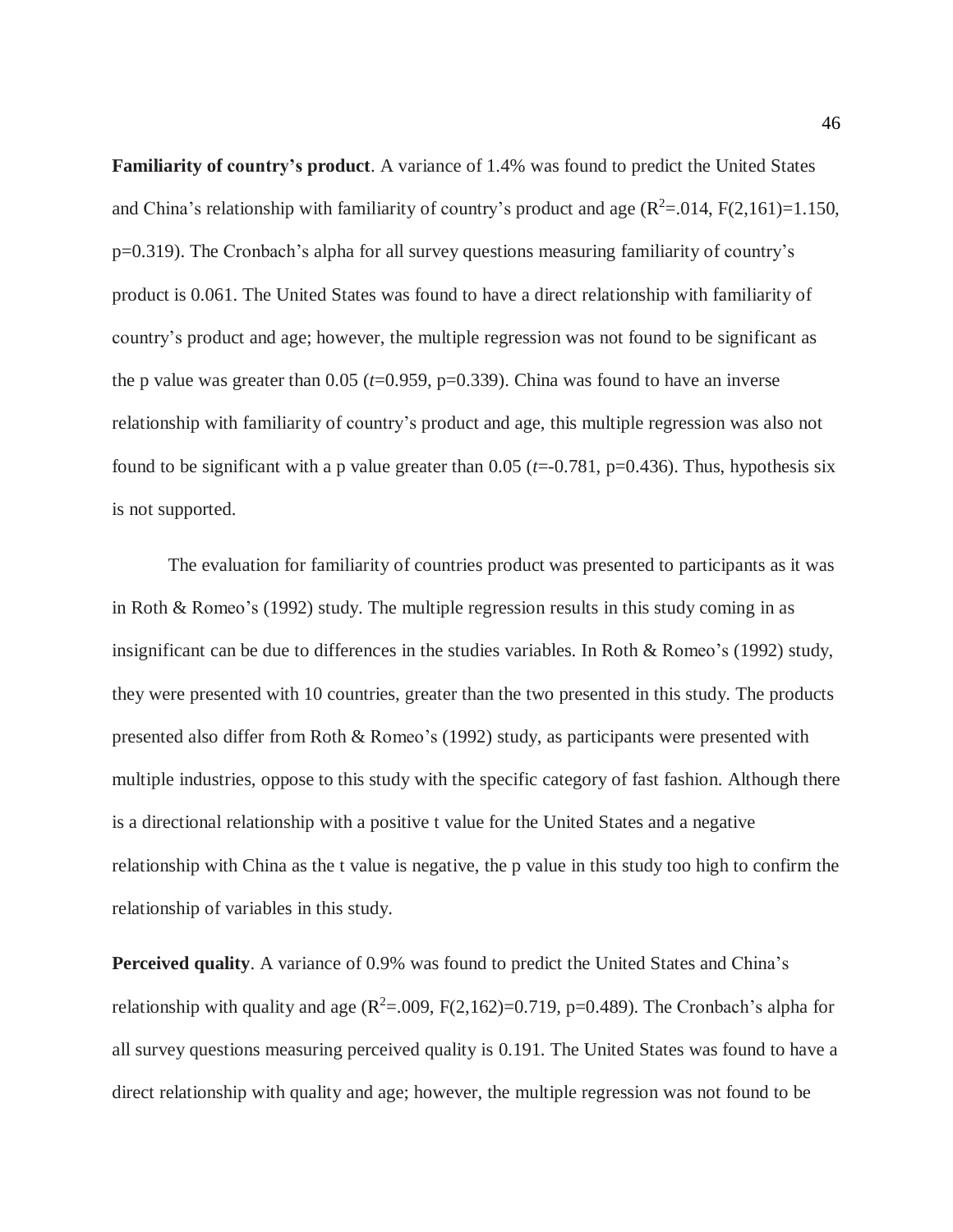significant as the p value was greater than 0.05 (*t*=1.061, p=0.290). China was found to have an inverse relationship with quality and age, this multiple regression was also not found to be significant with a p value greater than  $0.05$  ( $t=0.17$ ,  $p=0.986$ ). Thus, hypothesis seven is not supported.

To determine perceived quality, participants were asked what they expected the quality of a pair of Forever 21 jeans, retailed at \$12.90 and made in the United States (China) would be on a 7-point scale (1-extremely poor, 7- extremely good). The insignificance in this multiple regression could come from the proposed question or the sample size (n=162). The results did show a directional relationship, as the United States had a direct relationship and China had an inverse relationship. The results and hypothesis were unable to be supported due to the p value in the multiple regression analysis.

**Themes**. Participants were asked open ended questions to grasp their thoughts and participation in shopping with fast fashion retailers. Of the 165 Millennials that participated, 136 stated that they do shop with fast fashion retailers. Of those that do shop fast fashion brands, 55 preferred domestic brands. Common themes for those who preferred domestic brands were higher quality in the products, better working conditions and supporting the United States economy and jobs. 65 participants stated that they prefer both, with common themes of finding the best retail price regardless of country of origin, quality can vary in products regardless of country of origin and country of origin is not a concern or something they look for when shopping. The fast fashion industry had various reactions from Millennials. Fast fashion products being of bad quality was a common theme when asked how participants felt about the fast fashion industry, as well as being an affordable option in comparison to other sectors of the retail industry.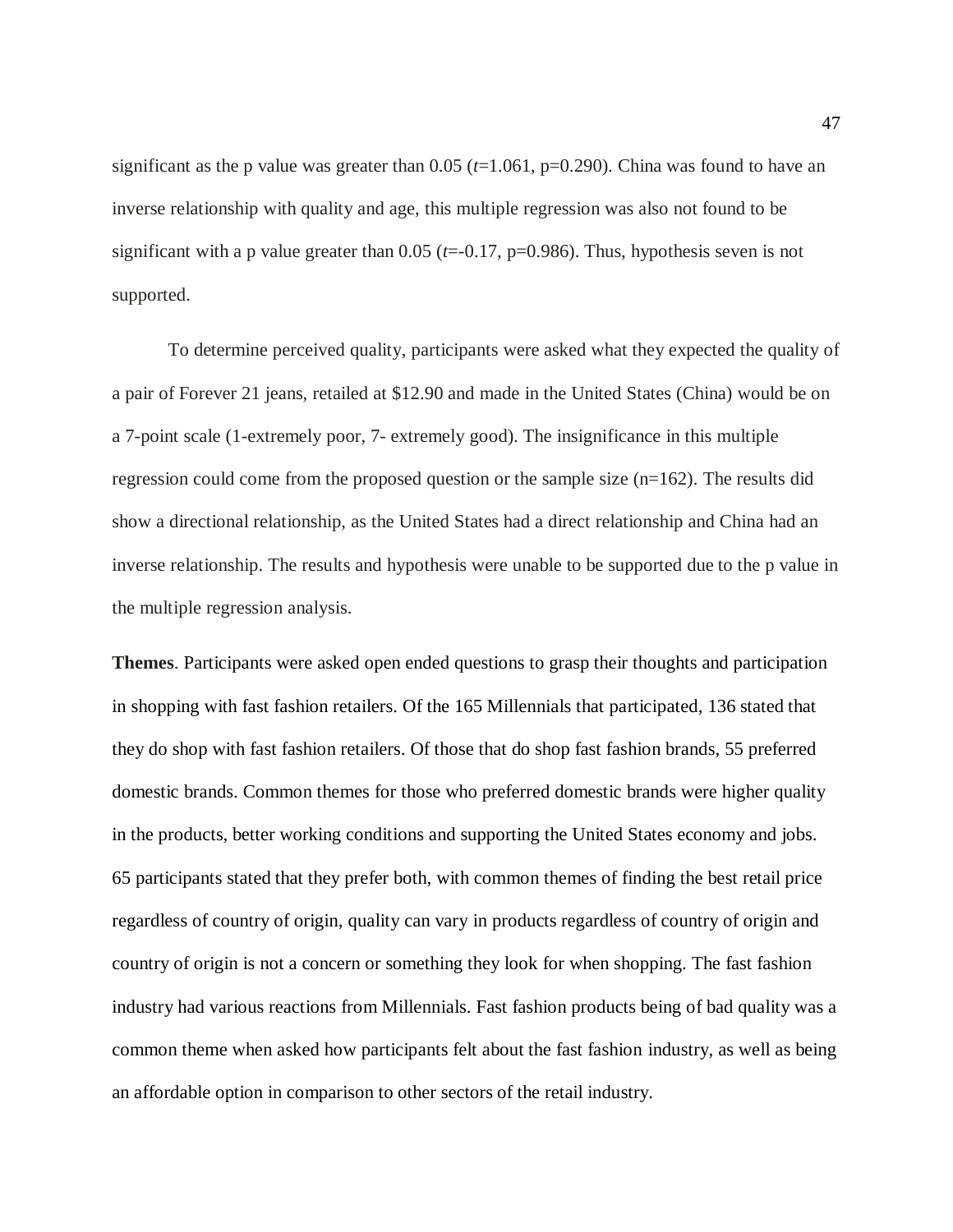#### **Section 2: Analysis of People Aged 36 and Older**

**Perception of value**. Participants 36 and older also had nonsignificant results in the six multiple regression that were done. A variance of 5.9% was found to predict the United States and China's relationship with perception of value and age ( $R^2 = 0.059$ ,  $F(10,110) = 0.684$ , p=0.737). The Cronbach's alpha for all survey questions measuring perception of value is 0.493. A direct relationship was found between the United States and familiarity of countries product and perceived quality, while perceived price, perceived innovativeness and willingness had an inverse relationship (p. innovativeness: *t*= -1.045, p=0.298; willingness to buy: *t*=-0.271, p=0.787; p. price: *t*=-0.184, p= 0.854, p. quality: *t*=0.034, p=0.973; familiarity: *t*=0.285, p=0.776). A direct relationship was found between perceived innovativeness and perceived quality, while perceived price, familiarity of countries product and willingness had inverse relationships (p. innovativeness:  $t = 0.410$ , p=0.682; willingness to buy:  $t = -0.261$ , p=0.795; p. price: *t*=-0.125, p= 0.901, p. quality: *t*=0.545, p=0.587; familiarity: *t*=-1.479, p=0.142). These results differ from those found from the multiple regression ran on Millennials.

**Perceived innovativeness**. A variance of 1.6% was found to predict the United States and China's relationship with perceived innovativeness and age  $(R^2=0.016, F(2,123)=1.010,$ p=0.367). The Cronbach's alpha for all survey questions measuring perceived innovativeness is 0.788. The United States was found to have an inverse relationship with perceived innovativeness and age; however, the multiple regression was not found to be significant as the p value was greater than  $0.05$  ( $t=1.340$ ,  $p=0.183$ ). China was found to have a direct relationship with perceived innovativeness and age, this multiple regression was also not found to be significant with a p value greater than  $0.05$  ( $t=0.644$ ,  $p=0.521$ ). This differs from the Millennials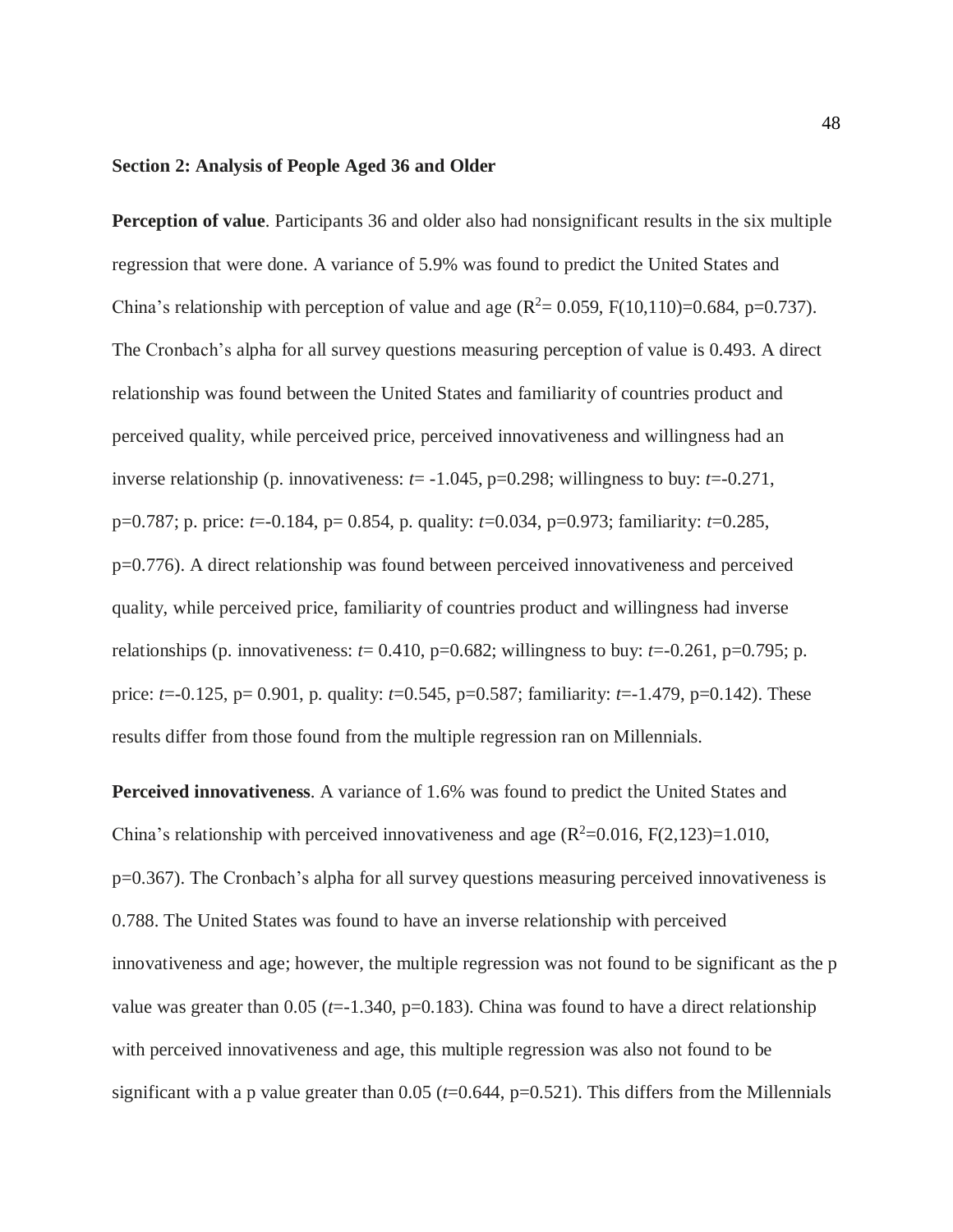analysis which found the United States to have a direct relationship with perceived innovativeness and age, while China was found to have an inverse relationship.

**Willingness to buy**. A variance of 1.4% was found to predict the United States and China's relationship with willingness to buy and age  $(R^2=0.014, F(2,123)=0.875, p=0.419)$ . The Cronbach's alpha for all survey questions measuring willingness to buy is 0.789. The United States was found to have an inverse relationship with willingness to buy and age; however, this multiple regression was not supported as the p value greater than 0.05 (*t*=-1.293, p=0.198). China was found to have an inverse relationship with willingness to buy and age, this multiple regression was not found to be significant with a p value greater than 0.05 (*t*=-0.056, p=0.955). These results differ from Millennials, as the United States was found to have a direct relationship, while China was found to have a negative relationship.

**Perceived price**. A variance of 0.8% was found to predict the United States and China's relationship with perceived price and age  $(R^2=0.008, F(2,120)=0.458, p=0.633)$ . The Cronbach's alpha for all survey questions measuring perceived price is 0.672. The United States was found to have an inverse relationship with perceived price and age. This multiple regression was not found to be significant with a p value greater than  $0.05$  ( $t=0.645$ ,  $p=0.520$ ). China was found to have a direct relationship with perceived price and age; however, this multiple regression was not found to be significant with a p value greater than 0.05 (*t=*0.136, p=0.892). This differs from the multiple regression on Millennials, as a direct relationship was found with the United States and an inverse relationship was found with China.

When asked how much participants 36 and older were willing to pay for a fitted blazer made in the United States (China) and sold at H&M, results were similar to those of the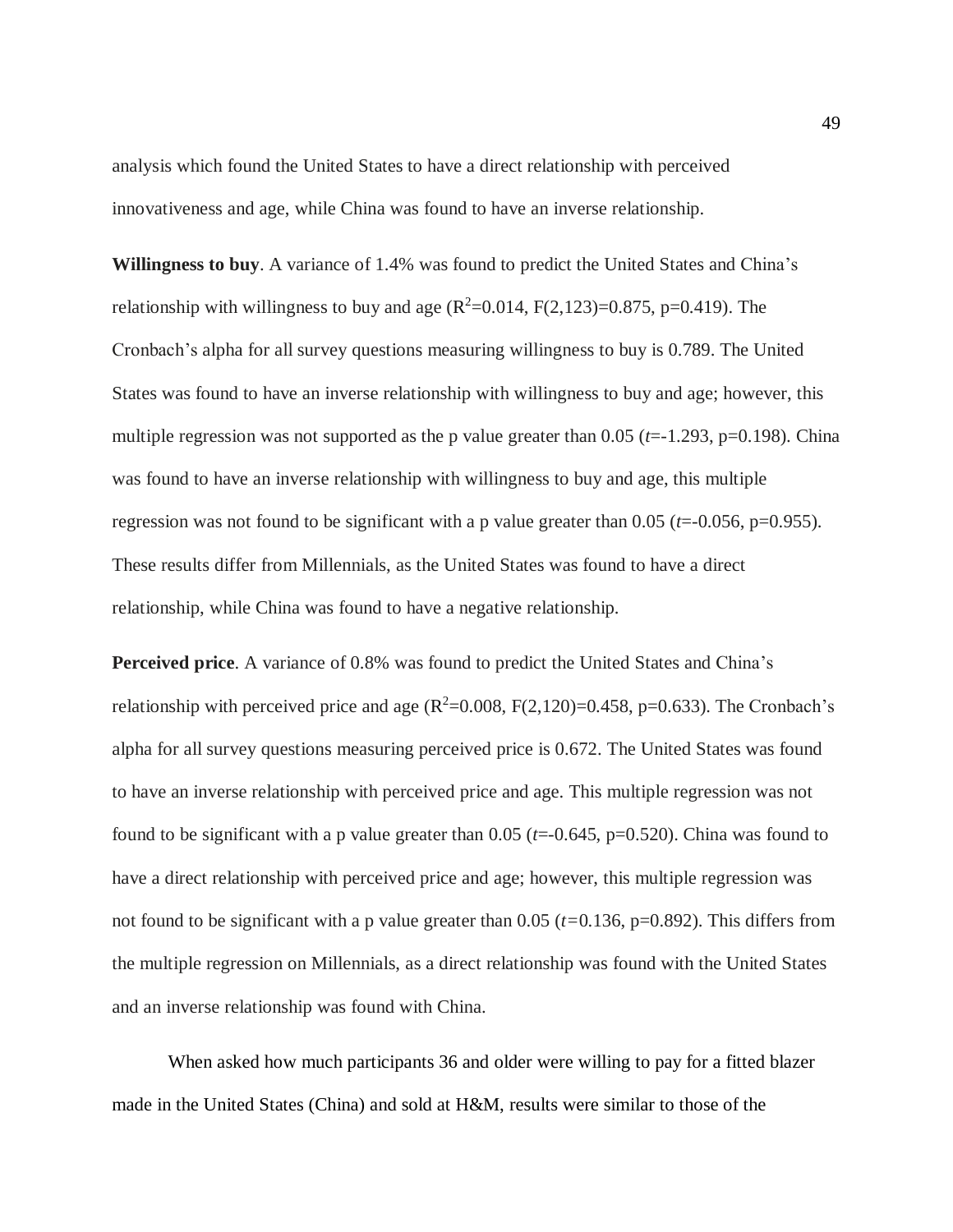Millennials. The average retail price this category was willing to pay for the product made in the United States was \$52.97, while the average retail price for the product made in China was \$38.96. While both categories of participants were willing to pay more for made in the United States products, Millennials found the perceived price to be higher for each country of origin than those 36 and above. In addition to the scenario above, participants were asked how much they believed a cotton shirt would be based on where the material (cotton) originated and where the product was made (United States, China) in compared to a \$40 (average price) shirt that was made of 100% cotton and has a 'Made in China' label. As shown in Table 4.2, respondents evaluated the product similarly to Millennials.

Table 4.2. Participants 36 & Older Perceived Price of Shirt Under Different COO Conditions

| Avg. Retail of Shirt<br><b>Made with United</b><br><b>States Cotton and</b><br>Made in the United<br><b>States</b> | Avg. Retail of<br><b>Shirt Made with</b><br><b>Chinese Cotton</b><br>and Made in<br>China | Avg. Retail of Shirt<br><b>Made with United</b><br><b>States Cotton and</b><br>Made in China | Avg. Retail of Shirt<br><b>Made with Chinese</b><br>Cotton and Made in<br>the United States |
|--------------------------------------------------------------------------------------------------------------------|-------------------------------------------------------------------------------------------|----------------------------------------------------------------------------------------------|---------------------------------------------------------------------------------------------|
| \$39.29                                                                                                            | \$26.73                                                                                   | \$32.02                                                                                      | \$35.11                                                                                     |

**Familiarity of country's product**. A variance of 2.9% was found to predict the United States and China's relationship with familiarity of country's product and age  $(R^2=0.029, F(2,124)=1.828,$ p=0.165). The Cronbach's alpha for all survey questions measuring familiarity of country's product is 0.771. The United States was found to have a direct relationship with familiarity of country's product and age; however, the multiple regression was not found to be significant as the p value was greater than  $0.05$  ( $t=0.103$ ,  $p=0.918$ ). China was found to have an inverse relationship with familiarity of country's product and age, this multiple regression was also not found to be significant with a p value greater than  $0.05$  ( $t=1.851$ ,  $p=0.067$ ). These results align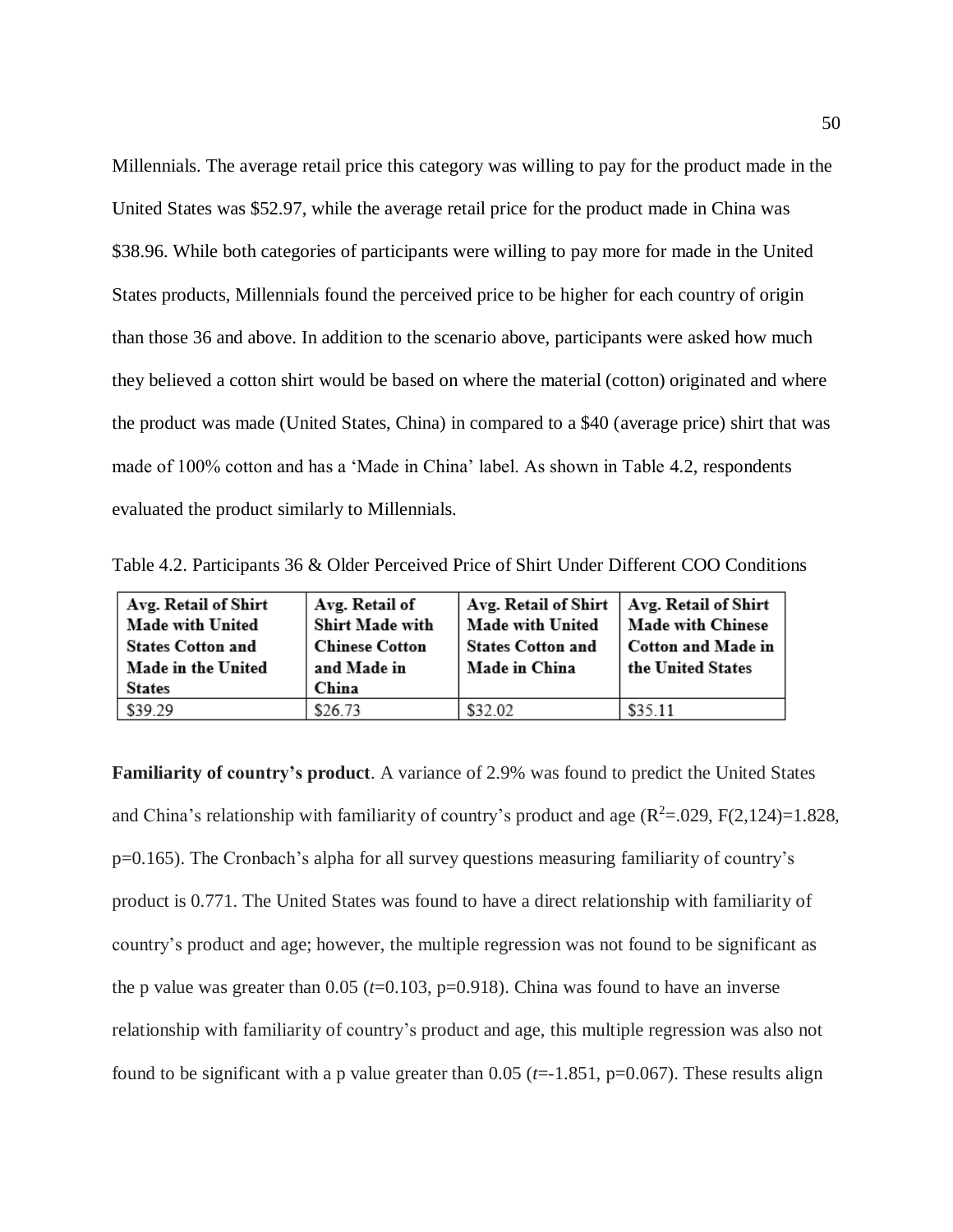with those found from the Millennial multiple regression, resulting in a directional relationship. Due to the p value, this multiple regression is not significant.

**Perceived quality**. A variance of 0.5% was found to predict the United States and China's relationship with quality and age  $(R^2=0.005, F(2,124)=0.332, p=0.718)$ . The Cronbach's alpha for all survey questions measuring perceived quality is 0.772. The United States was found to have an inverse relationship with quality and age; however, the multiple regression was not found to be significant as the p value was greater than 0.05 (*t*=-0.555, p=0.580). China was found to have a direct relationship with quality and age, this multiple regression was also not found to be significant with a p value greater than 0.05 (*t*=0.815, p=0.417). These results differ from those of the Millennials multiple regression. Results from the Millennials multiple regression analysis identified a direct relationship with the United States and quality, while China had an inverse relationship with quality and age. This multiple regression for participants 36 and up is found to be nonsignificant, as the p value is greater than 0.05.

**Themes.** Out of the 131 participants who 36 and older, 111 stated that they shopped fast fashion retailers. Similar to Millennials, a common theme in preferring domestic made products was to support the economy and creating jobs in the United States. In addition, this age group found domestic made products to be made with higher quality and have a better fit. Again, similar to Millennials, those who preferred both said they look for the best price and good deals when shopping fast fashion, regardless of where the product was made. A majority (53.5%) of the participants 36 and over implied positive feelings for fast fashion, deeming this option convenient and affordable, similar themes that were found with Millennial participants. Themes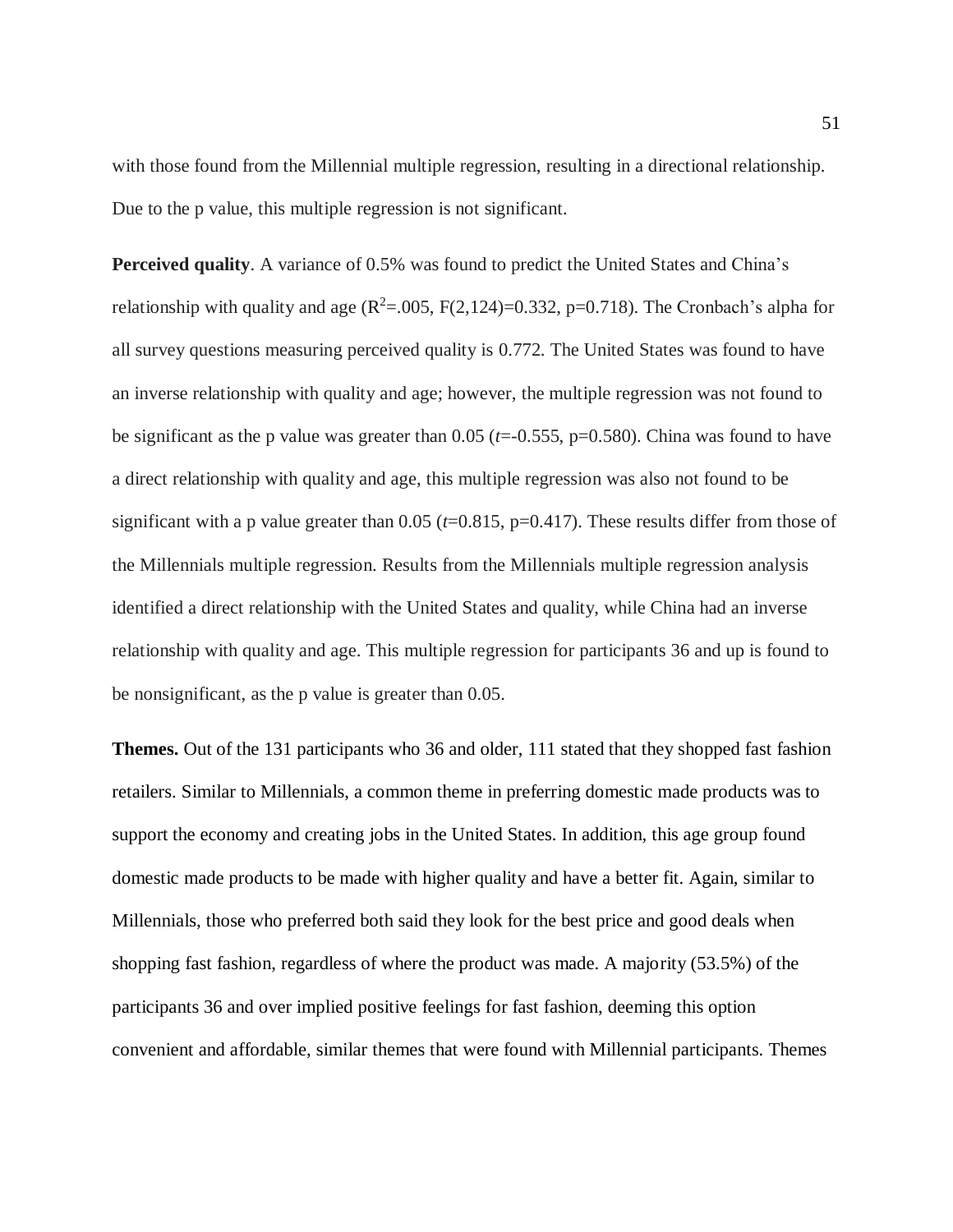from those who implied negative feelings found fast fashion to be low quality products and harmful for the environment.

### **Discussion**

Overall, both Millennials and participants 36 and older had similar views of the fast fashion industry. While many of them shop this sector of the retail industry, they mentioned bad quality but affordable prices for fast fashion products. Creating jobs and supporting the United States economy were the most common themes in why participants prefer domestic goods. Majority of both age groups will shop both domestic and imported fast fashion products, as they have a wider variety and can find the best price. In addition to determining the participants thoughts of fast fashion, COO was tested against other factors to determine the importance of COO in making a decision to buy.

Prior research has delved into how COO impacts brand image, likeliness to buy, perception of quality and overall quality in luxury brands, leaving a need for fast fashion to be studied. Determining if fast fashion products made in the United States had a greater perception of value than China, perceived innovativeness, willingness to buy, perceived price, familiarity of countries product and perceived quality were key elements in this study. The study was presented to participants in an online survey, where they answered multiple choice, scale and open-ended questions. As shown in the results, multiple regression was used to analyze the closed ended questions, while open-ended questions were analyzed by finding common themes and applying these to the qualitative results.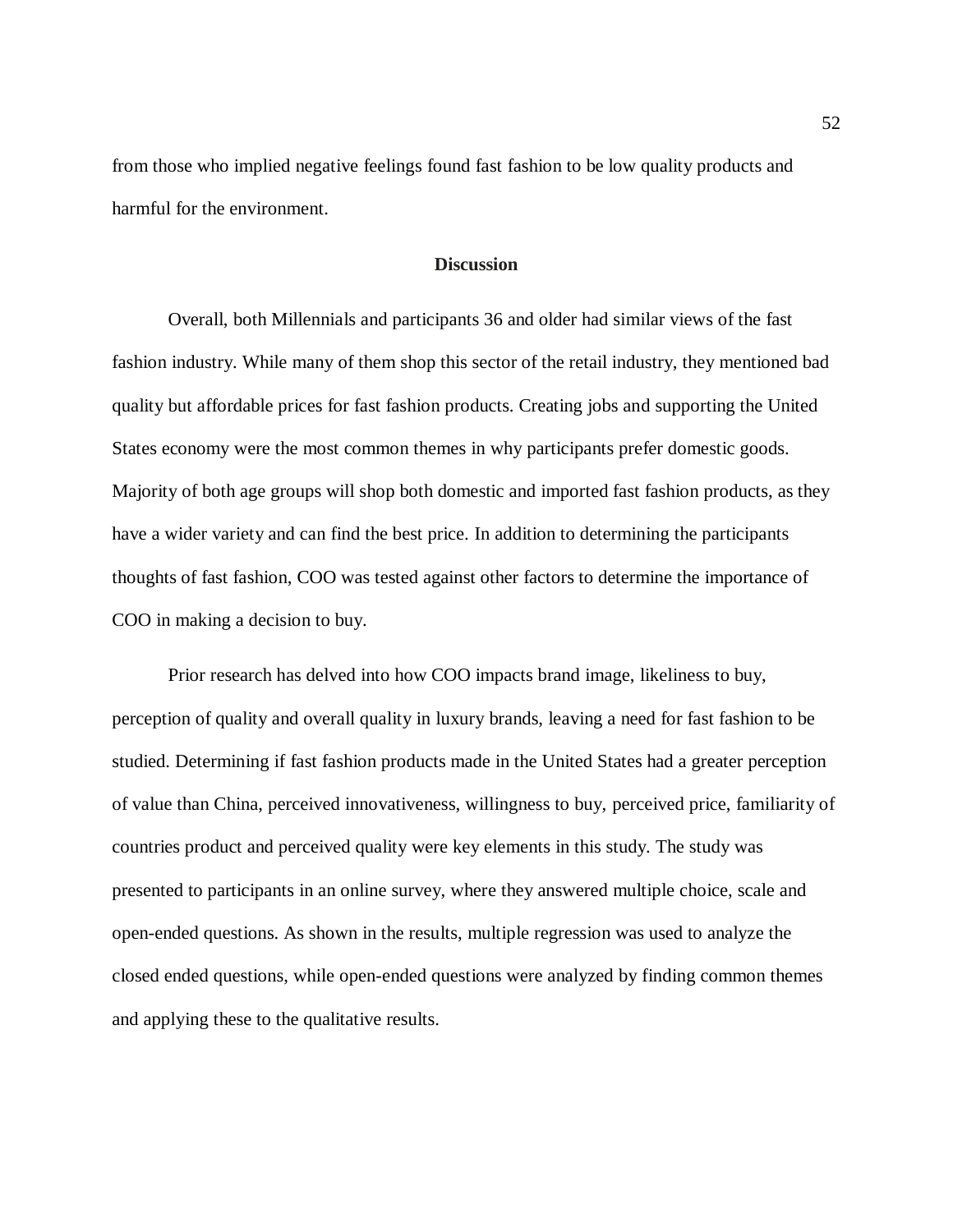The multiple regression in this study were unfortunately found to be nonsignificant due to the p values. There were directional results, positive relationship with COO and the United States and negative relationships with COO and China, found when analyzing each dimension (perceived innovativeness, willingness to buy, perceived price, perceived quality, familiarity of country's product). While the qualitative results did support some of the directional relationships found in the quantitative data (perceived price, familiarity of countries product), it is important to note that 39.4% of participants said they would shop both countries, with reasonings ranging from finding the best retail prices to not being concerned about COO.

Roth & Romeo's (1995) study found that participants rated their willingness to buy for their home country higher than those of other countries. This study was opened to consumers in the United States, where a direct line was found between the United States and willingness to buy when analyzing the results of the Millennials multiple regression. Participants 36 and older had different views from Millennials when willingness to buy was analyzed. The older age group had inverse directional results with both the United States and China and willingness to buy. Although these results indicate this negative reaction to willingness to buy for the older age group, 46% of participants had a positive reaction to fast fashion with common themes being that fast fashion is a convenient and affordable option. 30% of the older participants had a negative reaction to fast fashion, with common themes being poor- or low-quality product and the harm fast fashion causes the environment.

Similar to willingness to buy, perceived innovativeness also was found to be nonsignificant due to the p value, but a directional line was found between the variables. In Arora, Arora, and Xiao (2017) study determining how COO impacts purchasing decision based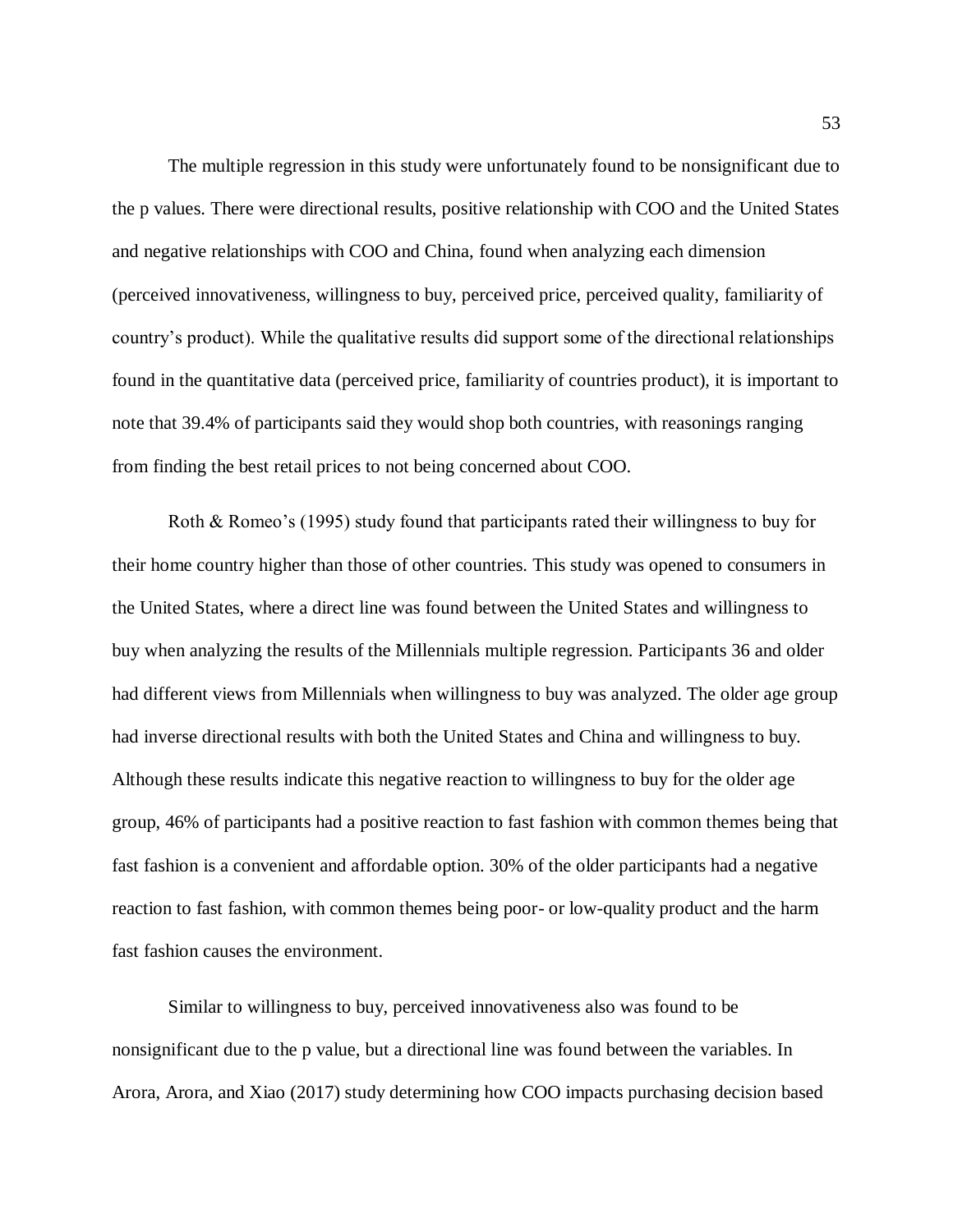on product innovativeness, developed countries were found to be preferred for high design newness in comparison to emerging countries. When analyzing the results from the Millennials multiple regression, a directional relationship was found as the United States had a direct relationship and China had an inverse relationship. Participants 36 and older had the opposite results from the Millennials; a direct relationship with China and an inverse relationship with the United States. Understanding the participants viewpoints on innovativeness and why they found a country to be or not to be innovative would have been helpful in the overall study.

Perceived innovativeness was presented to participants as a 7-point scale question, where perceived innovativeness was defined as the use of new technology and engineering advances. Based on the results that were found, the way this dimension was studied could have been improved. Although this study was focused on fast fashion, this question specifically did not mention fast fashion products as others had. Participants may have viewed innovation in forms of electronic technology, opposed to technology in apparel or in the making of products. For future studies, an opportunity would be expanding this question to grasp the participants thoughts on innovativeness with fast fashion.

COO's impact on perception of quality has also been researched, finding that this dimension has an impact with consumers (Bilkey  $\&$  Nes, 1982). As it was found in this study, participants reasoning for choosing to shop with domestic brands was persuaded by quality of product, while other participants who shopped both domestic and imported mentioned that low quality was expected with fast fashion. Both Millennials and participants 36 and older had the same directional relationship with the United States, China and perceived quality. The United States was found to have a direct relationship, while China had an inverse relationship. These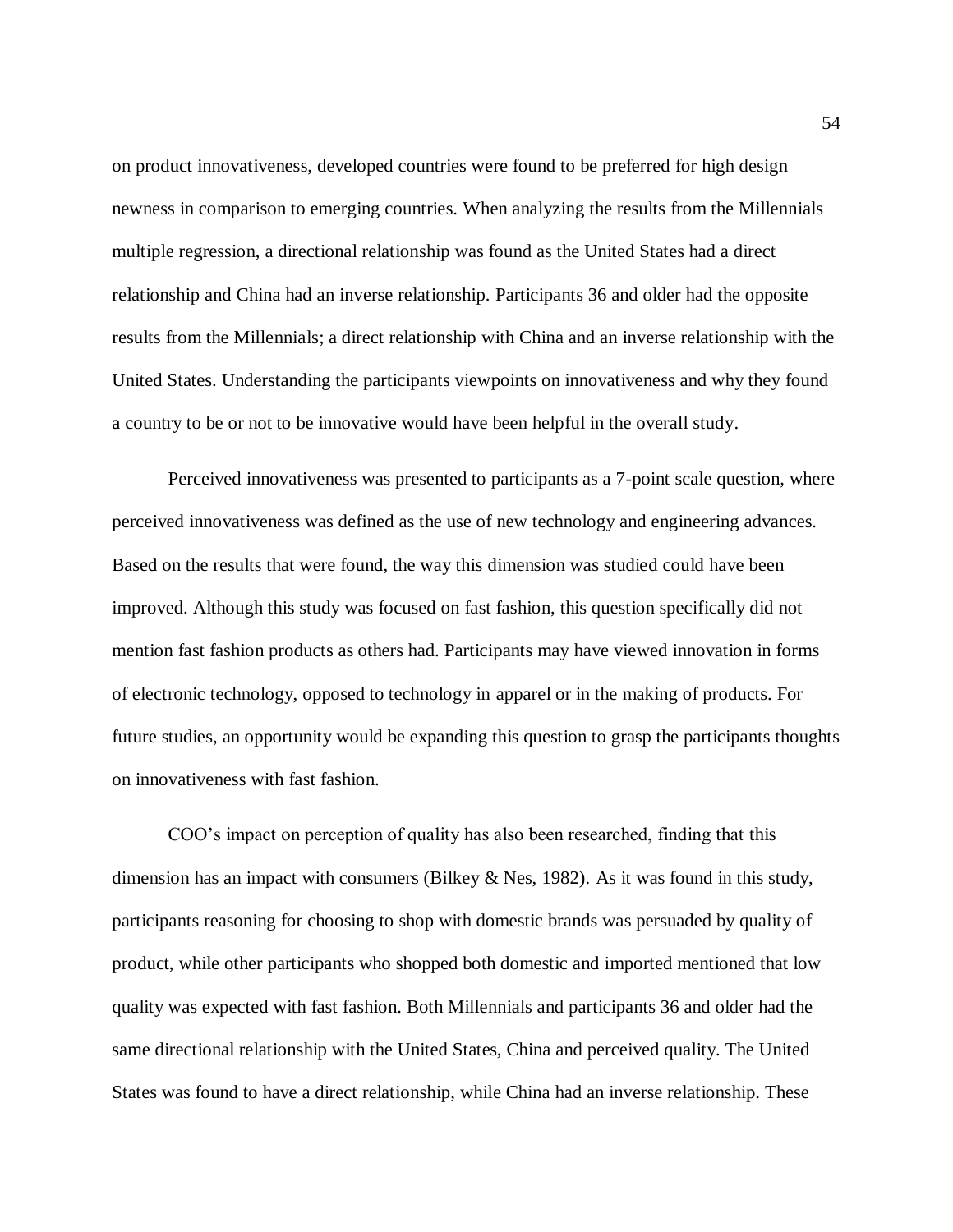results are not surprising, as both age groups implied that the United States had better quality and workmanship in comparison to China, which was viewed as low or poor quality.

Previous studies have found that Millennials are money, earning and spending, cautious (Landrum, 2017). The quantitative results finding that participants shop both countries because they are looking for the best price is not surprising. Through open-ended questions where participants were asked how much they would expect the retail price to be for a cotton t-shirt made in the United States (China), made with cotton from the United States (China), Millennials and older participants found that made in the USA with cotton from the United States would be higher than that made in China with cotton from China. Although their perception of made in the United States may be higher than that of China, based on the quantitative results, Millennials will look for best price before they look at where the product was made when making their purchase decisions.

In Sandberg, Larsson, & Christiansson's (2018) study, a common motive found in consuming fast fashion products was the lower retail price and the wider variety that fast fashion offers. Participants in this study identified the wider assortment as a reason they would shop with both imported and domestic products, as well as lower price. Although the participants sacrificed for what was perceived as poor- or low- quality products, Millennials were still active when shopping fast fashion companies and brands. In another study, it was found that consumers expected fast fashion companies to keep prices low, in order to purchase more products (Pookulangara & Shepard, 2013). Fast fashion has been characterized as disposable products, and after few wears, the consumer rids of the garment [\(Fast](http://www.thefashionlaw.com/learn/fast-fashions-green-initiatives-dont-believe-the-hype) Fashion, 2016). The findings in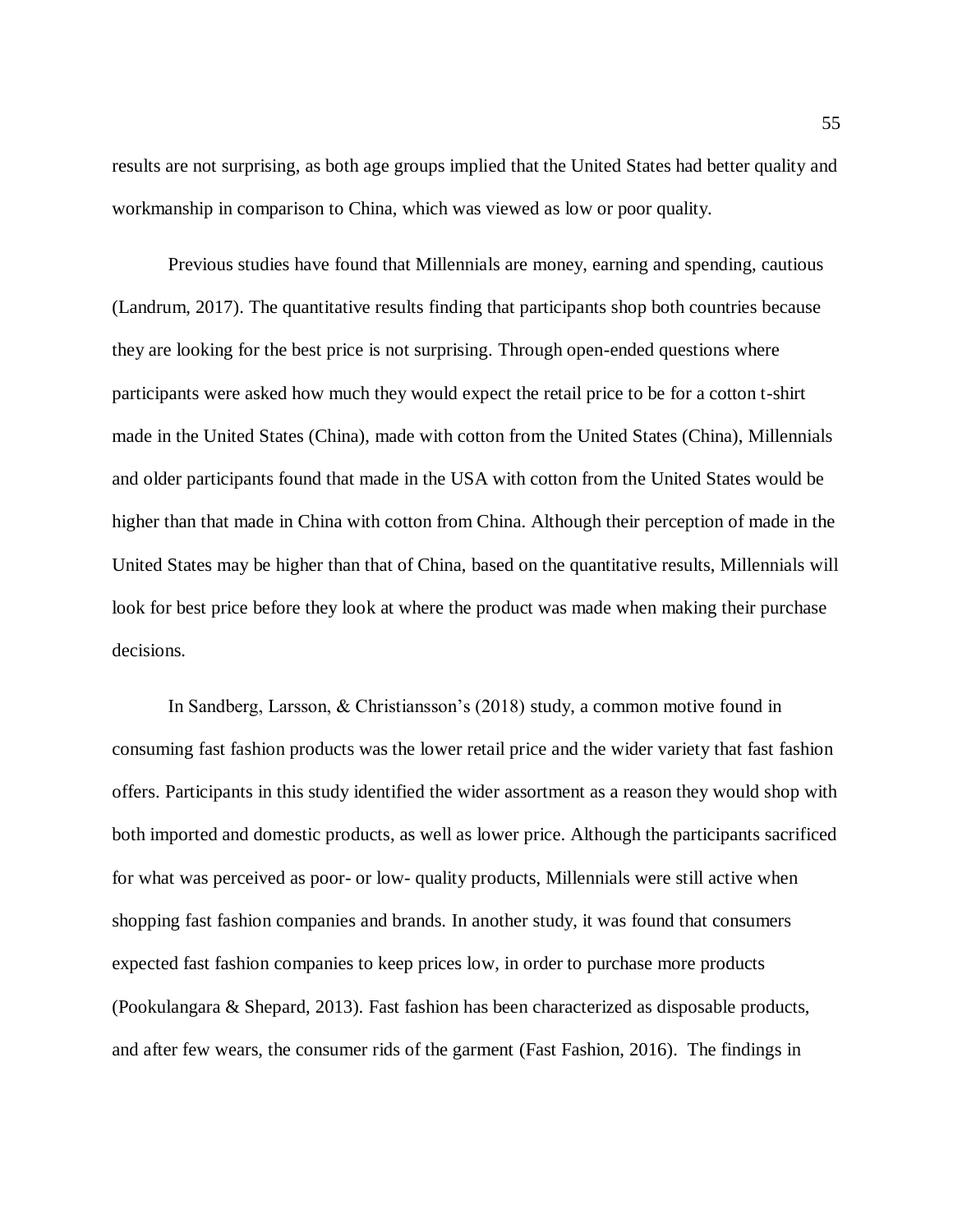these studies suggest consumers are more concerned with large assortments and purchasing low cost products, than they are with COO when making purchasing decisions in fast fashion.

In the multiple regression analysis, the results for the Millennials found that the United States had a direct relationship with perceived price, while China had an inverse relationship. Participants 36 and older results were the opposite of the Millennials, where results found that China had a direct relationship and the United States had an inverse relationship. These results were unexpected, as the open-ended questions resulted in higher average retails for made in the United States in comparison to made in China from the older age group.

Both Millennials and older participants had directional relationships with the United States, China and familiarity of the country's product. The United States had a direct relationship, while China had an inverse relationship. Consumers can become more familiar with a country's products due to exposure, past experience, advertisements and word-of-mouth (Kim et. al, 2015). With participants in this study living in the United States, their access to exposure, experience and advertisement could be more likely, as well as more positive than that of made in China products. An opportunity in this study would be a follow up question allowing participants to expand on why and how they were more familiar with the products made in the United States than they were with made in China products. Understanding what factors play a part in their familiarity of a country's products would be beneficial for future studies.

From the quantitative results, 33% of Millennial participants stated that they prefer to shop only domestic fast fashion brands. Millennials are known to be more economically aware and prefer to work with sustainable brands (Landrum, 2017). Sustainable being less waste, better for the environment and the use of recycled product [\(Bagcraft,](https://www.bagcraft.com/glossary-of-sustainable-terms/) n.d.). From this 33%, better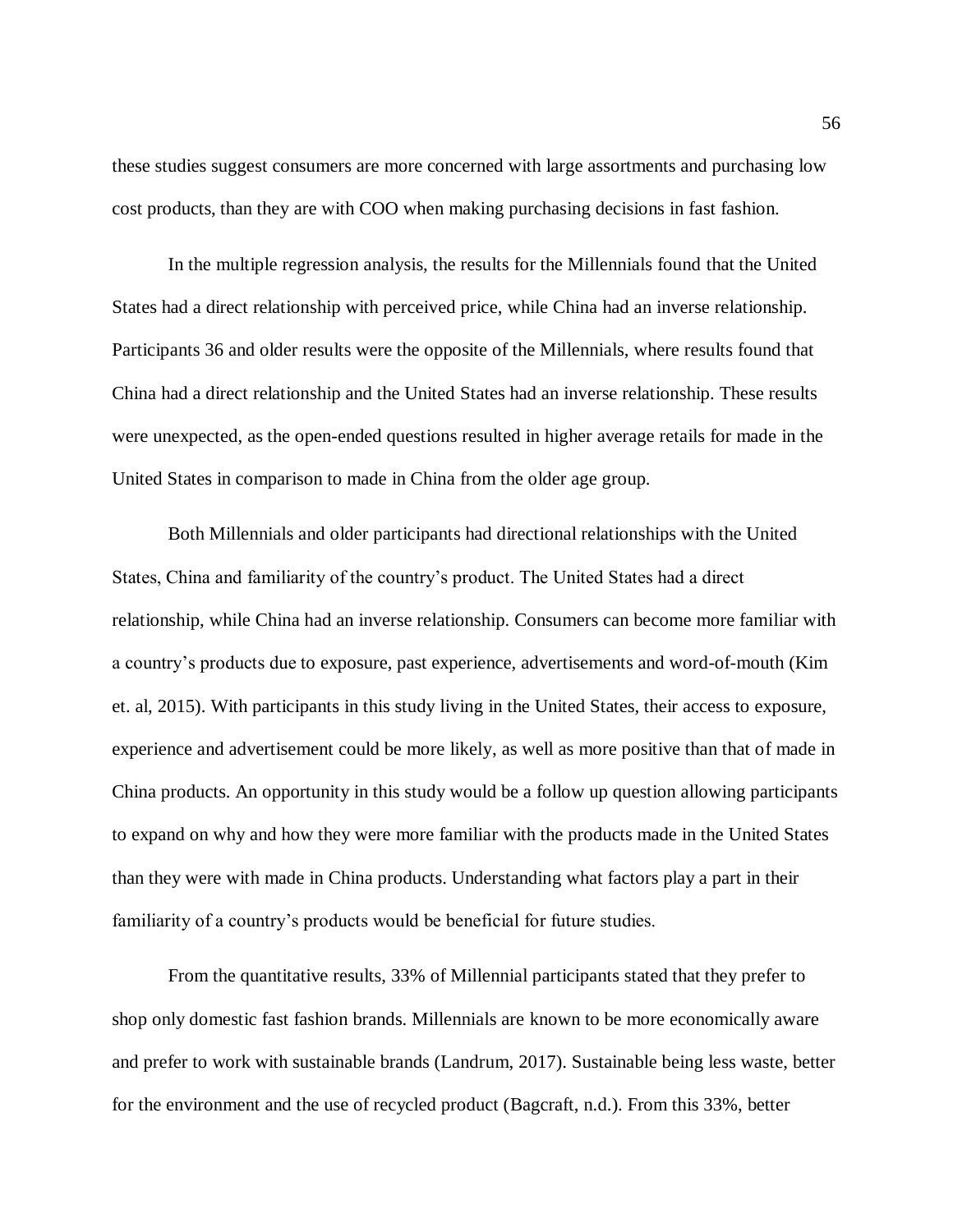working conditions in manufactories and supporting the United States economy were common themes that were found. It is evident that Millennials who do shop with only United States brands are cautious about where and how the product is made. 5% of Millennials stated that they only shop with imported brands, with lower price being the only theme found. Again, Millennials are highly aware of spending habits, understanding why this 5% would choose to shop with the lower price products.

Overall, identifying the perception of value based on perceived innovativeness, willingness to buy, perceived price, familiarity of countries product, and perceived quality was found to be nonsignificant in the multiple regression; however, directional relationships were distinguished. When analyzed in a multiple regression with every dimension in this study, there were direct relationships with all factors besides familiarity of country's product, which had an inverse relationship. Familiarity of country's product being found to have an inverse relationship was surprising, as previous research has shown that it is common for consumers to view products from their home country greater than that of others (Ha-Brookshire & Yoon, 2012).

In Strašek's (2011) study about the relationship between COO and brand name value, it was found that the brand name value was significantly impacted by the COO. Brand name value in this study was based on dimensions of promotion, price, product, distribution and COO. Determining the dimensions in which is studied against COO to find the impact on value is a key element in these studies. Price and COO are used in this study, which also has three other dimensions that differ from Strašek's (2011) study. Consumers finding that COO impacts their perception of value of brand name in Strašek's (2011) study aligns with this study directional relationships that are found with perception of value.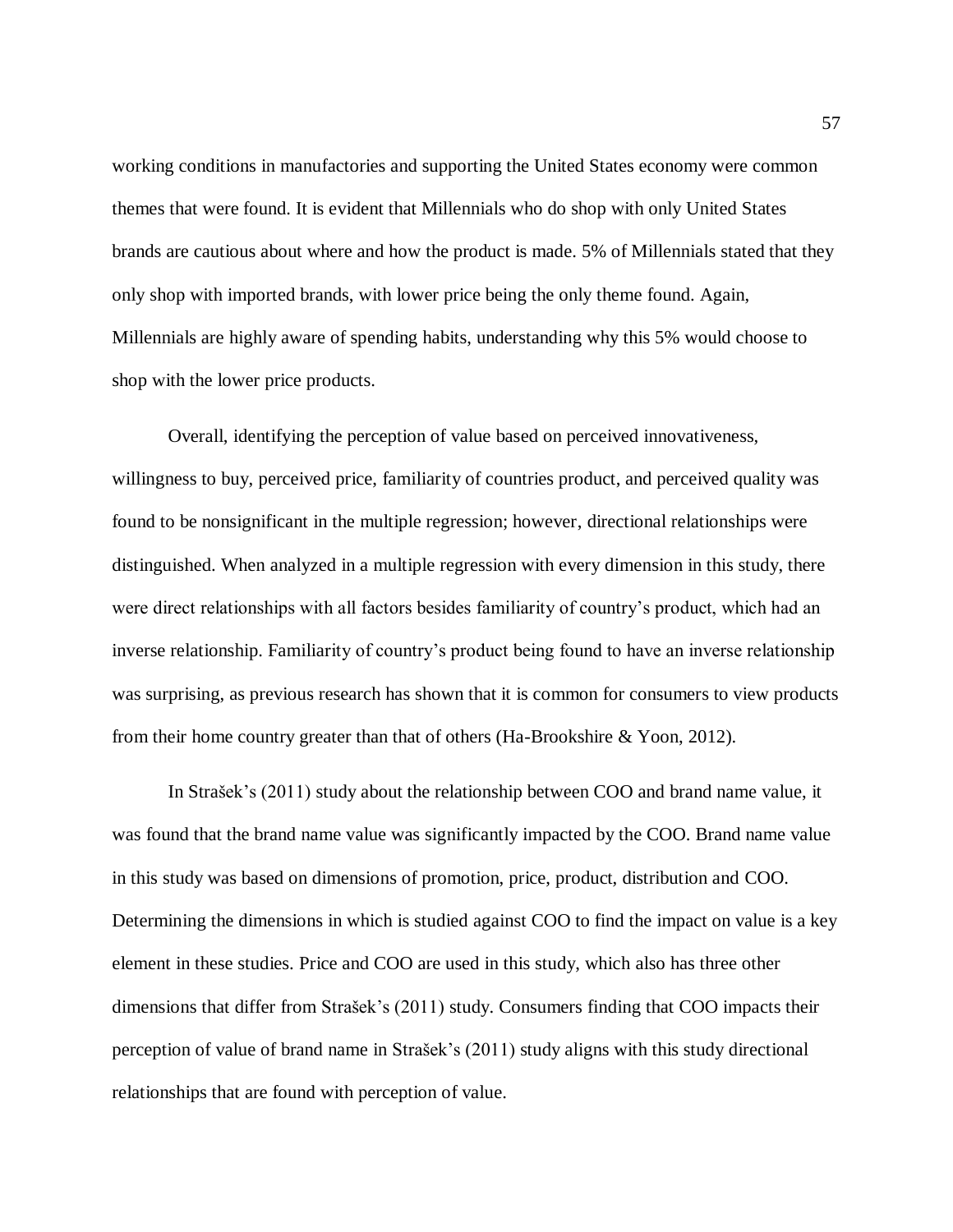In a 2015 study, it was found that 8 in 10 Americans consumers preferred American made product, in oppose to imported products. The same study found that more than 60% of these consumers were willing to pay 10% more for products made in America (Consumer Reports, 2015). The goal of this study was to identify the dimensions that consumers find important in fast fashion, as this sector in the retail industry is growing. The fashion industry is constantly changing, from trends to how consumers shop, and retailers and brands must stay current with every change to be competitive. This study identified which dimensions Millennials and older consumers viewed as important when determining what to buy and were to shop. Millennials and the United States had direct relationships with all dimensions: perceived innovativeness, willingness to buy, perceived price, familiarity of products country and perceived quality.

The quantitative data did indicate that some participants did not use COO as a purchasing decision factor and price was a bigger concern. A finding in this study was the perceived priced for the United States having a direct relationship, oppose to the inverse relationship found with China. Retailers who sell American made products, can use this information and retail their products at a higher price. For those consumers who are not concerned about COO or do not look at this factor when making purchases initially, a higher retail for a made in an America product would be justified and understood.

**Limitations**. In addition, the hypothesis in this study were based on Millennials perception of value, a narrow age window of 23 to 35-year-old consumers. It was important to understand this age group, as their purchasing power continues to grow. There was a total of 165 participants who fell into the Millennial age group, with 131 participants being 36 and older. Each age group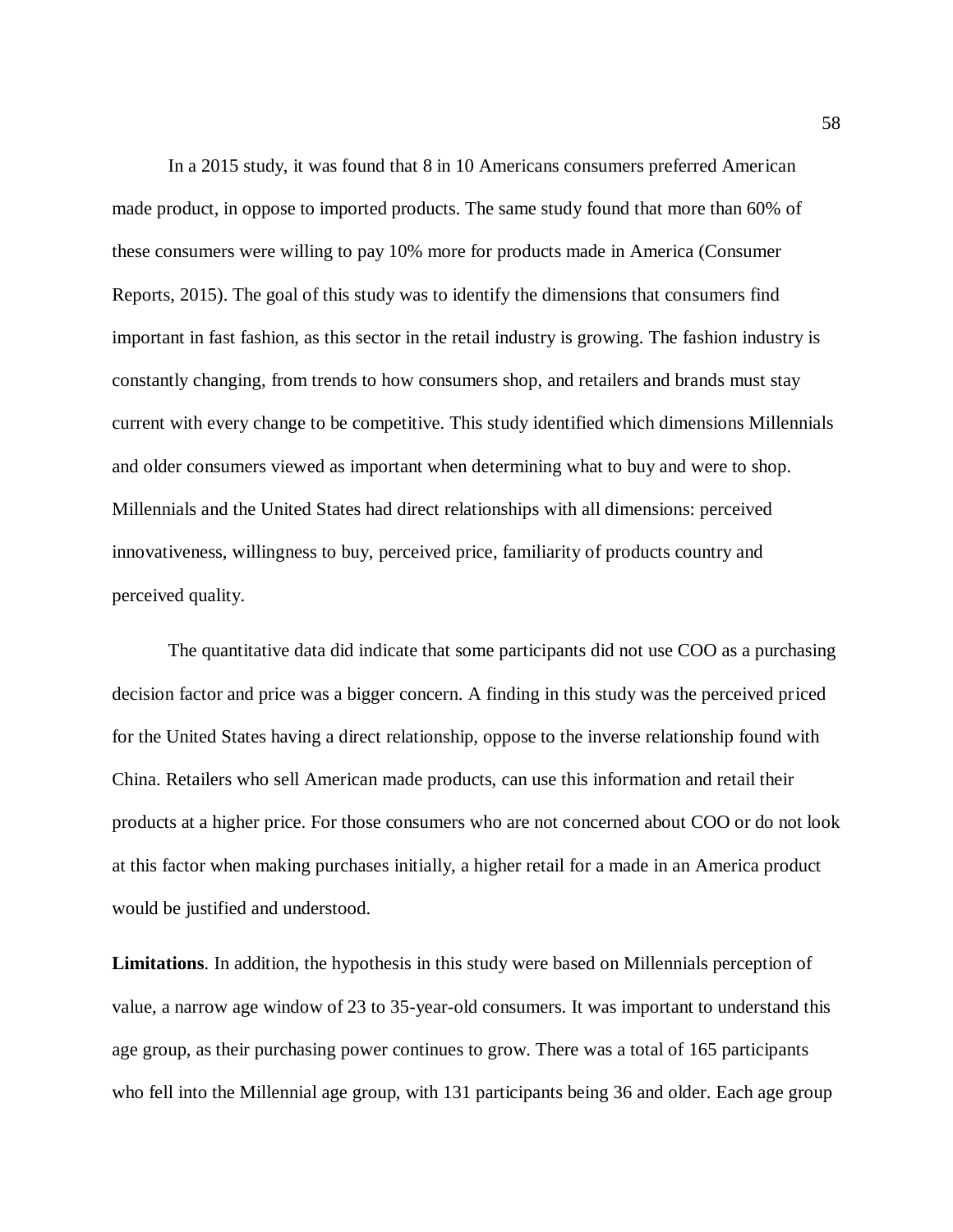was studied separately, which may be a reason for the nonsignificant multiple regression results. With a larger sample size per each age group, the multiple regression may have resulted in significant results that would have supported the hypothesis.

In future research, a suggestion would be to break the 36 and older participants age group into smaller categories. In this study, the oldest participant was 68, which created a group with 31 different ages. The perceptions of value in fast fashion could be drastically different for a participant who is 36 and one who is 46 and so on. Breaking this group down could help indicate at which age we start seeing the changes of perception of value starting from Millennial participants. With future research, this could be a key element in finding significant results and having a more in-depth understanding of each generation thereafter.

Throughout the study, there was one question that asked participants to explain their initial answer. This open-ended question gave a better insight to understanding the reasoning's behind their answer. More questions that prompt participants to expand their thoughts or reasoning would have given a stronger sense of participants perception of value for fast fashion product. Understanding the "why" to the qualitative questions would have been important information when analyzing this data. For instance, through the quantitative data, some participants listed that the United States had better quality and fit. A question prompting participants to expand thoughts on quality would have been helpful in understanding what their experiences have been with both the United States and China. This information could have also led to knowledge on consumers awareness of where the product was made; if this is something they look for before or after purchase.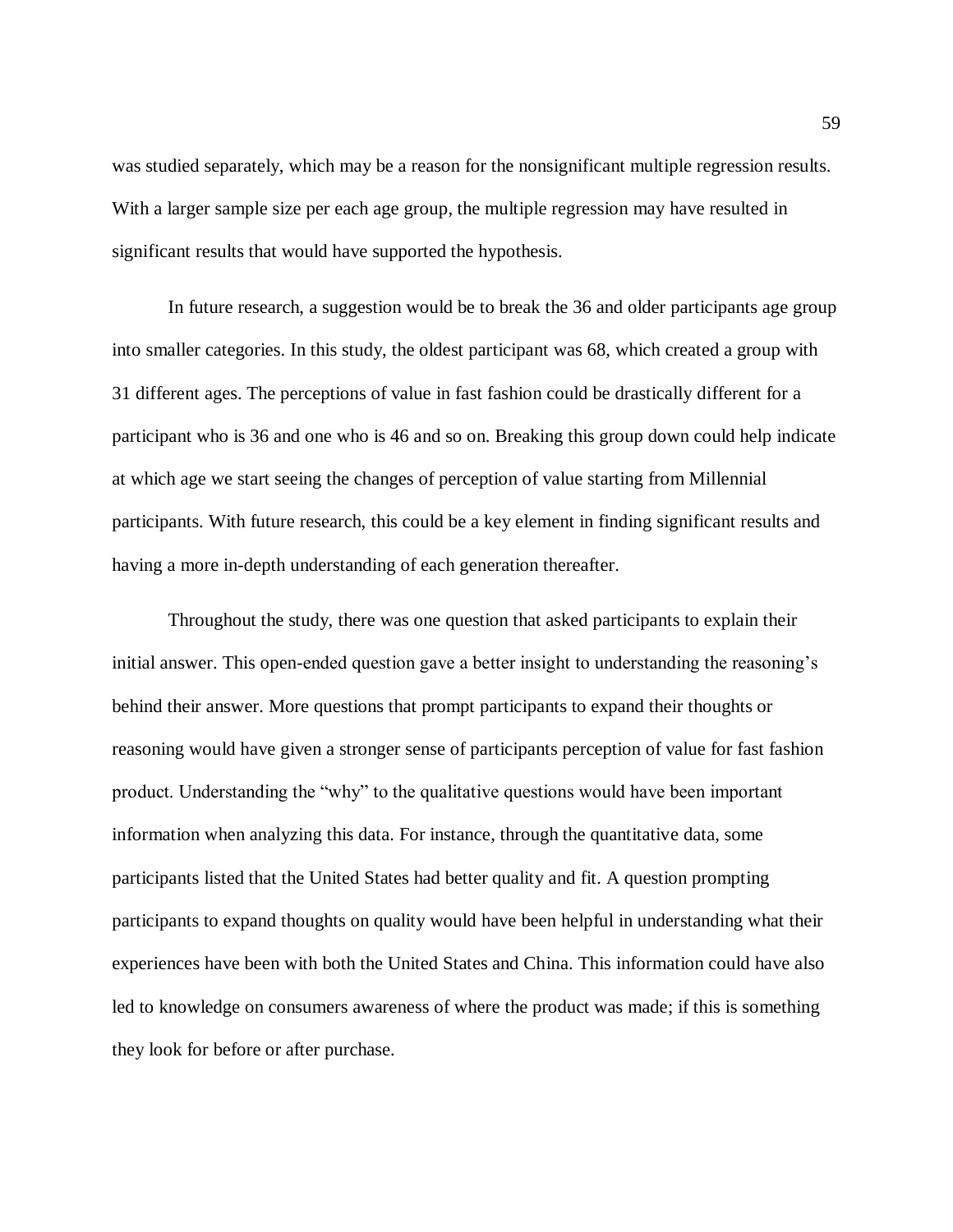Open-ended follow up questions would be helpful after each quantitative question to better analyze each dimension and the participants view of each. Having more qualitative data directly aligned with the quantitative data could help when using the convergent parallel method when confirming or disconfirming the results. In addition, these results can help support any consistent findings between the quantitative and qualitative data.

As mentioned before, this study focused on fast fashion products. There was one question in the survey that asked participants if they preferred to shop with imported, domestic or both fast fashion brands. While this question gave great insight into the participants participation in shopping with fast fashion, adjusting this to ask if they prefer to shop with imported, domestic or both fast fashion products would provide a consistent framework of questions in the survey.

In addition to more open-ended questions, a visual representation of product in given scenarios would also be helpful to have a concise image of the product being described. While participants were given style, price, where it was made and where it was sold, giving a visual will allow for all participants to have the same reference point for the scenario. Perceived price could have been impacted with a visual representation of the describe product, as participants could have different ideas of the product themselves, which could lead to differences in the perceived price. Furthermore, adding in an additional question with an image of a product, where it was sold and made in either the United State or China at different price points, where the United States is retailed higher and China is retailed lower, could determine participants willingness to buy. Future researchers can expand their studies to further understand the consumer and their perception of value in fast fashion.

## **Implications and Conclusion**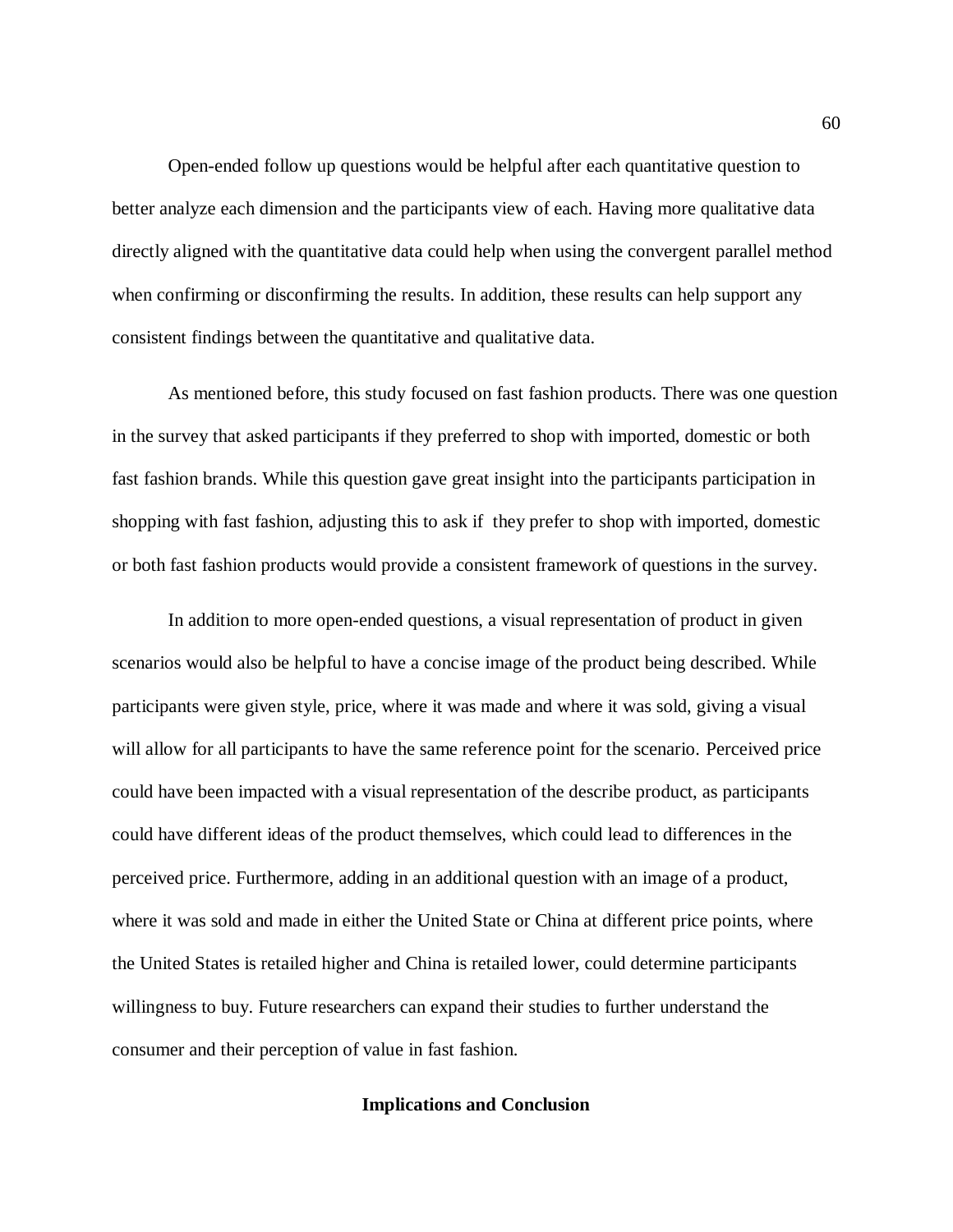The purpose of this study was to establish how COO impacts consumer perception of value in fast fashion. Using an online Qualtrics survey, and Amazon's MTurk to recruit participants, this study was conducted. Both open and closed ended questions were used, including yes/no, scale and multiple-choice answers. The quantitative data was analyzed using multiple regression. This technique allowed directional relationships to be discovered, if there were any, between the variables. Qualitative data was analyzed through coding; finding common words and generating themes from the open-ended questions. Quantitative data was analyzed first, followed by qualitative data. The qualitative data was then used, when appropriate, to confirm or disconfirm the quantitative data. The quantitative results indicated directional lines between the dimensions (perceived innovativeness, willingness to buy, perceived price, perceived quality and familiarity to buy) and COO. The United States had a direct line, or a positive *t* stat, while China had an inverse relationship, or a negative *t* stat. The qualitative data confirmed these directional relationships with perceived price and perceived quality.

A key element in this study for individuals in the industry is the perceived price of made in the United States products. While fast fashion is known for importing a majority of their goods to combat high prices, this study indicated the perceived price for made in the United States products was higher than that of China. Fast fashion brands and companies can use this information to justify decisions in deciding where to source products from and understanding what their consumer is willing to pay more for. Buyers in the industry can warrant paying higher costs and having higher retails, due to the product being made in the United States and knowing their consumer will view the product itself as higher quality.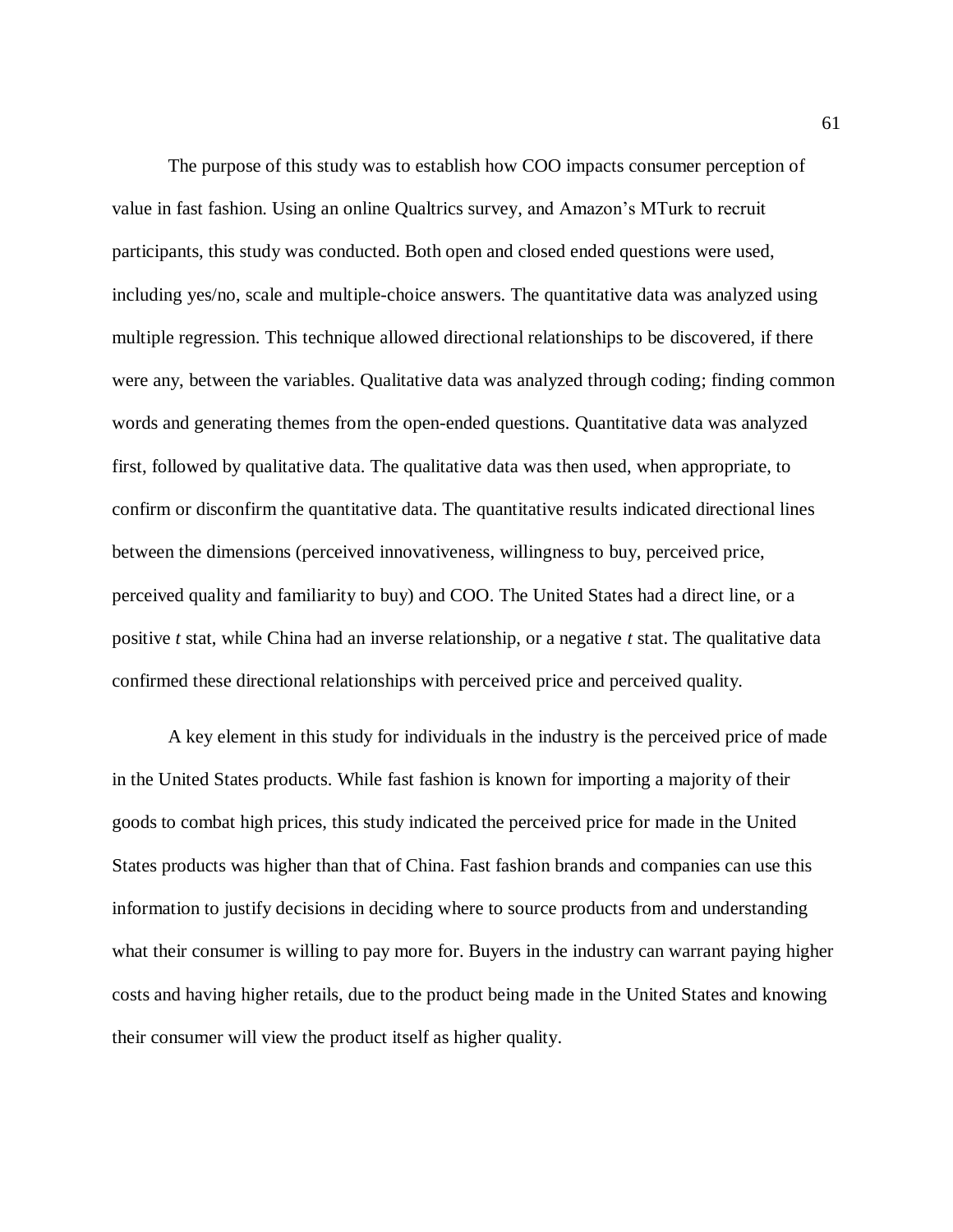In addition, familiarity of country's product often comes from advertisements, word-ofmouth or exposure. Marketing personnel and copy writers can use made in the United States to highlight the product when presenting the products to consumers. As found in the research, consumers find themselves being most familiar with products made in their home country, allowing for those in the United States to have a sense of familiarity with the product, how it was made and where it came from. Developing a relationship with the consumer is important as retailers continuously have to compete with each other; creating that bond with made in the United States products can create a buzz around a brand or a company, especially in fast fashion.

Fast fashion is sector in the retail industry that has impacted the way consumers shop and how much they buy. Creating a sense of urgency to have a product now, staying on trend and having a wide assortment allows for top fast fashion companies to create loyalty from consumers. As Millennials continue to grow in purchasing power, these companies will have to adjust to meet the needs and wants of the products being offered. This study highlighted how price is an important factor when making a purchasing decision, and although these participants may view the United States as having a higher perception of value, this did not impact their purchasing behavior. This study was able to identify the importance of being at the right price in fast fashion, as many consumers are shopping this sector of the retail industry.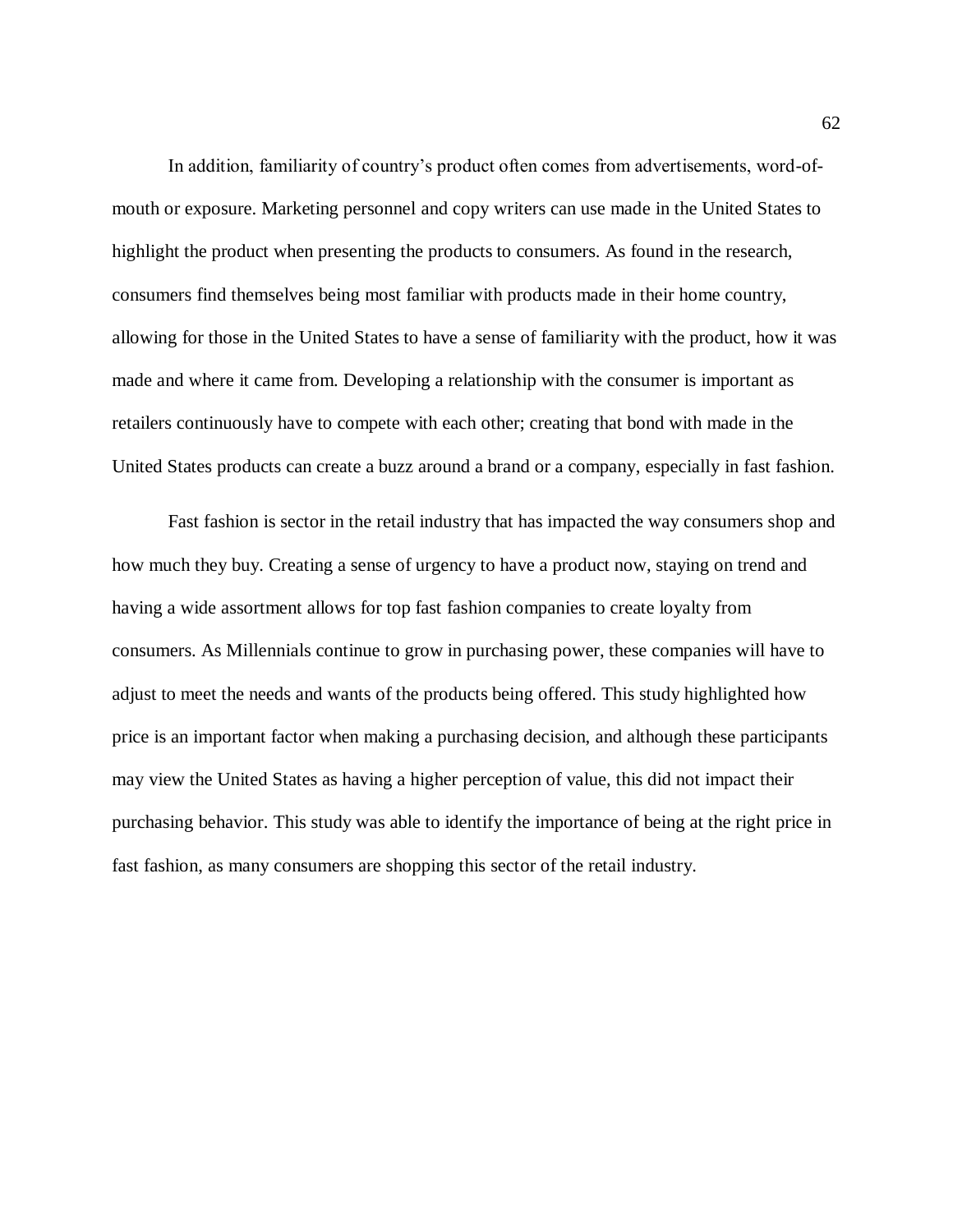### **References**

- Abraham, A. & Patro, S. (2014). 'Country-of-Origin' effect and consumer decision-making. *Management and Labour Studies, 39(3). 311*
- Acharya, & Elliott. (2001). An Examination of the Effects of 'Country-of-Design' and 'Countryof Assembly' on Quality Perceptions and Purchase Intentions. Australasian Marketing Journal (AMJ), 9(1), 61-75.
- Agbonifoh, B. A. & Elimimian, J. U. (1999) Attitudes of Developing Counties Towards "Country-of-Origin" Products in an Era of Multiple Brands, Journal of International Consumer Marketing, 11:4, 97-116, DOI: 10.1300/J046v11n04\_06
- Ahmed S A and d'Astous A (1996), "Country of Origin and Brand Effects: A Multi-Dimensional and Multi-Attribute Study", Journal of International Consumer Marketing, Vol. 9, No. 2, pp. 93-115.
- Amazon Mechanical Turk (n.d.) Amazon Mechanical Turk. Retrieved from <https://www.mturk.com/>
- Arora, A. S., Arora, A., & Ge Xiao. (2017). Part H: Innovations and New Product Development: Consumer Responses to New Products: The Role of Developed Versus Emerging Country-of-Origin in Product Innovativeness. AMA Summer Educators' Conference Proceedings, 28, H-50. direct=true&db=bth&AN=125148975&site=ehost-live
- Bagcraft. (n.d.). Glossary of sustainability terms. *Bagcraft.* [https://www.bagcraft.com/glossary](https://www.bagcraft.com/glossary-of-sustainable-terms/)[of-sustainable-terms/](https://www.bagcraft.com/glossary-of-sustainable-terms/)
- Bain, M. (March 25, 2015). The neurological pleasures of fast fashion. *The Atlantic.* Retrieved from [https://www.theatlantic.com/entertainment/archive/2015/03/the-neurological](https://www.theatlantic.com/entertainment/archive/2015/03/the-neurological-pleasures-of-modern-shopping/388577/)[pleasures-of-modern-shopping/388577/](https://www.theatlantic.com/entertainment/archive/2015/03/the-neurological-pleasures-of-modern-shopping/388577/)
- Bédat, M. (2015). Fast fashion's dirty secret and a solution made in America. *CNBC.* Retrieved from [https://www.cnbc.com/2015/07/03/fast-fashions-dirty-secret-and-a-solution-made](https://www.cnbc.com/2015/07/03/fast-fashions-dirty-secret-and-a-solution-made-in-america-commentary.html)[in-america-commentary.html](https://www.cnbc.com/2015/07/03/fast-fashions-dirty-secret-and-a-solution-made-in-america-commentary.html)
- Bettman, J. (1979), An Information Processing Theory of Consumer Choice, Addision-Wesley, Reading, MA.
- Bilkey, J. and Nes, E. (1982),"Country-of-Origin Effects on Product Evaluations," Journal of International Business Studies, (Spring-Summer), pp. 89-99.
- Burke, J. (2015). Bangladesh garment workers suffer poor conditions two years after reform vows. *The Guardian.* Retrieved from https://www.theguardian.com/world/2015/apr/22/garment-workers-in-bangladesh-stillsuffering-two-years-after-factory-collapse
- Cachon, G. P. & Swinney, R. (2011). The Value of Fast Fashion: Quick Response, Enhanced Design, and Strategic Consumer Behavior. *Management Science, 57*(4), 778-795.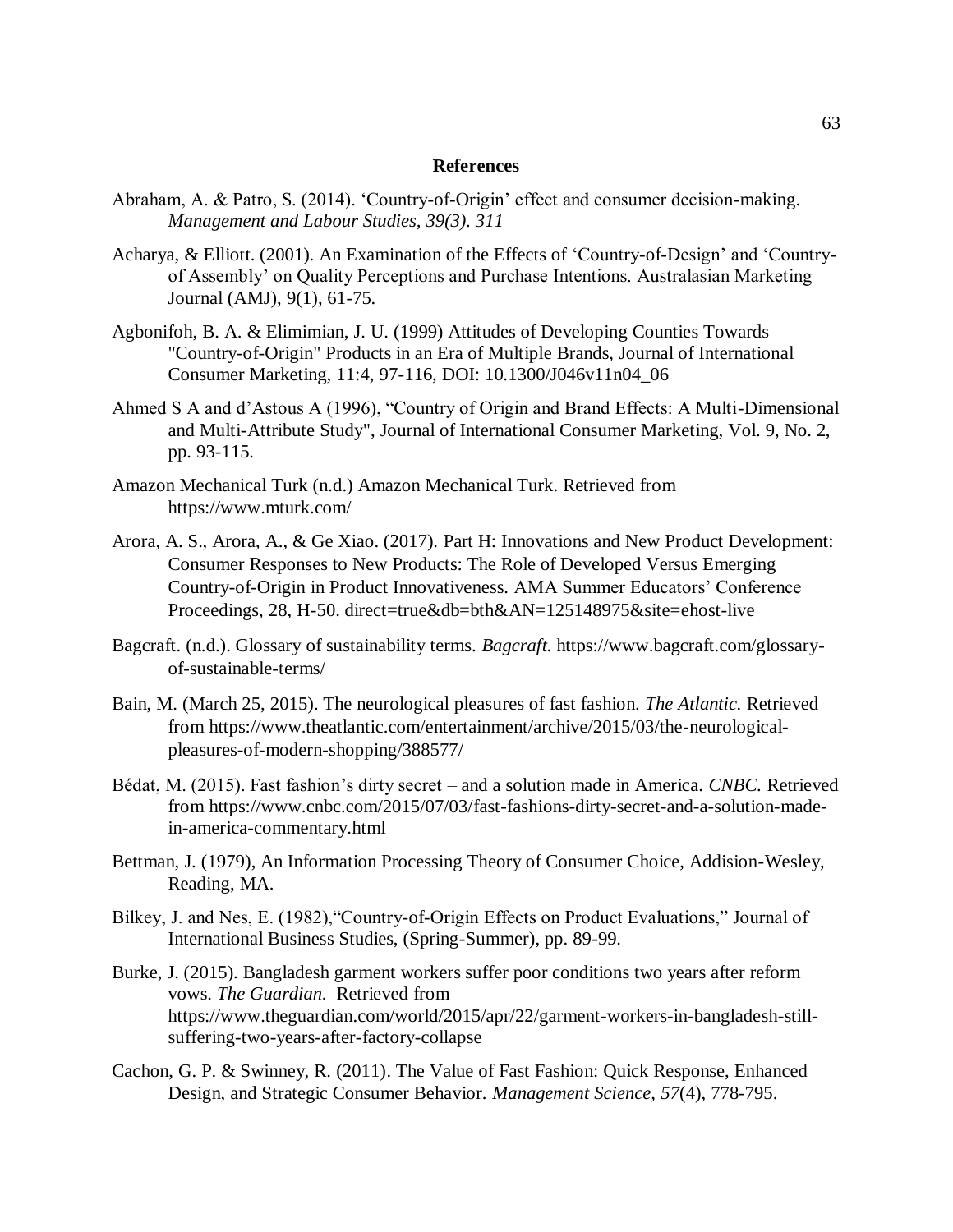- Chiang, & Yang. (2018). Does country-of-origin brand personality generate retail customer lifetime value? A Big Data analytics approach. *Technological Forecasting & Social Change, 130*, 177-187.
- Collett, M., Cluver, B., & Chen, H. (2013). Consumer Perceptions the Limited Lifespan of Fast Fashion Apparel. Research Journal of Textile and Apparel, 17(2), 61-68.
- Consume Reports. (May 21, 2015). Made in America. *Consumer Reports.* <https://www.consumerreports.org/cro/magazine/2015/05/made-in-america/index.htm>
- Correlation coefficient. (n.d.). Statistics How To. Retrieved from , [https://www.statisticshowto.datasciencecentral.com/probability-and-statistics/correlation](https://www.statisticshowto.datasciencecentral.com/probability-and-statistics/correlation-coefficient-formula/#definition)[coefficient-formula/#definition](https://www.statisticshowto.datasciencecentral.com/probability-and-statistics/correlation-coefficient-formula/#definition)
- Devita L.D.R, & Sahara A. (2018). The influence of fashion consciousness and brand image on purchase decision: a survey on female consumer at house of Ria Miranda. *Russian Journal of Agricultural and Socio-Economic Sciences, 77*(5), 54-59.
- Dhiraj, A. (July 12, 2018). What the world's most innovative countries 2018: ranked. CEO World. Retrieved from [https://ceoworld.biz/2018/07/12/what-are-worlds-25-most](https://ceoworld.biz/2018/07/12/what-are-worlds-25-most-innovative-countries-2018-ranked/)[innovative-countries-2018-ranked/](https://ceoworld.biz/2018/07/12/what-are-worlds-25-most-innovative-countries-2018-ranked/)
- Dimock, M. (January 17, 2019). Defining generations: where millennials end and generation Z begins. *Pew Research Center.* Retrieved from [https://www.pewresearch.org/fact](https://www.pewresearch.org/fact-tank/2019/01/17/where-millennials-end-and-generation-z-begins/)[tank/2019/01/17/where-millennials-end-and-generation-z-begins/](https://www.pewresearch.org/fact-tank/2019/01/17/where-millennials-end-and-generation-z-begins/)
- Does 'Made in' matter? (June 14, 2015). *Business of Fashion*. Retrieved from [https://www.businessoffashion.com/community/voices/discussions/does-made-in](https://www.businessoffashion.com/community/voices/discussions/does-made-in-matter/the-made-in-dilemma-to-label-or-not-to-label)[matter/the-made-in-dilemma-to-label-or-not-to-label](https://www.businessoffashion.com/community/voices/discussions/does-made-in-matter/the-made-in-dilemma-to-label-or-not-to-label)
- Elliott G R and Cameron R C (1994), "Consumer Perception of Product Quality and the Country-Of-Origin Effect", Journal of International Marketing, Vol. 2, No. 2, pp. 49-62.
- Fast fashion. (October 3, 2016). *The Fashion Law.* Retrieved from [http://www.thefashionlaw.com/learn/fast-fashions-green-initiatives-dont-believe-the](http://www.thefashionlaw.com/learn/fast-fashions-green-initiatives-dont-believe-the-hype)[hype](http://www.thefashionlaw.com/learn/fast-fashions-green-initiatives-dont-believe-the-hype)
- Fischer, P. M., & Zeugner-Roth, K. P. (2017). Disentangling country-of-origin effects: the interplay of product ethnicity, national identity, and consumer ethnocentrism. Marketing Letters, 28(2), 189-204.
- First, Second and Third World (n.d.). *One World Nations Online.* Retrieved from [http://www.nationsonline.org/oneworld/third\\_world\\_countries.htm](http://www.nationsonline.org/oneworld/third_world_countries.htm)
- Fry, R. (March 1, 2018). Millennials projected to overtake baby boomers as America's largest generation. *Pew Research Center.* Retrieved from [https://www.pewresearch.org/fact](https://www.pewresearch.org/fact-tank/2018/03/01/millennials-overtake-baby-boomers/)[tank/2018/03/01/millennials-overtake-baby-boomers/](https://www.pewresearch.org/fact-tank/2018/03/01/millennials-overtake-baby-boomers/)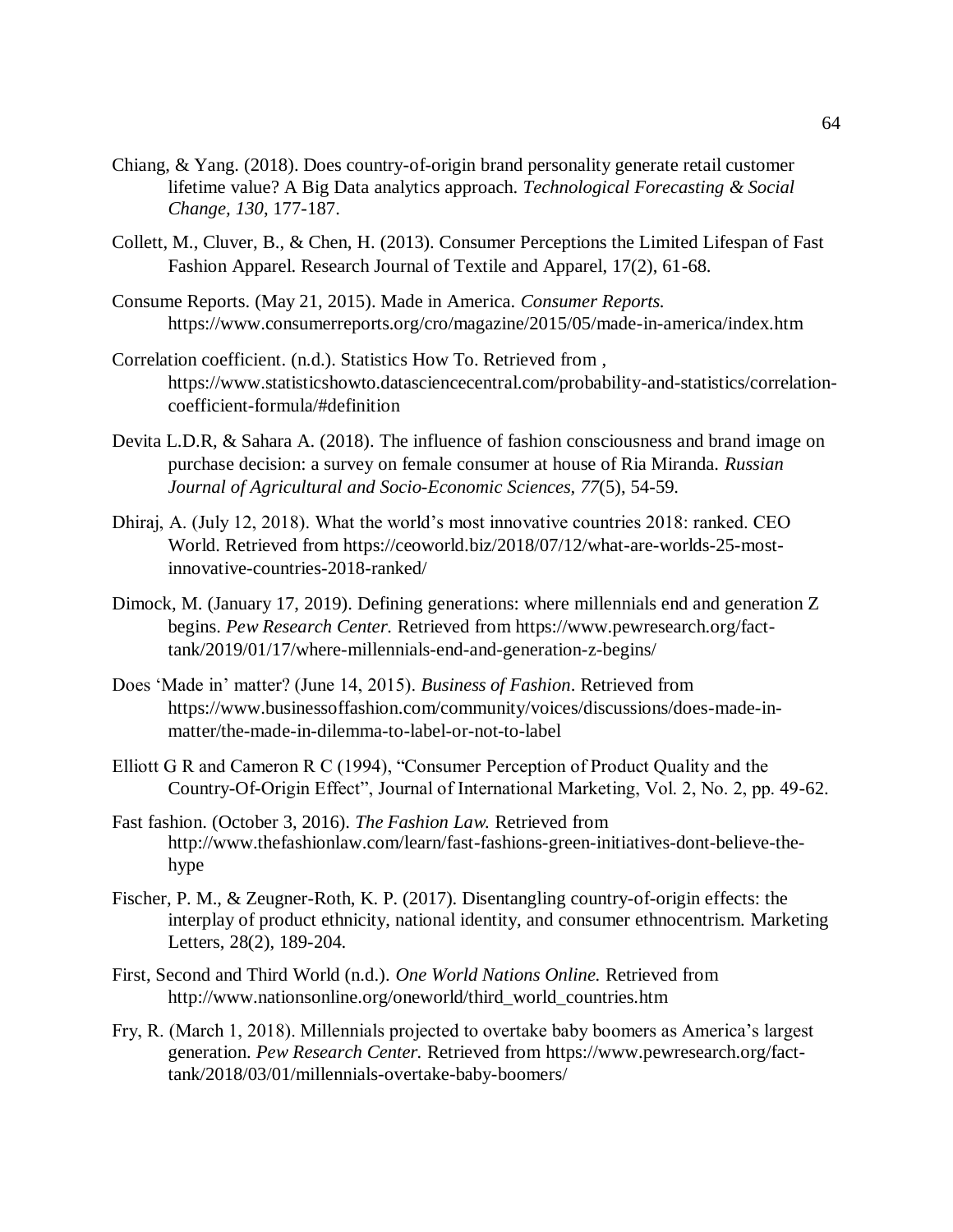H&M Group. (n.d.). Supplier list. H&M. [https://sustainability.hm.com/en/sustainability/downloads-resources/resources/supplier](https://sustainability.hm.com/en/sustainability/downloads-resources/resources/supplier-list.html)[list.html](https://sustainability.hm.com/en/sustainability/downloads-resources/resources/supplier-list.html)

- Harms, L. (n.d.). Laws on clothing label requirements. *Legal Beagle.* Retrieved from <https://legalbeagle.com/6082830-laws-clothing-label-requirements.html>
- Ha-Brookshire, J., & Yoon, S. (2012). Country of origin factors influencing US consumers' perceived price for multinational products. Journal of Consumer Marketing, 29(6), 445- 454.
- Hughes, A. (February 28, 2018). How Fashionnova won the internet. *WWD.* Retrieved from [https://wwd.com/fashion-news/fashion-features/inside-fashion-nova-cardi-b-](https://wwd.com/fashion-news/fashion-features/inside-fashion-nova-cardi-b-1202595964/)[1202595964/](https://wwd.com/fashion-news/fashion-features/inside-fashion-nova-cardi-b-1202595964/)
- Gaedeke, R., (1973). "Consumer Attitudes toward Products 'Made in' Developing Countries", Journal of Retailing, Vol. 49, 1973, pp. 13-24.
- Gilliam, M. (2000). The perception of value. Retail Merchandiser, 40(5), 36,38.
- Gleim, M., Lawson, S., & Robinson, S. (2015). When perception isn't reality: an examination of consumer perceptions of innovation. The Marketing Management Journal, 25(1), 16-26.
- Johnston, E. (May 18, 2016). 5 steps to understanding your customer's buying process. *B2B Marketing.* Retrieved from [https://www.b2bmarketing.net/en/resources/blog/5-steps](https://www.b2bmarketing.net/en/resources/blog/5-steps-understanding-your-customers-buying-process)[understanding-your-customers-buying-process](https://www.b2bmarketing.net/en/resources/blog/5-steps-understanding-your-customers-buying-process)
- Joung, H. (2014). Fast-fashion consumers' post-purchase behaviours. International Journal of Retail & Distribution Management, 42(8), 688-697.
- Kestenbaum, R. (June 14, 2017). This is how Millennials shop. *Forbes.* Retrieved from [https://www.forbes.com/sites/richardkestenbaum/2017/06/14/this-is-how-millennials](https://www.forbes.com/sites/richardkestenbaum/2017/06/14/this-is-how-millennials-shop/#2f641180244c)[shop/#2f641180244c](https://www.forbes.com/sites/richardkestenbaum/2017/06/14/this-is-how-millennials-shop/#2f641180244c)
- Kimani, N. (June 22, 2016). The COO effect. *The Designers Studio.* Retrieved from <http://tdsblog.com/the-country-of-origin-effect/>
- Kim, H., Shin, E., Cheng, A., Lennon, S., & Liu, W. (2015). Influence of design, workmanship, and familiarity on perceptions of country-of-origin apparel brands: A study of consumers in the US, China and Japan. *Journal of Global Fashion Marketing, 6*(4), 265-277.
- Khachaturian, J., & Morganosky, M. (1990). QUALITY PERCEPTIONS BY COUNTRY OF ORIGIN. *International Journal of Retail & Distribution Management, 18*(5), 21.
- Kim, J., Park, J., & Glovinsky, P. (2018). Customer involvement, fashion consciousness, and loyalty for fast-fashion retailers. *Journal of Fashion Marketing and Management: An*  International Journal, 22(3), 301-316.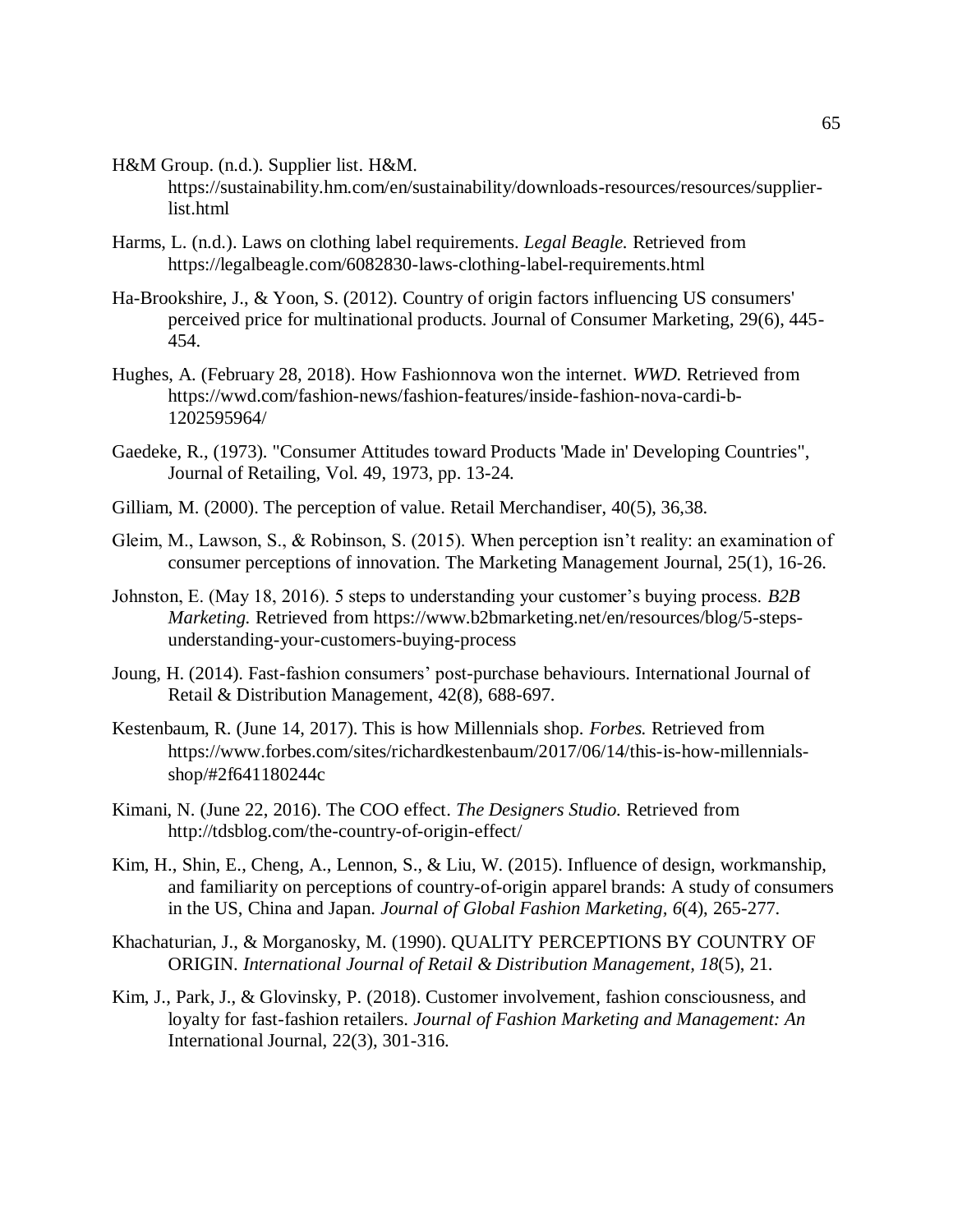- Kitroeff, N. (2016). Factories that made clothes for Forever 21, Ross paid workers \$4 an hour, Labor Department says. LA Times. [https://www.latimes.com/business/la-fi-wage-theft](https://www.latimes.com/business/la-fi-wage-theft-forever-ross-20161116-story.html)[forever-ross-20161116-story.html](https://www.latimes.com/business/la-fi-wage-theft-forever-ross-20161116-story.html)
- Koschate-Fischer, N., Diamantopoulos, A., & Oldenkotte, K. (2012). Are consumers really willing to pay more for a favorable country image? A study of country-of-origin effects on willingness to pay. Journal of International Marketing, 20(1), 19-41.
- Landrum, S. (March 17, 2017). Millennials driving brands to practice socially responsible marketing. *Forbes.* Retrieved from [https://www.forbes.com/sites/sarahlandrum/2017/03/17/millennials-driving-brands-to](https://www.forbes.com/sites/sarahlandrum/2017/03/17/millennials-driving-brands-to-practice-socially-responsible-marketing/#57e1a0674990)[practice-socially-responsible-marketing/#57e1a0674990](https://www.forbes.com/sites/sarahlandrum/2017/03/17/millennials-driving-brands-to-practice-socially-responsible-marketing/#57e1a0674990)
- Loeb, W. (2015). Who are the fast fashion leaders and why does it matter? *Forbes.* Retrieved from [https://www.forbes.com/sites/walterloeb/2015/10/23/who-are-the-fast-fashion](https://www.forbes.com/sites/walterloeb/2015/10/23/who-are-the-fast-fashion-leaders-and-why-does-it-matter/#dbe5f511555c)[leaders-and-why-does-it-matter/#dbe5f511555c](https://www.forbes.com/sites/walterloeb/2015/10/23/who-are-the-fast-fashion-leaders-and-why-does-it-matter/#dbe5f511555c)
- Loeb, W. (May 15, 2015). Why don't Millennials want to shop at Macy's? *Forbes.* Retrieved from [https://www.forbes.com/sites/walterloeb/2015/05/15/why-dont-millennials-want-to](https://www.forbes.com/sites/walterloeb/2015/05/15/why-dont-millennials-want-to-shop-at-macys/#47c9f8e53223)[shop-at-macys/#47c9f8e53223](https://www.forbes.com/sites/walterloeb/2015/05/15/why-dont-millennials-want-to-shop-at-macys/#47c9f8e53223)
- Livingston, A. (n.d.) Products Made in the USA Reasons to buy American-made goods. Money Crashers. Retrieved from [https://www.moneycrashers.com/products-made-usa](https://www.moneycrashers.com/products-made-usa-american-made/)[american-made/](https://www.moneycrashers.com/products-made-usa-american-made/)
- Main, D. (September 8, 2017). Who are the Millennials? *Live Science.* Retrieved from <https://www.livescience.com/38061-millennials-generation-y.html>
- Mohamad, O., Ahmed, Z. U., Honeycutt Jr., E. D., & Tyebkhan, T. H. (2000). Does "Made In..." Matter to Consumers? A Malaysian Study of Country of Origin Effect. Multinational Business Review (St. Louis University), 8(2), 69. Retrieved from [http://search.ebscohost.com/login.aspx?direct=true&db=bth&AN=3413102&site=ehost](http://search.ebscohost.com/login.aspx?direct=true&db=bth&AN=3413102&site=ehost-live)[live](http://search.ebscohost.com/login.aspx?direct=true&db=bth&AN=3413102&site=ehost-live)
- Motkar, S. (n.d.) Fast fashion and its disadvantages. *Business Zeal.* Retrieved from <https://businesszeal.com/fast-fashion-its-disadvantages>
- Mehrjoo, & Pasek. (2014). Impact of Product Variety on Supply Chain in Fast Fashion Apparel Industry. *Procedia CIRP, 17*(C), 296-301.
- Manufacturing Industry (1996). *Sustainable Development Indicator Group*. Retrieved from <https://www.hq.nasa.gov/iwgsdi/Manufacturing.html>
- Miranda, M. J. & Parkvithee, N. (2013). The influence of social class on the perceptions of country of origin. Marketing Intelligence and Planning, Vol, 31 No. 4. 388-404
- Neve, G. & Prentice, R. (2017). Five years after deadly factor fire, Bangladesh's garment workers are still vulnerable. The Conversation. Retrieved from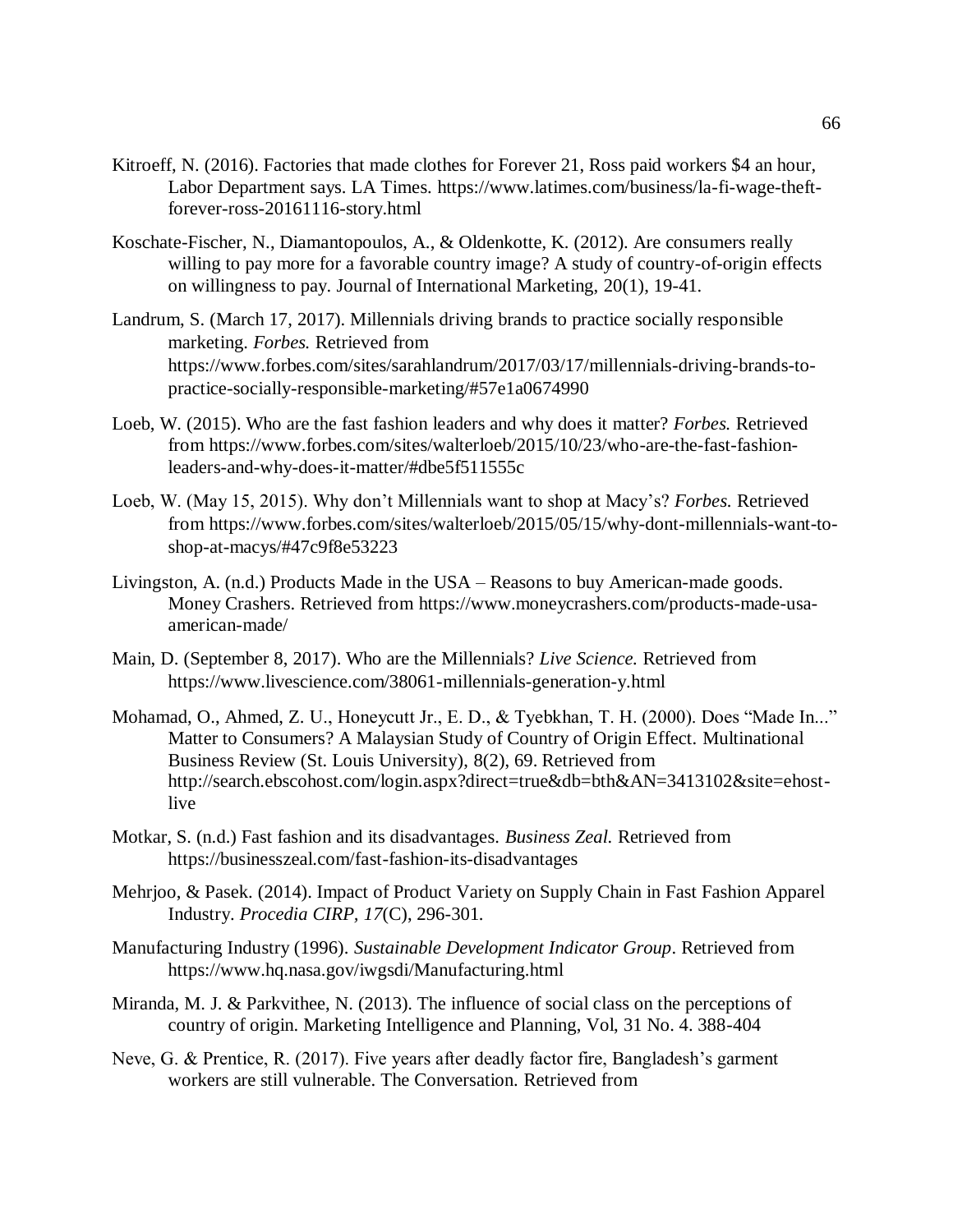[https://theconversation.com/five-years-after-deadly-factory-fire-bangladeshs-garment](https://theconversation.com/five-years-after-deadly-factory-fire-bangladeshs-garment-workers-are-still-vulnerable-88027)[workers-are-still-vulnerable-88027](https://theconversation.com/five-years-after-deadly-factory-fire-bangladeshs-garment-workers-are-still-vulnerable-88027)

- Olanubi, S. (2018). Top five largest fashion retailers in the world. Tharawat Magazine. [https://www.tharawat-magazine.com/facts/top-5-largest-fashion-clothing-retailers](https://www.tharawat-magazine.com/facts/top-5-largest-fashion-clothing-retailers-world/#gs.g107ox)[world/#gs.g107ox](https://www.tharawat-magazine.com/facts/top-5-largest-fashion-clothing-retailers-world/#gs.g107ox)
- Orendorff, A. (January 10, 2019). The state of the ecommerce fashion industry: statistics, trends & strategy. Shopify Plus. [https://www.shopify.com/enterprise/ecommerce-fashion](https://www.shopify.com/enterprise/ecommerce-fashion-industry)[industry](https://www.shopify.com/enterprise/ecommerce-fashion-industry)
- Pookulangara, S., & Shepard, A. (2013). A Slow fashion movement: Understanding consumer perceptions—An exploratory study. Journal of Retailing and Consumer Services, Vol. 20, Issue 2, pp. 200-206
- Quora (2017). Fast Fashion is a Disaster for Women and the Environment. *Forbes.* Retrieved from [https://www.forbes.com/sites/quora/2017/07/26/fast-fashion-is-a-disaster-for](https://www.forbes.com/sites/quora/2017/07/26/fast-fashion-is-a-disaster-for-women-and-the-environment/#461c65311fa4)[women-and-the-environment/#461c65311fa4](https://www.forbes.com/sites/quora/2017/07/26/fast-fashion-is-a-disaster-for-women-and-the-environment/#461c65311fa4)
- Rahman, M.S., Haque, M., & Hussain, B. (2012). Brand image and its impact on consumer's perception: structural equation modeling approach on young consumer's in Bangladesh. *Journal of Applied Sciences, 12(8). 2-8*
- Rahman, O., Fung, B., Chen, Z., & Gao, X. (2017). A cross-national study of apparel consumer preferences and the role of product-evaluative cues. Asia Pacific Journal of Marketing and Logistics, 29(4), 796-812.
- Rajagopal. (2011). Consumer culture and purchase intentions toward fashion apparel in Mexico. *Journal of Database Marketing & Customer Strategy Management,18*(4), 286- 307.
- Resciniti, R., Matarazzo, M., & Iavarone, A. (2012). Product/country image effects and entry strategies in foreign markets. In Proceedings of 11th IACCM Annual Conference.
- Robertson, M. (January 15, 2017). American Apparel to close all of its stores. SF Gate. [https://www.sfgate.com/news/article/American-Apparel-to-close-all-of-its-stores-](https://www.sfgate.com/news/article/American-Apparel-to-close-all-of-its-stores-10857158.php)[10857158.php](https://www.sfgate.com/news/article/American-Apparel-to-close-all-of-its-stores-10857158.php)
- Roth, M., & Romeo, J. (1992). Matching Product Category and Country Image Perceptions: A Framework for Managing Country-of-Origin Effects. Journal of International Business Studies, 23(3), 477.
- Rossman, G., & Rallis, S. (2012). Learning in the field: An introduction to qualitative research (3rd ed.). Thousand Oaks, Calif.: SAGE.
- Salfino, C. (July 31, 2018). Will Millennials force apparel industry into transparency? *Sourcing Journal.* Retrieved from [https://sourcingjournal.com/topics/lifestyle-monitor/millennials](https://sourcingjournal.com/topics/lifestyle-monitor/millennials-apparel-transparency-113786/)[apparel-transparency-113786/](https://sourcingjournal.com/topics/lifestyle-monitor/millennials-apparel-transparency-113786/)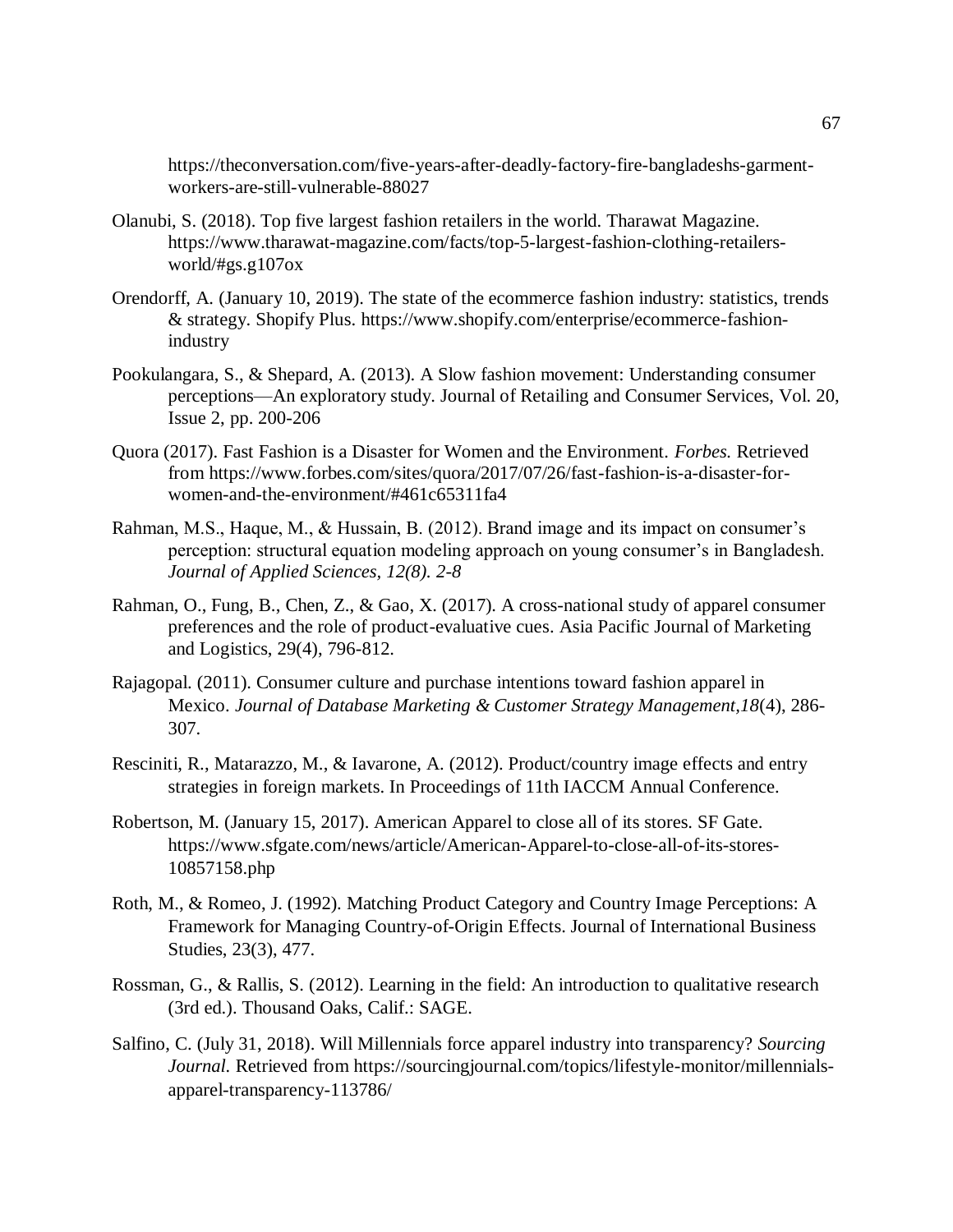- Samiee, S. (1987). Customer evaluation of products in a global market. Unpublished manuscript, College of Business Administration, University of South Carolina
- Sandberg, L., Larsson, A., & Christiansson, E. (2018). Exploring the Motivations and Attitudes of Swedish Students Toward Decreasing Consumption of Fast Fashion: A study of Anti-Consumption Strategies.
- Sharma, J. (November 25, 2016). 'Made in America' versus fast fashion. *Observer.* Retrieved from<https://observer.com/2016/11/made-in-america-versus-fast-fashion/>
- Staff (October 14, 2019). Retail store closures: all the companies that are downsizing in 2019. *Footwear News.* Retrieved from [https://footwearnews.com/2019/business/retail/retail](https://footwearnews.com/2019/business/retail/retail-store-closings-list-2019-out-of-business-downsizing-1202765735/)[store-closings-list-2019-out-of-business-downsizing-1202765735/](https://footwearnews.com/2019/business/retail/retail-store-closings-list-2019-out-of-business-downsizing-1202765735/)
- Strašek, R. (2011). The structural model of relations between country of origin and the perceived brand name value. World's Poultry Science Journal, 67(1), 59-72.
- Stein, S. (February 10, 019). How could changing consumer trends affect fast-fashion leaders H&M and Zara? *Forbes.* Retrieved from [https://www.forbes.com/sites/sanfordstein/2019/02/10/how-could-changing-consumer](https://www.forbes.com/sites/sanfordstein/2019/02/10/how-could-changing-consumer-trends-affect-fast-fashion-leaders-hm-and-zara/#139e2e346f48)[trends-affect-fast-fashion-leaders-hm-and-zara/#139e2e346f48](https://www.forbes.com/sites/sanfordstein/2019/02/10/how-could-changing-consumer-trends-affect-fast-fashion-leaders-hm-and-zara/#139e2e346f48)
- Stephanie. (December 8, 2014). Cronbach's Alpha: simple definition, use and interpretation. Statics How To. Retrieved from <https://www.statisticshowto.datasciencecentral.com/cronbachs-alpha-spss/>
- Schurenberg, E. (November 2, 2012). What is 'Made in America' worth? *Inc.* Retrieved from <https://www.inc.com/eric-schurenberg/what-is-made-in-america-worth.html>
- Slow fashion vs. fast fashion. (May 17, 2016). *Trusted Clothes.* Retrieved from <https://www.trustedclothes.com/blog/2016/05/17/slow-fashion-vs-fast-fashion/>
- Schultz, D., & Jain, V. (2015). Exploring luxury brand country of origin impact on purchasing behaviors in India. Asia-Pacific Journal of Business Administration, 7(3), 216-236.
- Saran, R., & Gupta, N. (2012). Country of Origin Vs. Consumer Perception: A Literature Review. *IUP Journal of Marketing Management, 11*(4), 66-75.
- Thakor, M. V. & Kohli, C. S. (1996), "Brand Origin: Conceptualization and Review", Journal of Consumer Marketing, Vol. 13, No. 3, pp. 27-42.
- Tjandra, N., Omar, M., & Ensor, J. (2015). Advanced and emerging economies Generation Y's perception towards country-of-origin. International Journal of Emerging Markets, 10(4), 858-874
- Uddin, J., Parvin, S., & Rahman, M. L. (2013). Factors influencing importance of country of brand and country of manufacturing in consumer product evaluation.
- Uniqlo. (n.d.). Manufacturing. Uniqlo.<http://www.uniqlo.com/sg/corp/production/>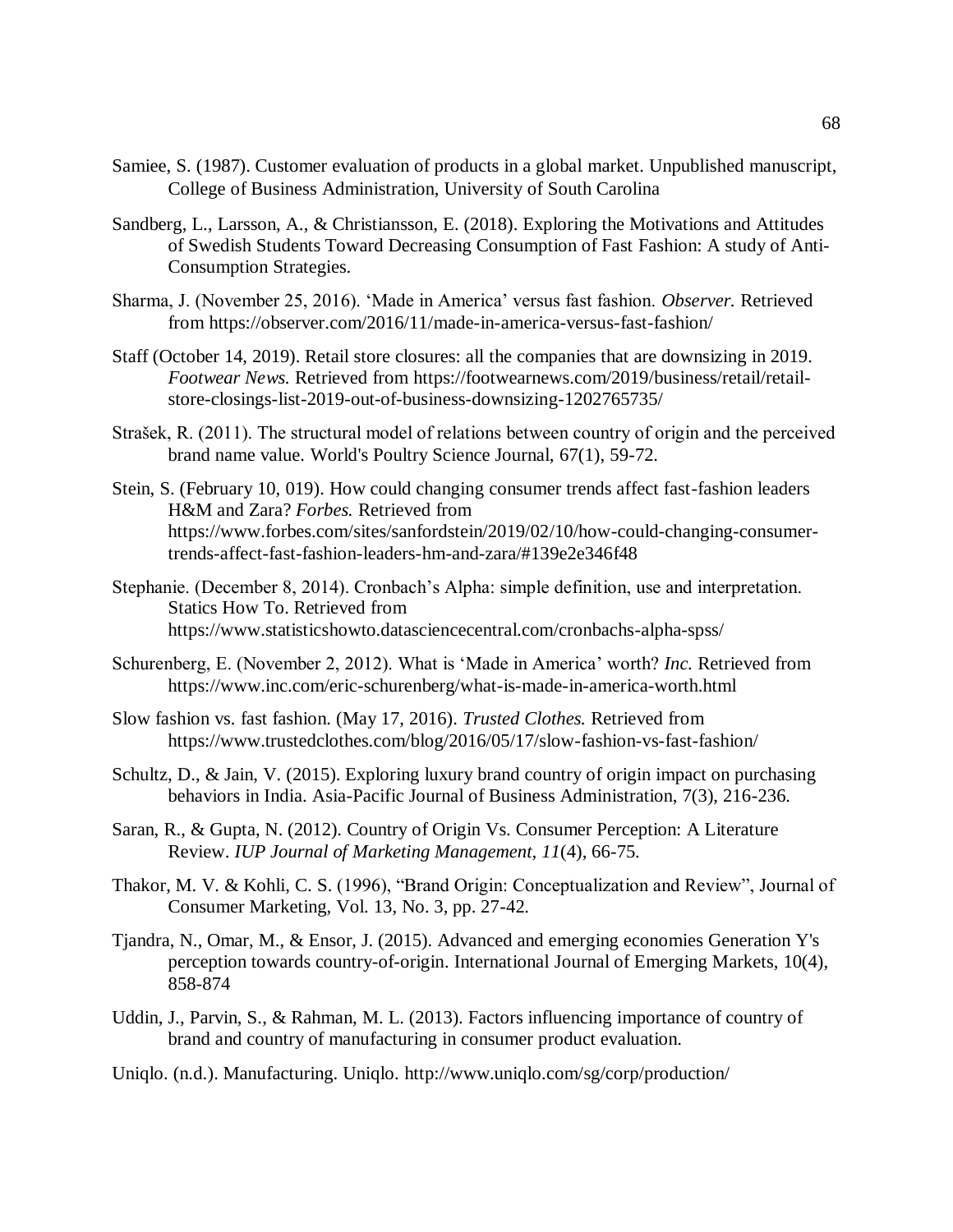- University of Sussex (2017). New study shows 'fast fashion' continues to risk garment workers' health and well-being. Phys.Org. Retrieved from [https://phys.org/news/2017-11-fast](https://phys.org/news/2017-11-fast-fashion-garment-workers-health.html)[fashion-garment-workers-health.html](https://phys.org/news/2017-11-fast-fashion-garment-workers-health.html)
- Uranga, R. (January 15, 2017). Fashion: worn in the USA, but made oversears. Press Telegram. <https://www.presstelegram.com/2017/01/15/fashion-worn-in-the-usa-but-made-overseas/>
- Wang, C., Siu, N., & Hui, A. (2004). Consumer decision-making styles on domestic and imported brand clothing. European Journal of Marketing, 38(1/2), 239-252
- Zeithaml, V. (1988), "Consumer perceptions of price, quality and value: a means-end model and synthesis of evidence", Journal of Marketing, Vol. 52, pp. 2-22.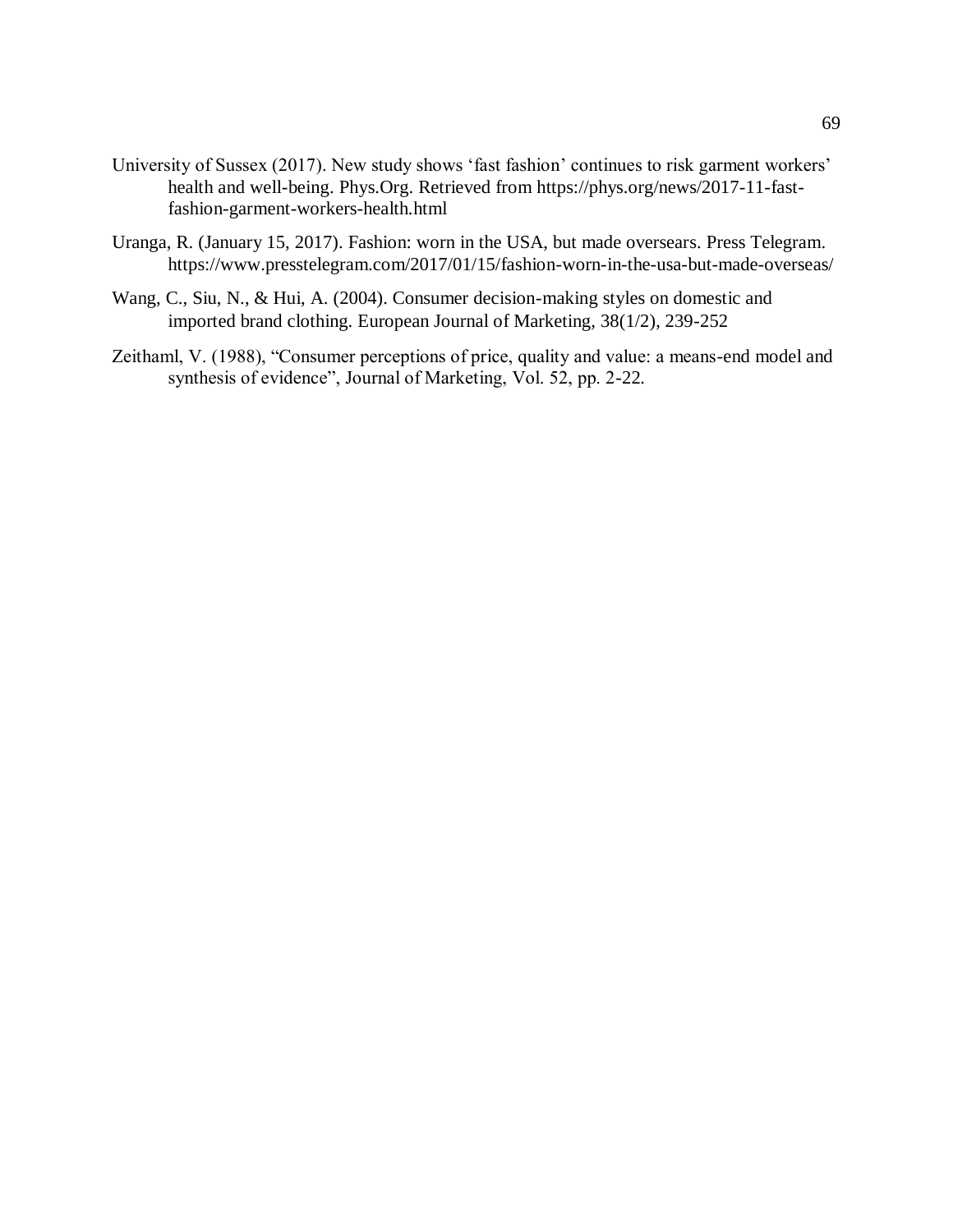#### **Appendix A: Survey Questions**

#### *Survey Questions:*

- **Do you prefer to buy domestic brands, imported brands or both when shopping with fast fashion retailers and why**? (Wang, C., Siu, N., & Hui, A., 2004)
- **Do you agree to the following statement "I purchase apparel products in stores that carry fast fashion brands** (e.g. H&M, Forever 21, Zara, Gap, etc.)"? (Joung, 2014)
	- o Yes
	- o No
- \***For the countries listed below, how do you perceive the innovativeness of their products, where innovativeness means the use of new technology and engineering advances?** (Roth & Romeo, 1992)
	- o Countries:
		- United States
		- China
	- \* 7-point scale rating system:
		- 1. Not innovative
		- 2. Mostly not innovative
		- 3. Somewhat not innovative
		- 4. Neutral
		- 5. Somewhat Innovative
		- 6. Mostly Innovative
		- 7. Very innovative
- \*\***How willing are you to purchase fast fashion apparel products from the United States (China)?** (Roth & Romeo, 1992)

\*\* 7-point scale rating system:

- 1. Strongly unlikely
- 2. Mostly unlikely
- 3. Somewhat unlikely
- 4. Neutral
- 5. Somewhat likely
- 6. Mostly likely
- 7. Very likely
- \*\*\***How familiar are you with fast fashion apparel products made in the United States (China)**? (Roth & Romeo, 1992)
	- \*\*\* 7-point scale rating system:
		- 1. Strongly unfamiliar
		- 2. Mostly unfamiliar
		- 3. Somewhat unfamiliar
		- 4. Neutral
		- 5. Somewhat familiar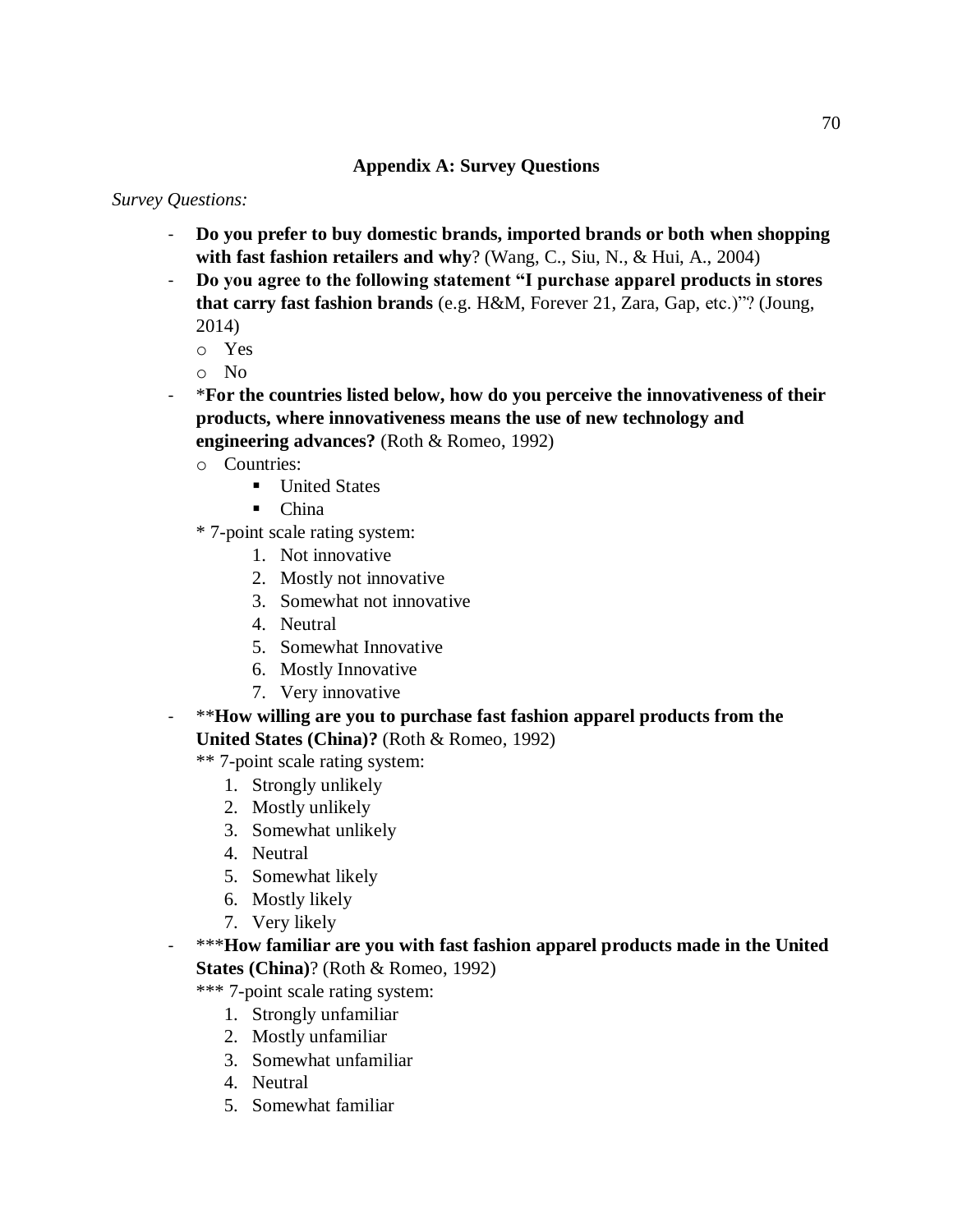- 6. Mostly familiar
- 7. Very familiar
- **How do you feel about fast fashion retailers?** (Collett, Cluver, & Chen, 2013)
- **Approximately how many items of fast fashion products do you purchase a year? (Joung, 2014)**
	- 1. Fewer than 5 items
	- 2. 5 9 items
	- 3. 10 14 items
	- 4. 15 19 items
	- 5. 20 24 items
	- 6. 25 29 items
	- 7. 30 34 items
	- 8. 35 40 items
	- 9.  $40 44$  items
	- 10. 45 or more items
- **How many items of fast fashion products do you dispose of in a year? (Joung, 2014)**
	- 1. Fewer than 5 items
	- 2. 5 9 items
	- 3. 10 14 items
	- 4. 15 19 items
	- 5. 20 24 items
	- 6. 25 29 items
	- 7. 30 34 items
	- 8. 35 40 items
	- 9.  $40 44$  items
	- 10. 45 or more items
- **Would you expect the quality of a pair of Forever 21 jeans, retailed at \$12.90, made in the United States (China) to be (select one)? (Acharya & Elliott, 2001)**
	- 1. Extremely Poor
	- 2. Very Poor
	- 3. Poor
	- 4. Average
	- 5. Good
	- 6. Very Good
	- 7. Extremely Good
- **How likely are you to buy a pair of Forever 21 jeans, retailed at \$12.90, made in the United States (China) to be (select one)? (Acharya & Elliott, 2001)**
	- 1. Definitely Not Buy
	- 2. Probably Not Buy
	- 3. Might Buy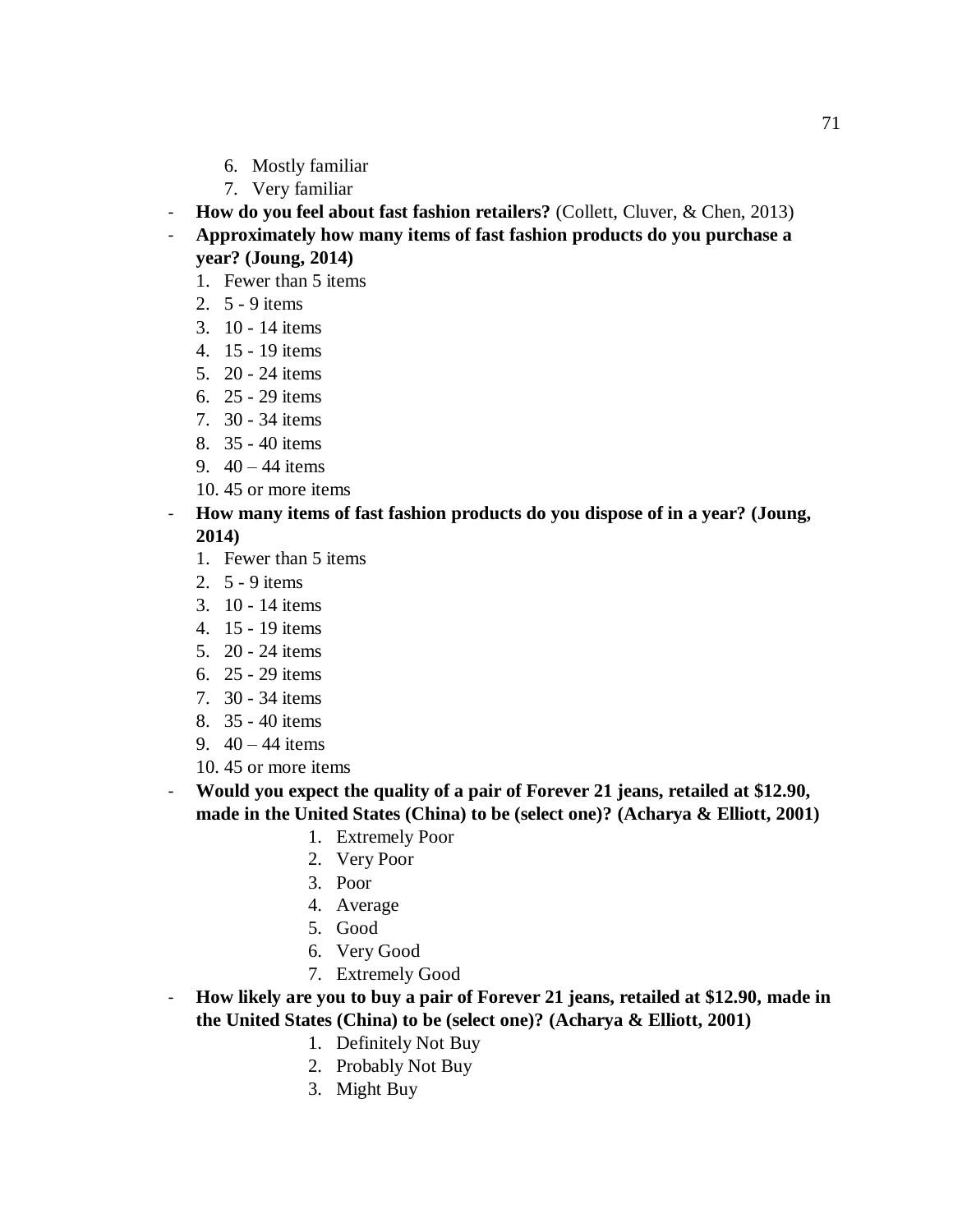- 4. Probably Buy
- 5. Definitely Buy
- **It's been found out that a typical cotton t-shirt sold in major stores in the US is made out of 100 percent cotton and has a label of 'Made in China.' The average price of this shirt is \$40. Compared to a \$40 shirt, how much do you believe that other options would cost at a retail store? Please indicate one retail price for each option while considering the sustainability impact of each option**. (Ha-Brookshire & Yoon, 2012)
	- o 100 percent Cotton from the USA (China). Made in USA (China).
- **Given the following scenario, list the maximum retail price you are willing to pay.** (Koschate-Fischer, Diamantopoulos & Oldenkotte, 2012)
	- o Item: Fitted Blazer
	- o Made in the USA
	- o Sold at H&M
- **Given the following scenario, list the maximum retail price you are willing to pay.** (Koschate-Fischer, Diamantopoulos & Oldenkotte, 2012)
	- o Item: Fitted Blazer
	- o Made in the China
	- o Sold at H&M
- - **Using a five-point scale (5- strongly agree, 1- strongly disagree), rate the following statements.** (Uddin, Parvin &Rahman, 2012)
	- o The reliability of a fast fashion good is of more importance than COO/COM image.
	- o The durability of a fast fashion good is of more importance than COO/COM image.
	- o The performance of a fast fashion good is of more importance than COO/COM image.
	- o The price level of a fast fashion good is of more importance than COO/COM image.
- **\*\*How much do you believe you have spent on apparel items in the past 12 months**? (Collett, Cluver, & Chen, 2013)
- **\*\*How much of this was on fast fashion items?** (Collett, Cluver, & Chen, 2013)
- **After the following prompt: "Fast fashion retailers encourage consumers to make frequent purchases in their stores by continually bringing in new fashionoriented clothing items and selling them at low prices", the following questions will be asked:** (Collett, Cluver, & Chen, 2013)
- Is this a good, bad, or neutral thing for consumers?
- Is this a good, bad, or neutral thing for society?
- **How frequently do you shop?** (Wang, C., Siu, N., & Hui, A., 2004)
- **How frequently do you read fashion magazines**? (Wang, C., Siu, N., & Hui, A., 2004)
- **What is your age?**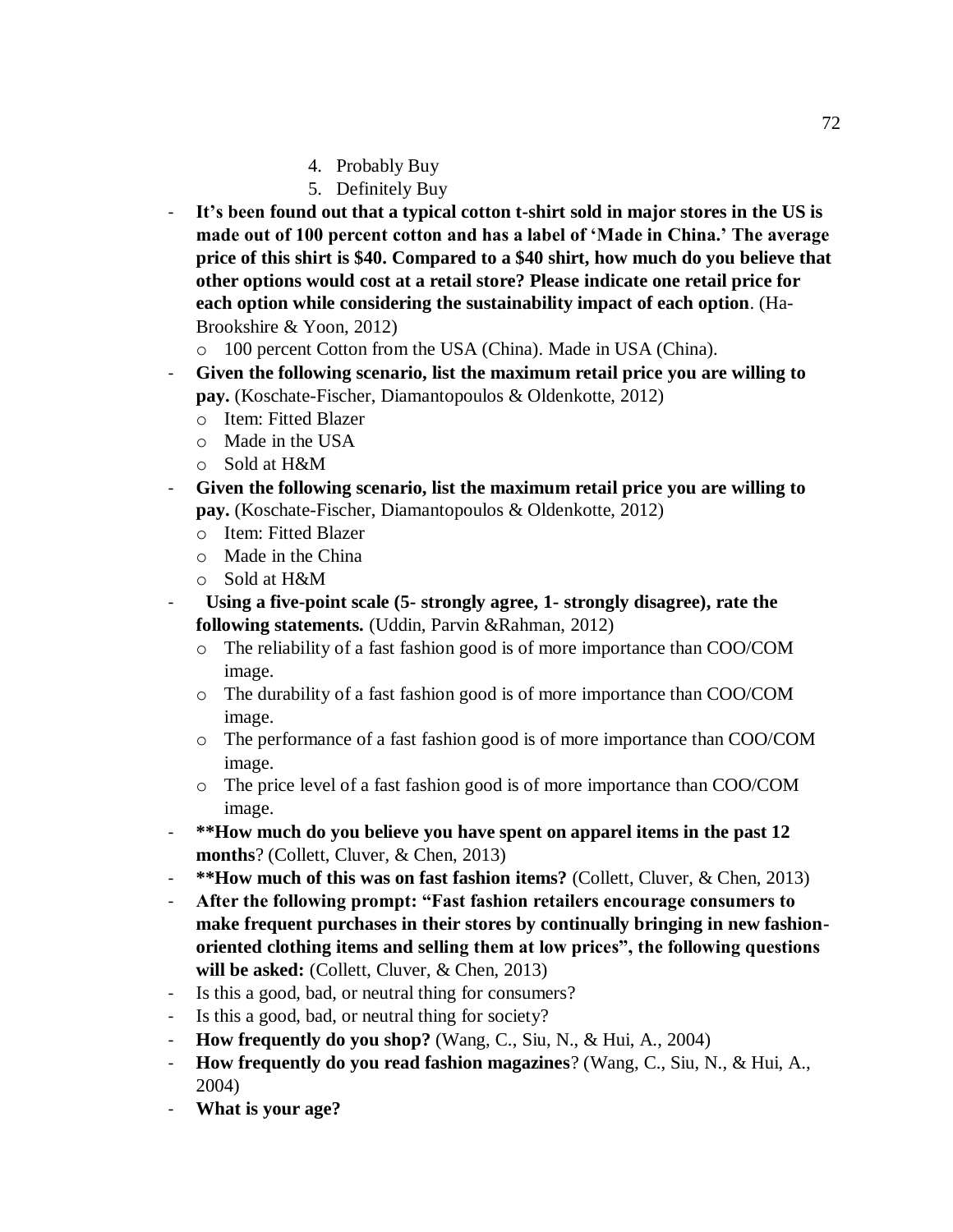- **What is your annual income range?**
	- o \$30,000 and below annually
	- o \$30,000 to \$50,000 annually
	- o \$50,000 and above annually
	- o Prefer not to answer

# - **What is your education level**?

- o Undergraduate Degree
- o Master's Degree
- o Doctored Degree
- o No College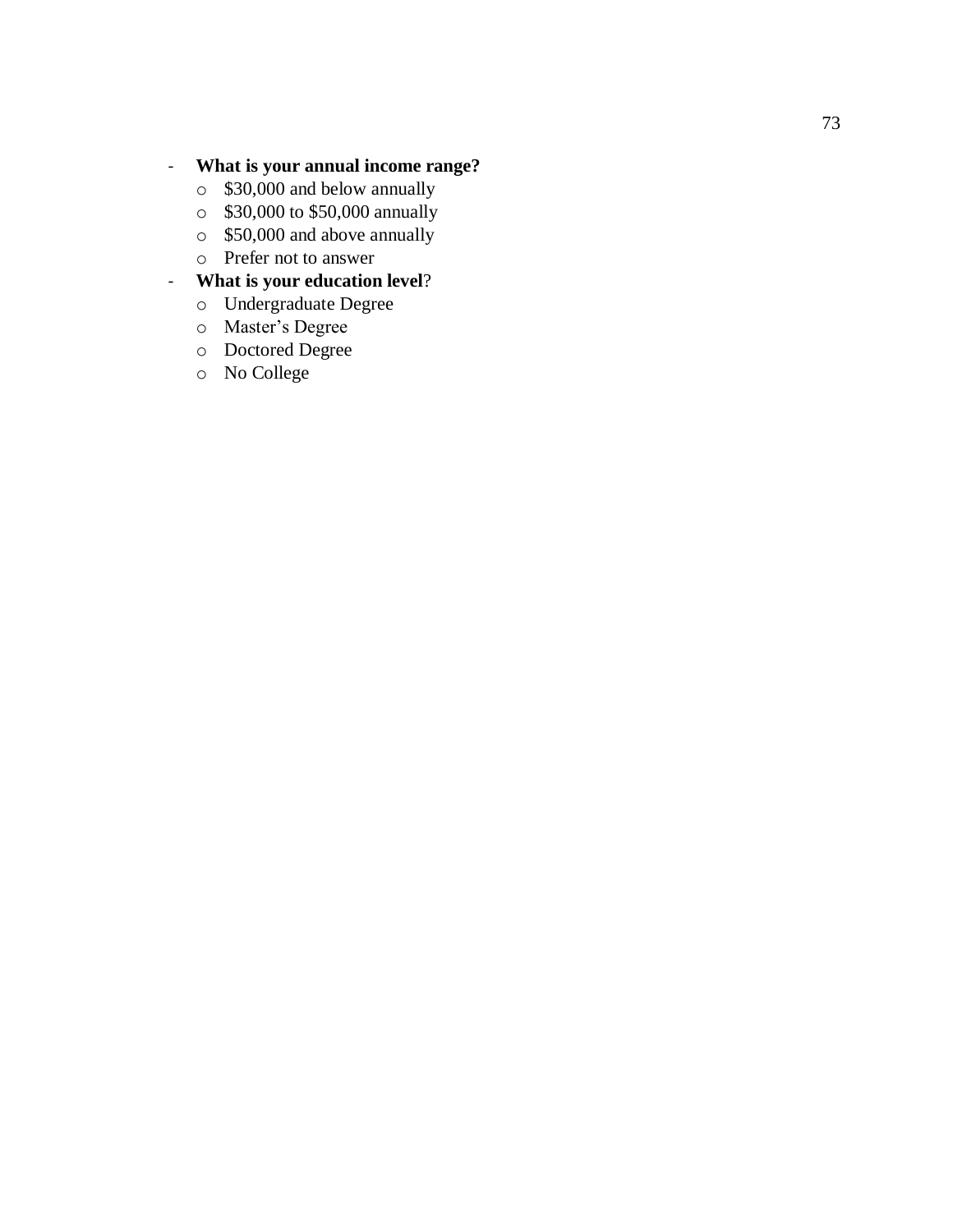## **APPENDIX B: INFORMED CONSENT FORM**

#### **IRB Number #**

**Study Title:** Country of Origin Impact on Consumer Perception of Value in Fast Fashion

## **Invitation**

#### Dear participant,

My name is Katherine Walter. I am conducting a study on how country of origin can impact consumers perception of value in fast fashion. Perceived value will be determined through studying perceived innovativeness, willingness to buy, perceived price, familiarity of the country's product and quality of product. This study will identify the importance of country of origin in a products perceived value while being tested against other consumer purchasing decision factors. If you are between the ages of 23 and 35 and are located in the United States, you may participate in this research.

Participation in this study will require approximately 15 to 20 minutes You will be asked to complete an online survey. The questionnaire will have a variety of questions including openended, scenario and multiple-choice questions. Multiple-choice questions will include multipoint scale and yes or no answers. Open ended questions are asked to find your involvement and thoughts of the fast fashion retail industry. Scenario questions are asked to determine your perspective of a country. Participation will take place on a personal computer or mobile device in your own space.

There are no known risks or discomforts associated with this research, as this is not sensitive in nature.

The results of this study aim to establish if fast fashion apparel made in the United States has a higher perceived value than fast fashion apparel made in China. The information found will provide data to indicate how perception of value is impacted by country of origin. Determining the significance of how country of origin relates to the perception of value in a fast fashion product will provide insight for industry professionals on their consumers expectations of products, allowing better relations between consumer, product and company.

Your responses to this survey will be kept confidential. By using Amazon's Mechanical Turk, your personal information will be stored in their secured data base and only used with consent from you. Identifiable information will not by collected for this survey. All data collected will be kept in a secure Box folder, that only the researches will have access to. The Box folder will not have any identifiable information. This information will be stored for three years in the Box folder, and then permanently deleted. The aggregate results will be used for a thesis and potential publications/manuscripts and the anonymous data may be shared as needed based on publishing requirements.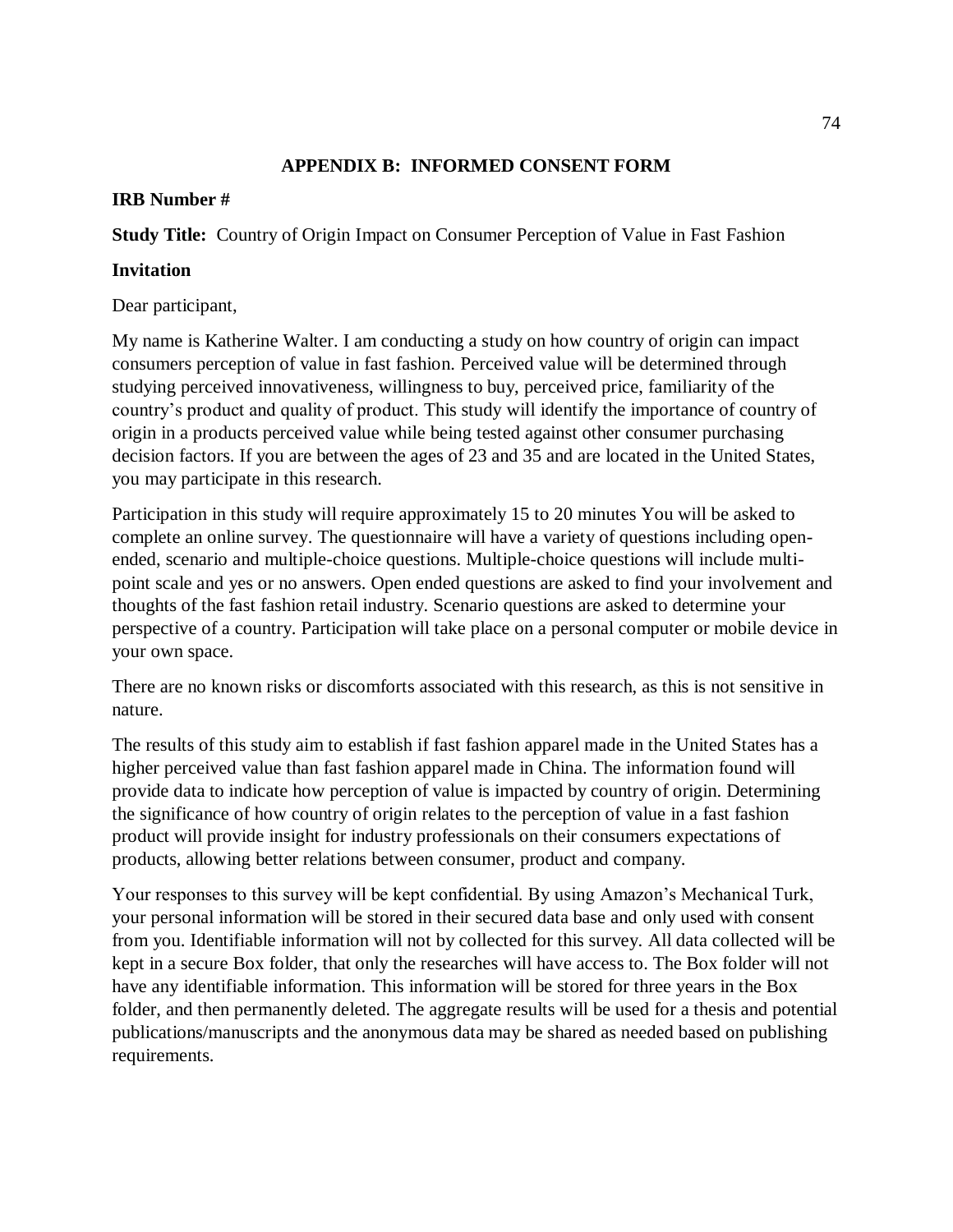You may ask any questions concerning this research and have those questions answered before agreeing to participate in or during the study.

For study related questions, please contact the investigators: Katherine Walter: [Katherinewalter@hotmail.com](mailto:Katherinewalter@hotmail.com) Jennifer Johnson Jorgensen: jbjorgensen@unl.edu

For questions concerning your rights or complaints about the research contact the Institutional Review Board (IRB):

- Phone: 1(402)472-6965
- Email: [irb@unl.edu](mailto:irb@unl.edu)

You will receive \$0.15 payment for your participation once the questionnaire has been completed. This payment will be accessible to you on your Amazon Mechanical Turk dashboard and earnings page once your questionnaire has been approved. You will be able to transfer this payment to your bank account when you desire.

You can decide not to be in this research study, or you can stop being in this research study ("withdraw') at any time before, during, or after the research begins for any reason. Deciding not to be in this research study or deciding to withdraw will not affect your relationship with the investigator or with the University of Nebraska-Lincoln (list others as applicable).

You will not lose any benefits to which you are entitled.

# *Documentation of Informed Consent*

You are voluntarily making a decision whether or not to participate in this research study. By clicking on the I Agree button below, your consent to participate is implied. You should print a copy of this page for your records.

I agree I do not agree